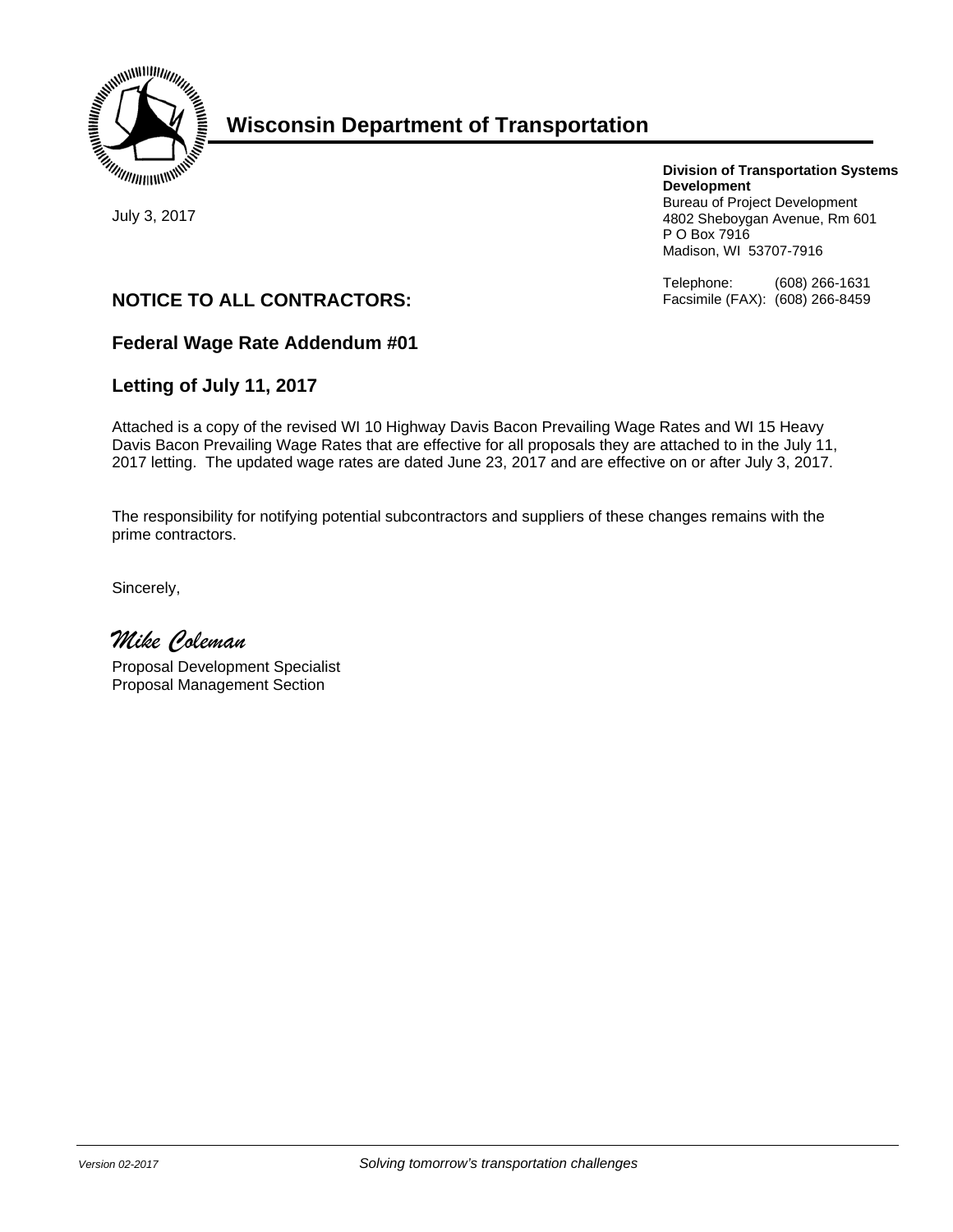General Decision Number: WI170010 06/23/2017 WI10

Superseded General Decision Number: WI20160010

State: Wisconsin

Construction Type: Highway

Counties: Wisconsin Statewide.

HIGHWAY, AIRPORT RUNWAY & TAXIWAY CONSTRUCTION PROJECTS (does not include bridges over navigable waters; tunnels; buildings in highway rest areas; and railroad construction)

Note: Under Executive Order (EO) 13658, an hourly minimum wage of \$10.20 for calendar year 2017 applies to all contracts subject to the Davis-Bacon Act for which the contract is awarded (and any solicitation was issued) on or after January 1, 2015. If this contract is covered by the EO, the contractor must pay all workers in any classification listed on this wage determination at least \$10.20 (or the applicable wage rate listed on this wage determination, if it is higher) for all hours spent performing on the contract in calendar year 2017. The EO minimum wage rate will be adjusted annually. Additional information on contractor requirements and worker protections under the EO is available at www.dol.gov/whd/govcontracts.

| Modification Number | Publication Date |  |
|---------------------|------------------|--|
|                     | 01/06/2017       |  |
|                     | 02/03/2017       |  |
| 2                   | 02/10/2017       |  |
| 3                   | 02/24/2017       |  |
|                     | 03/17/2017       |  |
| 5                   | 03/31/2017       |  |
| 6                   | 04/21/2017       |  |
|                     | 04/28/2017       |  |
|                     | 06/02/2017       |  |
|                     | 06/23/2017       |  |
|                     |                  |  |

BRWI0001-002 06/01/2016

CRAWFORD, JACKSON, JUNEAU, LA CROSSE, MONROE, TREMPEALEAU, AND VERNON COUNTIES

|                         | Rates | Fringes |  |
|-------------------------|-------|---------|--|
| $BRICKLAYER$ \$ 31.84   |       | 20.95   |  |
| BRWI0002-002 06/01/2016 |       |         |  |

ASHLAND, BAYFIELD, DOUGLAS, AND IRON COUNTIES

| Rates | Fringes |
|-------|---------|
|       |         |

BRICKLAYER...........................\$ 37.04 19.70 ----------------------------------------------------------------

BRWI0002-005 06/01/2016

ADAMS, ASHLAND, BARRON, BROWN, BURNETT, CALUMET, CHIPPEWA, CLARK, COLUMBIA, DODGE, DOOR, DUNN, FLORENCE, FOND DU LAC, FOREST, GREEN LAKE, IRON, JEFFERSON, KEWAUNEE, LANGLADE, LINCOLN, MANITOWOC, MARATHON, MARINETTE, MARQUETTE, MENOMINEE, OCONTO, ONEIDA, OUTAGAMIE, POLK, PORTAGE, RUSK, ST CROIX, SAUK, SHAWANO, SHEBOYGAN, TAYLOR, VILAS, WALWORTH, WAUPACA, WAUSHARA, WINNEBAGO, AND WOOD COUNTIES

|                                                                 | Rates | Fringes |
|-----------------------------------------------------------------|-------|---------|
| CEMENT MASON/CONCRETE FINISHER\$ 35.07                          |       | 20.51   |
| BRWI0003-002 06/01/2016                                         |       |         |
| BROWN, DOOR, FLORENCE, KEWAUNEE, MARINETTE, AND OCONTO COUNTIES |       |         |
|                                                                 | Rates | Fringes |
| BRICKLAYER\$ 32.22                                              |       | 20.57   |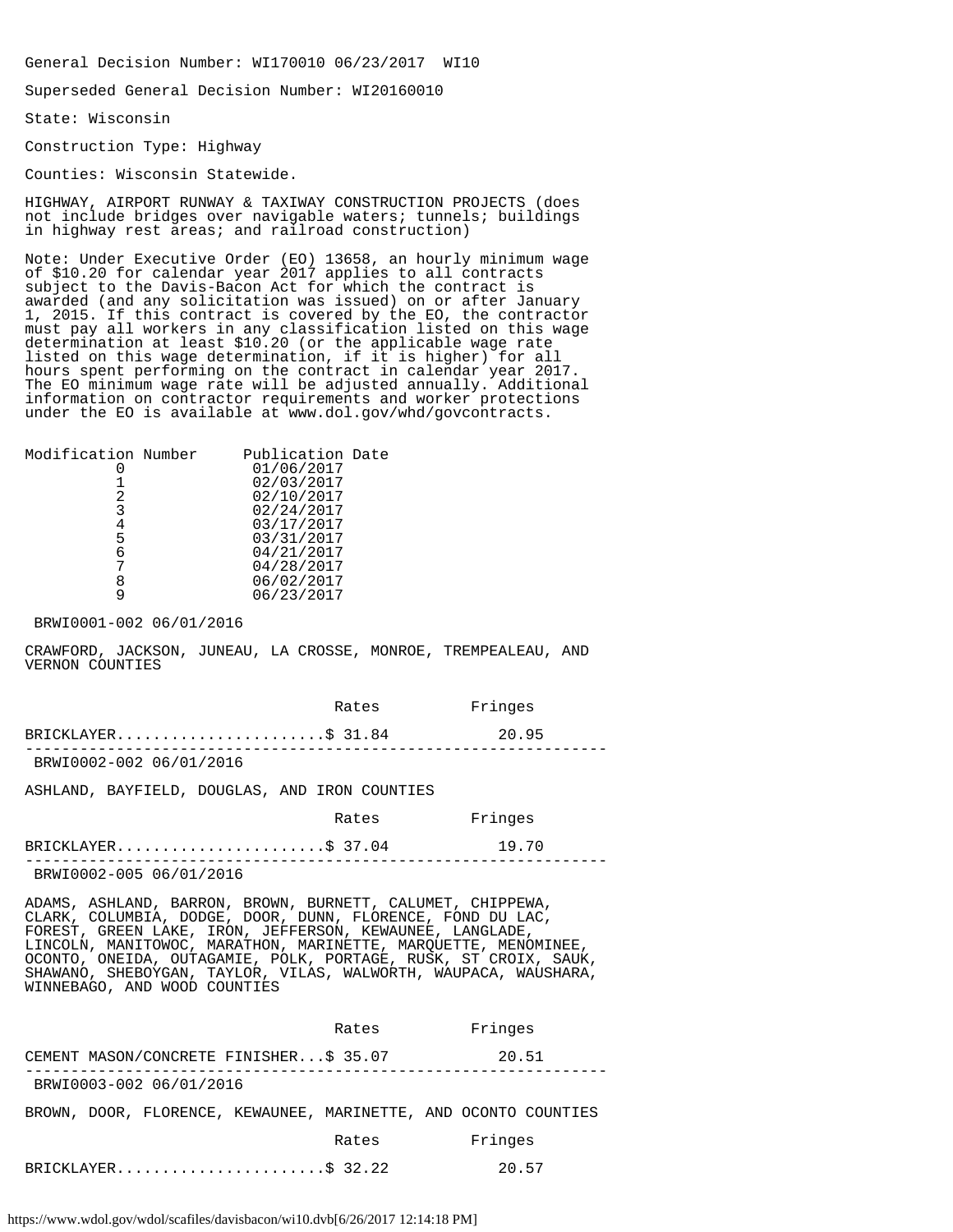| BRWI0004-002 06/01/2016                                                                                                                                                                                                                                                                                                                                                          |       |               |
|----------------------------------------------------------------------------------------------------------------------------------------------------------------------------------------------------------------------------------------------------------------------------------------------------------------------------------------------------------------------------------|-------|---------------|
| KENOSHA, RACINE, AND WALWORTH COUNTIES                                                                                                                                                                                                                                                                                                                                           |       |               |
|                                                                                                                                                                                                                                                                                                                                                                                  | Rates | Fringes       |
| BRICKLAYER\$ 36.59                                                                                                                                                                                                                                                                                                                                                               |       | 21.49         |
| BRWI0006-002 06/01/2016                                                                                                                                                                                                                                                                                                                                                          |       |               |
| ADAMS, CLARK, FOREST, LANGLADE, LINCOLN, MARATHON, MENOMINEE,<br>ONEIDA, PORTAGE, PRICE, TAYLOR, VILAS AND WOOD COUNTIES                                                                                                                                                                                                                                                         |       |               |
|                                                                                                                                                                                                                                                                                                                                                                                  | Rates | Fringes       |
| $BRICKLAYER$ \$ 33.04                                                                                                                                                                                                                                                                                                                                                            |       | 19.75         |
| BRWI0007-002 06/01/2016                                                                                                                                                                                                                                                                                                                                                          |       |               |
| GREEN, LAFAYETTE, AND ROCK COUNTIES                                                                                                                                                                                                                                                                                                                                              |       |               |
|                                                                                                                                                                                                                                                                                                                                                                                  | Rates | Fringes       |
| $BRICKLAYER$ \$ 33.53                                                                                                                                                                                                                                                                                                                                                            |       | 20.95         |
| BRWI0008-002 06/01/2016                                                                                                                                                                                                                                                                                                                                                          |       |               |
| MILWAUKEE, OZAUKEE, WASHINGTON, AND WAUKESHA COUNTIES                                                                                                                                                                                                                                                                                                                            |       |               |
|                                                                                                                                                                                                                                                                                                                                                                                  |       | Rates Fringes |
| BRICKLAYER\$ 36.98                                                                                                                                                                                                                                                                                                                                                               |       | 20.62         |
| BRWI0011-002 06/01/2016                                                                                                                                                                                                                                                                                                                                                          |       |               |
| CALUMET, FOND DU LAC, MANITOWOC, AND SHEBOYGAN COUNTIES                                                                                                                                                                                                                                                                                                                          |       |               |
|                                                                                                                                                                                                                                                                                                                                                                                  | Rates | Fringes       |
| $BRICKLAYER$ \$ 32.22                                                                                                                                                                                                                                                                                                                                                            |       | 20.57         |
| BRWI0019-002 06/01/2016                                                                                                                                                                                                                                                                                                                                                          |       |               |
| BARRON, BUFFALO, BURNETT, CHIPPEWA, DUNN, EAU CLAIRE, PEPIN,<br>PIERCE, POLK, RUSK, ST. CROIX, SAWYER AND WASHBURN COUNTIES                                                                                                                                                                                                                                                      |       |               |
|                                                                                                                                                                                                                                                                                                                                                                                  | Rates | Fringes       |
| BRICKLAYER\$ 31.98                                                                                                                                                                                                                                                                                                                                                               |       | 20.81         |
| BRWI0034-002 06/01/2015                                                                                                                                                                                                                                                                                                                                                          |       |               |
| COLUMBIA AND SAUK COUNTIES                                                                                                                                                                                                                                                                                                                                                       |       |               |
|                                                                                                                                                                                                                                                                                                                                                                                  |       | Rates Fringes |
| BRICKLAYER\$ 32.86                                                                                                                                                                                                                                                                                                                                                               |       | 17.22         |
| ____________________________<br>CARP0087-001 05/01/2016                                                                                                                                                                                                                                                                                                                          |       |               |
| BURNETT (W. of Hwy 48), PIERCE (W. of Hwy 29), POLK (W. of Hwys<br>35, 48 & 65), AND ST. CROIX (W. of Hwy 65) COUNTIES                                                                                                                                                                                                                                                           |       |               |
|                                                                                                                                                                                                                                                                                                                                                                                  | Rates | Fringes       |
| Carpenter & Piledrivermen\$ 36.85                                                                                                                                                                                                                                                                                                                                                |       | 18.39         |
| CARP0252-002 06/01/2016                                                                                                                                                                                                                                                                                                                                                          |       |               |
| ADAMS, BARRON, BAYFIELD (Eastern 2/3), BROWN, BUFFALO,<br>BURNETT (E. of Hwy 48), CALUMET, CHIPPEWA, CLARK, COLUMBIA,<br>CRAWFORD, DANE, DODGE, DOOR, DUNN, EAU CLAIRE, FLORENCE (except<br>area bordering Michigan State Line), FOND DU LAC, FOREST,<br>GRANT, GREEN, GREEN LAKE, IOWA, IRON, JACKSON, JEFFERSON,<br>JUNEAU, KEWAUNEE, LA CROSSE, LAFAYETTE, LANGLADE, LINCOLN, |       |               |

MANITOWOC, MARATHON, MARINETTE (except N.E. corner), MARQUETTE, MENOMINEE, MONROE, OCONTO, ONEIDA, OUTAGAMIE, PEPIN, PIERCE (E.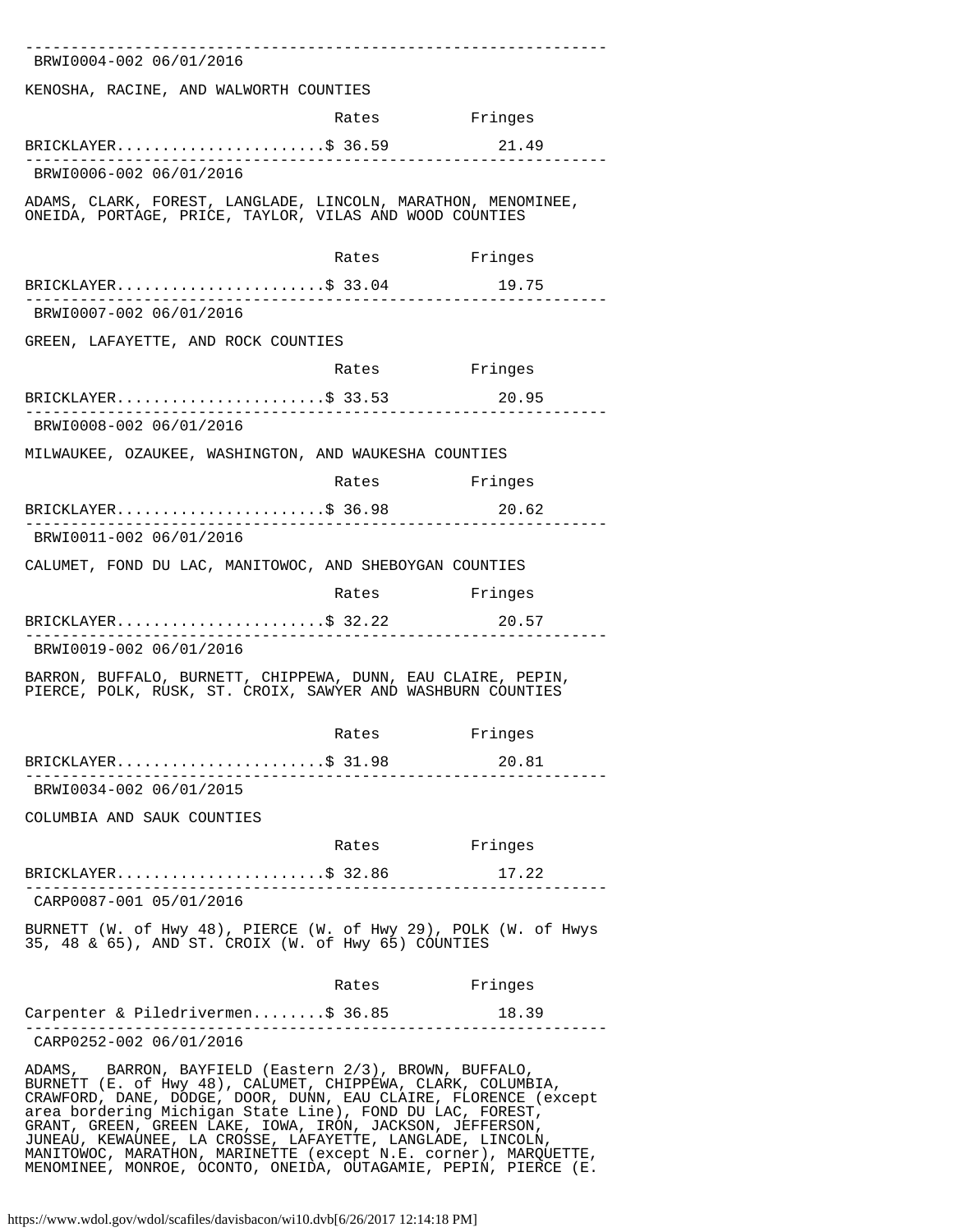of Hwys 29 & 65), POLK (E. of Hwys 35, 48 & 65), PORTAGE, PRICE, RICHLAND, ROCK, RUSK, SAUK, SAWYER, SHAWANO, SHEBOYGAN, ST CROIX (E. of Hwy 65), TAYLOR, TREMPEALEAU, VERNON, VILAS, WALWORTH, WASHBURN, WAUPACA, WAUSHARA, WINNEBAGO, AND WOOD COUNTIES

|                                                                                                                                                                                                                                                                                                                                        | Rates         | Fringes                 |
|----------------------------------------------------------------------------------------------------------------------------------------------------------------------------------------------------------------------------------------------------------------------------------------------------------------------------------------|---------------|-------------------------|
| CARPENTER<br>$CARPENTER.$ \$ 33.56<br>MILLWRIGHT\$ 35.08<br>PILEMRIGHT\$ 34.12                                                                                                                                                                                                                                                         |               | 18.00<br>18.35<br>18.00 |
| CARP0252-010 06/01/2016                                                                                                                                                                                                                                                                                                                |               |                         |
| ASHLAND COUNTY                                                                                                                                                                                                                                                                                                                         |               |                         |
|                                                                                                                                                                                                                                                                                                                                        | Rates         | Fringes                 |
| Carpenters<br>:nters<br>Carpenter\$ 33.56<br>Millwright\$ 35.08<br>r <sup>:1</sup> 0 Driver\$ 34.12                                                                                                                                                                                                                                    |               | 18.00<br>18.35<br>18.00 |
| CARP0264-003 06/01/2016                                                                                                                                                                                                                                                                                                                |               |                         |
| KENOSHA, MILWAUKEE, OZAUKEE, RACINE, WAUKESHA, AND WASHINGTON<br>COUNTIES                                                                                                                                                                                                                                                              |               |                         |
|                                                                                                                                                                                                                                                                                                                                        | Rates Fringes |                         |
| CARPENTER\$ 35.78                                                                                                                                                                                                                                                                                                                      |               | 22.11                   |
| CARP0361-004 05/01/2016                                                                                                                                                                                                                                                                                                                |               |                         |
| BAYFIELD (West of Hwy 63) AND DOUGLAS COUNTIES                                                                                                                                                                                                                                                                                         |               |                         |
|                                                                                                                                                                                                                                                                                                                                        | Rates Fringes |                         |
| CARPENTER\$ 34.57                                                                                                                                                                                                                                                                                                                      |               | 18.16                   |
| CARP2337-001 06/01/2016                                                                                                                                                                                                                                                                                                                |               |                         |
| ZONE A: MILWAUKEE, OZAUKEE, WAUKESHA AND WASHINGTON                                                                                                                                                                                                                                                                                    |               |                         |
| ZONE B: KENOSHA & RACINE                                                                                                                                                                                                                                                                                                               |               |                         |
|                                                                                                                                                                                                                                                                                                                                        | Rates         | Fringes                 |
| PILEDRIVERMAN<br>zone A\$ 31.03<br>Zone B\$ 31.03                                                                                                                                                                                                                                                                                      |               | 22.69<br>22.69          |
| ELEC0014-002 05/30/2016                                                                                                                                                                                                                                                                                                                |               |                         |
| ASHLAND, BARRON, BAYFIELD, BUFFALO, BURNETT, CHIPPEWA, CLARK<br>(except Maryville, Colby, Unity, Sherman, Fremont, Lynn &<br>Sherwood), CRAWFORD, DUNN, EAU CLAIRE, GRANT, IRON, JACKSON, LA<br>CROSSE, MONROE, PEPIN, PIERCE, POLK, PRICE, RICHLAND, RUSK, ST<br>CROIX, SAWYER, TAYLOR, TREMPEALEAU, VERNON, AND WASHBURN<br>COUNTIES |               |                         |
|                                                                                                                                                                                                                                                                                                                                        | Rates         | Fringes                 |
| Electricians:\$ 32.00<br>----------------- <i>----</i> -                                                                                                                                                                                                                                                                               |               | 19.28                   |
| ELEC0014-007 05/30/2016                                                                                                                                                                                                                                                                                                                |               |                         |
| REMAINING COUNTIES                                                                                                                                                                                                                                                                                                                     |               |                         |
|                                                                                                                                                                                                                                                                                                                                        | Rates Fringes |                         |
| Teledata System Installer<br>Installer/Technician\$ 24.35                                                                                                                                                                                                                                                                              |               | 13.15                   |
| Low voltage construction, installation, maintenance and<br>removal of teledata facilities (voice, data, and video)                                                                                                                                                                                                                     |               |                         |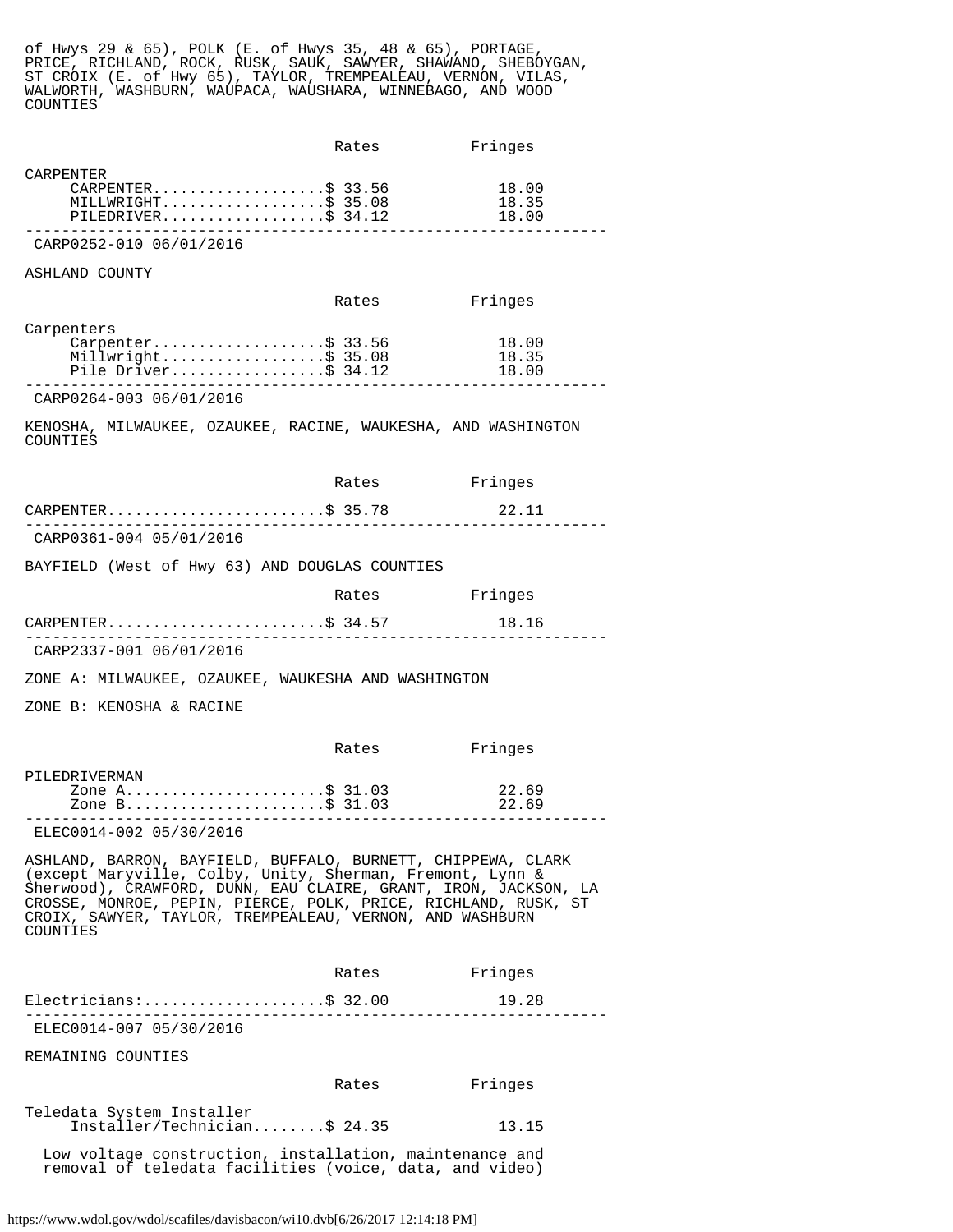including outside plant, telephone and data inside wire, interconnect, terminal equipment, central offices, PABX, fiber optic cable and equipment, micro waves, V-SAT, bypass, CATV, WAN (wide area networks), LAN (local area networks), and ISDN (integrated systems digital network). ---------------------------------------------------------------- ELEC0127-002 06/01/2016 KENOSHA COUNTY Rates Fringes Electricians:....................\$ 37.71 30%+10.02 ---------------------------------------------------------------- ELEC0158-002 05/30/2016 BROWN, DOOR, KEWAUNEE, MANITOWOC (except Schleswig), MARINETTE(Wausuakee and area South thereof), OCONTO, MENOMINEE (East of a ine 6 miles West of the West boundary of Oconto County), SHAWANO (Except Area North of Townships of Aniwa and Hutchins) COUNTIES Rates Fringes Electricians:........................\$ 30.50 29.50% + 9.57 ---------------------------------------------------------------- ELEC0159-003 05/30/2016 COLUMBIA, DANE, DODGE (Area West of Hwy 26, except Chester and Emmet Townships), GREEN, LAKE (except Townships of Berlin, Seneca, and St. Marie), IOWA, MARQUETTE (except Townships of Neshkoka, Crystal Lake, Newton, and Springfield), and SAUK COUNTIES Rates Fringes Electricians:.........................\$ 36.50 20.39 ---------------------------------------------------------------- ELEC0219-004 06/01/2016 FLORENCE COUNTY (Townships of Aurora, Commonwealth, Fern, Florence and Homestead) AND MARINETTE COUNTY (Township of Niagara) Rates Fringes Electricians: Electrical contracts over  $$180,000...$ ...................\$ 32.38 18.63 Electrical contracts under  $$180,000...$ .......................\$ 30.18 18.42 ---------------------------------------------------------------- \* ELEC0242-005 06/04/2017 DOUGLAS COUNTY Rates Fringes Electricians:.......................\$ 35.90 25.64 ---------------------------------------------------------------- ELEC0388-002 05/30/2016 ADAMS, CLARK (Colby, Freemont, Lynn, Mayville, Sherman, Sherwood, Unity), FOREST, JUNEAU, LANGLADE, LINCOLN, MARATHON, MARINETTE (Beecher, Dunbar, Goodman & Pembine), MENOMINEE (Area West of a line 6 miles West of the West boundary of Oconto County), ONEIDA, PORTAGE, SHAWANO (Aniwa and Hutchins), VILAS AND WOOD COUNTIES Rates Fringes Electricians:....................\$ 30.69 26.00% +10.05 ---------------------------------------------------------------- ELEC0430-002 06/01/2016

RACINE COUNTY (Except Burlington Township)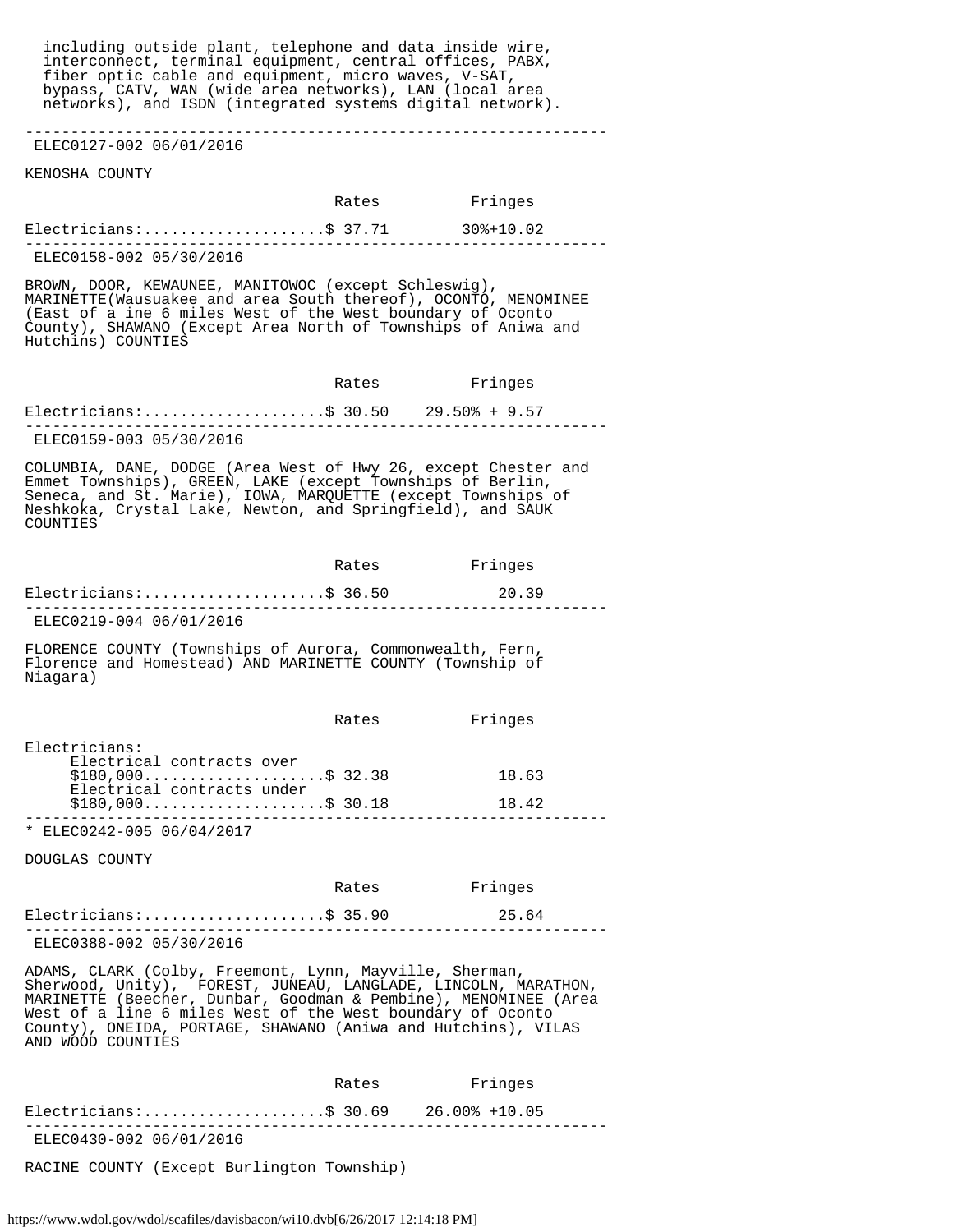|                                                                                                                                                                                                                                                                                                                                                                                                                                                                                                                                                                                                                                                                                                                                                                                                                                                                                                                                                                                                                                                                            | Rates | Fringes        |
|----------------------------------------------------------------------------------------------------------------------------------------------------------------------------------------------------------------------------------------------------------------------------------------------------------------------------------------------------------------------------------------------------------------------------------------------------------------------------------------------------------------------------------------------------------------------------------------------------------------------------------------------------------------------------------------------------------------------------------------------------------------------------------------------------------------------------------------------------------------------------------------------------------------------------------------------------------------------------------------------------------------------------------------------------------------------------|-------|----------------|
| Electricians:\$ 36.07                                                                                                                                                                                                                                                                                                                                                                                                                                                                                                                                                                                                                                                                                                                                                                                                                                                                                                                                                                                                                                                      |       | 21.84          |
| ELEC0494-005 06/01/2016                                                                                                                                                                                                                                                                                                                                                                                                                                                                                                                                                                                                                                                                                                                                                                                                                                                                                                                                                                                                                                                    |       |                |
| MILWAUKEE, OZAUKEE, WASHINGTON, AND WAUKESHA COUNTIES                                                                                                                                                                                                                                                                                                                                                                                                                                                                                                                                                                                                                                                                                                                                                                                                                                                                                                                                                                                                                      |       |                |
|                                                                                                                                                                                                                                                                                                                                                                                                                                                                                                                                                                                                                                                                                                                                                                                                                                                                                                                                                                                                                                                                            | Rates | Fringes        |
| $Electrical as:$ \$ 36.01                                                                                                                                                                                                                                                                                                                                                                                                                                                                                                                                                                                                                                                                                                                                                                                                                                                                                                                                                                                                                                                  |       | 24.00          |
| ELEC0494-006 06/01/2017                                                                                                                                                                                                                                                                                                                                                                                                                                                                                                                                                                                                                                                                                                                                                                                                                                                                                                                                                                                                                                                    |       |                |
| CALUMET (Township of New Holstein), DODGE (East of Hwy 26<br>including Chester Township), FOND DU LAC, MANITOWOC<br>(Schleswig), and SHEBOYGAN COUNTIES                                                                                                                                                                                                                                                                                                                                                                                                                                                                                                                                                                                                                                                                                                                                                                                                                                                                                                                    |       |                |
|                                                                                                                                                                                                                                                                                                                                                                                                                                                                                                                                                                                                                                                                                                                                                                                                                                                                                                                                                                                                                                                                            | Rates | Fringes        |
| $Electricians:$ \$ 32.06                                                                                                                                                                                                                                                                                                                                                                                                                                                                                                                                                                                                                                                                                                                                                                                                                                                                                                                                                                                                                                                   |       | 21.88          |
| ELEC0494-013 06/01/2015                                                                                                                                                                                                                                                                                                                                                                                                                                                                                                                                                                                                                                                                                                                                                                                                                                                                                                                                                                                                                                                    |       |                |
| DODGE (East of Hwy 26 including Chester Twp, excluding Emmet<br>Twp), FOND DU LAC (Except Waupuin), MILWAUKEE, OZAUKEE,<br>MANITOWOC (Schleswig), WASHINGTON, AND WAUKESHA COUNTIES                                                                                                                                                                                                                                                                                                                                                                                                                                                                                                                                                                                                                                                                                                                                                                                                                                                                                        |       |                |
|                                                                                                                                                                                                                                                                                                                                                                                                                                                                                                                                                                                                                                                                                                                                                                                                                                                                                                                                                                                                                                                                            | Rates | Fringes        |
| Sound & Communications<br>Installer\$ 16.47<br>Technician\$ 26.00                                                                                                                                                                                                                                                                                                                                                                                                                                                                                                                                                                                                                                                                                                                                                                                                                                                                                                                                                                                                          |       | 14.84<br>17.70 |
| Installation, testing, maintenance, operation and servicing<br>of all sound, intercom, telephone interconnect, closed<br>circuit TV systems, radio systems, background music<br>systems, language laboratories, electronic carillion,<br>antenna distribution systems, clock and program systems and<br>low-voltage systems such as visual nurse call, audio/visual<br>nurse call systems, doctors entrance register systems.<br>Includes all wire and cable carrying audio, visual, data,<br>light and radio frequency signals. Includes the<br>installation of conduit, wiremold, or raceways in existing<br>structures that have been occupied for six months or more<br>where required for the protection of the wire or cable, but<br>does not mean a complete conduit or raceway system. work<br>covered does not include the installation of conduit,<br>wiremold or any raceways in any new construction, or the<br>installation of power supply outlets by means of which<br>external electric power is supplied to any of the foregoing<br>equipment or products |       |                |
| ELEC0577-003 05/30/2016                                                                                                                                                                                                                                                                                                                                                                                                                                                                                                                                                                                                                                                                                                                                                                                                                                                                                                                                                                                                                                                    |       |                |
| CALUMET (except Township of New Holstein), GREEN LAKE (N. part<br>including Townships of Berlin, St Marie, and Seneca), MARQUETTE<br>(N. part including Townships of Crystal Lake, Neshkoro, Newton,<br>and Springfield), OUTAGAMIE, WAUPACA, WAUSHARA, AND WINNEBAGO<br>COUNTIES                                                                                                                                                                                                                                                                                                                                                                                                                                                                                                                                                                                                                                                                                                                                                                                          |       |                |
|                                                                                                                                                                                                                                                                                                                                                                                                                                                                                                                                                                                                                                                                                                                                                                                                                                                                                                                                                                                                                                                                            | Rates | Fringes        |
| $Electrical as:$ \$ 30.68<br>--------------------------                                                                                                                                                                                                                                                                                                                                                                                                                                                                                                                                                                                                                                                                                                                                                                                                                                                                                                                                                                                                                    |       | 17.28          |
| ELEC0890-003 06/01/2016                                                                                                                                                                                                                                                                                                                                                                                                                                                                                                                                                                                                                                                                                                                                                                                                                                                                                                                                                                                                                                                    |       |                |
| DODGE (Emmet Township only), GREEN, JEFFERSON, LAFAYETTE,<br>RACINE (Burlington Township), ROCK AND WALWORTH COUNTIES                                                                                                                                                                                                                                                                                                                                                                                                                                                                                                                                                                                                                                                                                                                                                                                                                                                                                                                                                      |       |                |
|                                                                                                                                                                                                                                                                                                                                                                                                                                                                                                                                                                                                                                                                                                                                                                                                                                                                                                                                                                                                                                                                            | Rates | Fringes        |
| Electricians:\$ 32.45 26.10% + \$10.56                                                                                                                                                                                                                                                                                                                                                                                                                                                                                                                                                                                                                                                                                                                                                                                                                                                                                                                                                                                                                                     |       |                |
| .<br>ELEC0953-001 07/01/2015                                                                                                                                                                                                                                                                                                                                                                                                                                                                                                                                                                                                                                                                                                                                                                                                                                                                                                                                                                                                                                               |       |                |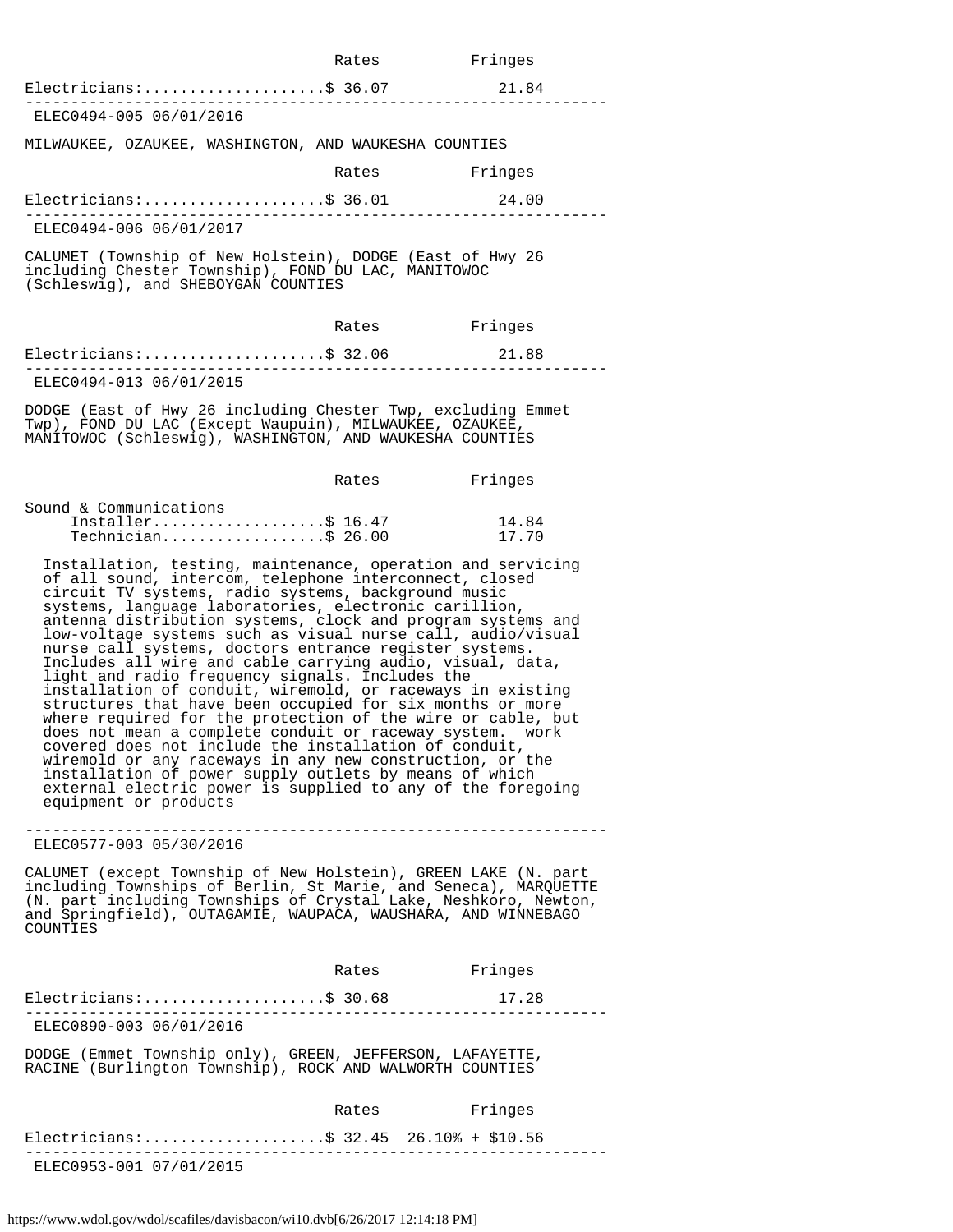|                                                                                                                                                                                                                                                                                                    | Rates | Fringes                                                           |
|----------------------------------------------------------------------------------------------------------------------------------------------------------------------------------------------------------------------------------------------------------------------------------------------------|-------|-------------------------------------------------------------------|
| Line Construction:<br>$(1)$ Lineman\$ 42.14<br>(2) Heavy Equipment<br>Operator\$ $40.03$<br>$(3)$ Equipment Operator\$ 33.71<br>(4) Heavy Groundman Driver\$ 26.78<br>(5) Light Groundman Driver\$ 24.86                                                                                           |       | $32\% + 5.00$<br>$32\% + 5.00$<br>$32\% + 5.00$<br>14.11<br>13.45 |
| $(6)$ Groundsman\$ 23.18                                                                                                                                                                                                                                                                           |       | $32\% + 5.00$                                                     |
| ENGI0139-005 06/01/2016                                                                                                                                                                                                                                                                            |       |                                                                   |
|                                                                                                                                                                                                                                                                                                    | Rates | Fringes                                                           |
| Power Equipment Operator<br>Group $1$ \$ 39.27<br>Group $2$ \$ 38.77<br>Group $3$ \$ 38.27<br>Group $4 \ldots \ldots \ldots \ldots \ldots \ldots$ \$ 38.01<br>Group $5 \ldots \ldots \ldots \ldots \ldots \ldots \text{ } \$37.72$<br>Group $6 \ldots \ldots \ldots \ldots \ldots \ldots$ \$ 31.82 |       | 21.80<br>21.80<br>21.80<br>21.80<br>21.80<br>21.80                |
| HAZARDOUS WASTE PREMIUMS:                                                                                                                                                                                                                                                                          |       |                                                                   |

EPA Level "A" protection - \$3.00 per hour EPA Level "B" protection - \$2.00 per hour EPA Level "C" protection - \$1.00 per hour

## POWER EQUIPMENT OPERATORS CLASSIFICATIONS

 GROUP 1: Cranes, tower cranes, and derricks with or without attachments with a lifting capacity of over 100 tons; or cranes, tower cranes, and derricks with boom, leads and/or jib lengths measuring 176 feet or longer.

 GROUP 2: Cranes, tower cranes and derricks with or without attachments with a lifting capacity of 100 tons or less; or cranes, tower cranes, and derricks with boom, leads, and/or jibs lengths measuring 175 feet or under and Backhoes (excavators) weighing 130,000 lbs and over; caisson rigs; pile driver; dredge operator; dredge engineer; Boat Pilot.

 GROUP 3: Mechanic or welder - Heavy duty equipment; cranes with a lifting capacity of 25 tons or under; concrete breaker (manual or remote); vibratory/sonic concrete breaker; concrete laser screed; concrete slipform paver; concrete batch plant operator; concrete pvt. spreader heavy duty (rubber tired); concrete spreader & distributor; automatic subgrader (concrete); concrete grinder & planing machine; concrete slipform curb & gutter machine; slipform concrete placer; tube finisher; hydro blaster (10,000 psi & over); bridge paver; concrete conveyor system; concrete pump; Rotec type Conveyor; stabilizing mixer (self-propelled); shoulder widener; asphalt plant engineer; bituminious paver; bump cutter & grooving machine; milling machine; screed (bituminous paver); asphalt heater, planer & scarifier; Backhoes (excavators) weighing under 130,000 lbs; grader or motor patrol; tractor (scraper, dozer, pusher, loader); scraper - rubber tired (single or twin engine); endloader; hydraulic backhoe (tractor type); trenching machine; skid rigs; tractor, side boom (heavy); drilling or boring machine (mechanical heavy); roller over 5 tons; percussion or rotary drilling machine; air track; blaster; loading machine (conveyor); tugger; boatmen; winches & A-frames; post driver; material hoist.

 GROUP 4: Greaser, roller steel (5 tons or less); roller (pneumatic tired) - self propelled; tractor (mounted or towed compactors & light equipment); shouldering machine; self- propelled chip spreader; concrete spreader; finishing machine; mechanical float; curing machine; power subgrader; joint sawer (multiple blade) belting machine; burlap machine; texturing machine; tractor endloader (rubber tired) - light; jeep digger; forklift; mulcher; launch operator; fireman, environmental burner

 GROUP 5: Air compressor; power pack; vibrator hammer and extractor; heavy equipment, leadman; tank car heaters; stump chipper; curb machine operator; Concrete proportioning plants; generators; mudjack operator; rock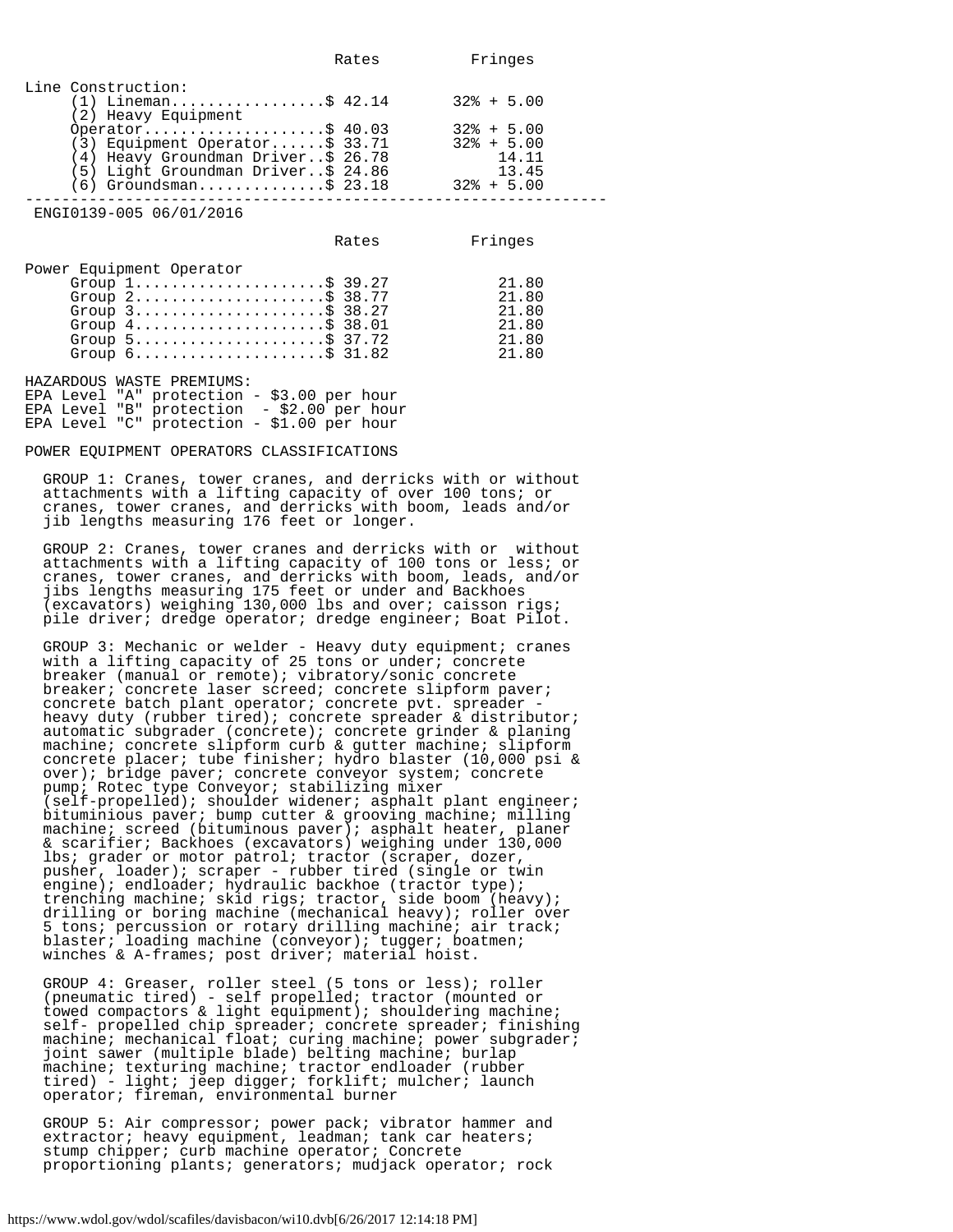breaker; crusher or screening plant; screed (milling machine); automatic belt conveyor and surge bin; pug mill operator; Oiler, pump (over 3 inches); Drilling Machine Tender. GROUP 6: Off-road material hauler with or without ejector. ---------------------------------------------------------------- IRON0008-002 06/01/2016 BROWN, CALUMET, DOOR, FOND DU LAC, KEWAUNEE, MANITOWOC, MARINETTE, OCONTO, OUTAGAMI, SHAWANO, SHEBOYGAN, AND WINNEBAGO COUNTIES: Rates Fringes IRONWORKER.......................\$ 30.86 25.42 Paid Holidays: New Year's Day, Memorial Day, July 4th, Labor Day, Thanksgiving Day & Christmas Day. ---------------------------------------------------------------- IRON0008-003 06/01/2016 KENOSHA, MILWAUKEE, OZAUKEE, RACINE, WALWORTH (N.E. 2/3), WASHINGTON, AND WAUKESHA COUNTIES Rates Fringes IRONWORKER.......................\$ 33.15 25.42 Paid Holidays: New Year's Day, Memorial Day, July 4th, Labor Day, Thanksgiving Day & Christmas Day. ---------------------------------------------------------------- IRON0383-001 06/01/2015 ADAMS, COLUMBIA, CRAWFORD, DANE, DODGE, FLORENCE, FOREST, GRANT, GREENE, (Excluding S.E. tip), GREEN LAKE, IOWA, JEFFERSON, JUNEAU, LA CROSSE, LAFAYETTE, LANGLADE, MARATHON, MARQUETTE, MENOMINEE, MONROE, PORTAGE, RICHLAND, ROCK (Northern area, vicinity of Edgerton and Milton), SAUK, VERNON, WAUPACA, WAUSHARA, AND WOOD COUNTIES Rates Fringes IRONWORKER.......................\$ 32.85 21.84 ---------------------------------------------------------------- IRON0498-005 06/01/2016 GREEN (S.E. 1/3), ROCK (South of Edgerton and Milton), and WALWORTH (S.W. 1/3) COUNTIES: Rates Fringes IRONWORKER.......................\$ 36.29 30.77 ---------------------------------------------------------------- IRON0512-008 05/01/2015 BARRON, BUFFALO, CHIPPEWA, CLARK, DUNN, EAU CLAIRE, JACKSON, PEPIN, PIERCE, POLK, RUSK, ST CROIX, TAYLOR, AND TREMPEALEAU **COUNTIES**  Rates Fringes IRONWORKER.......................\$ 35.50 23.45 ---------------------------------------------------------------- IRON0512-021 05/01/2015 ASHLAND, BAYFIELD, BURNETT, DOUGLAS, IRON, LINCOLN, ONEIDA, PRICE, SAWYER, VILAS AND WASHBURN COUNTIES Rates Fringes IRONWORKER.......................\$ 31.04 23.45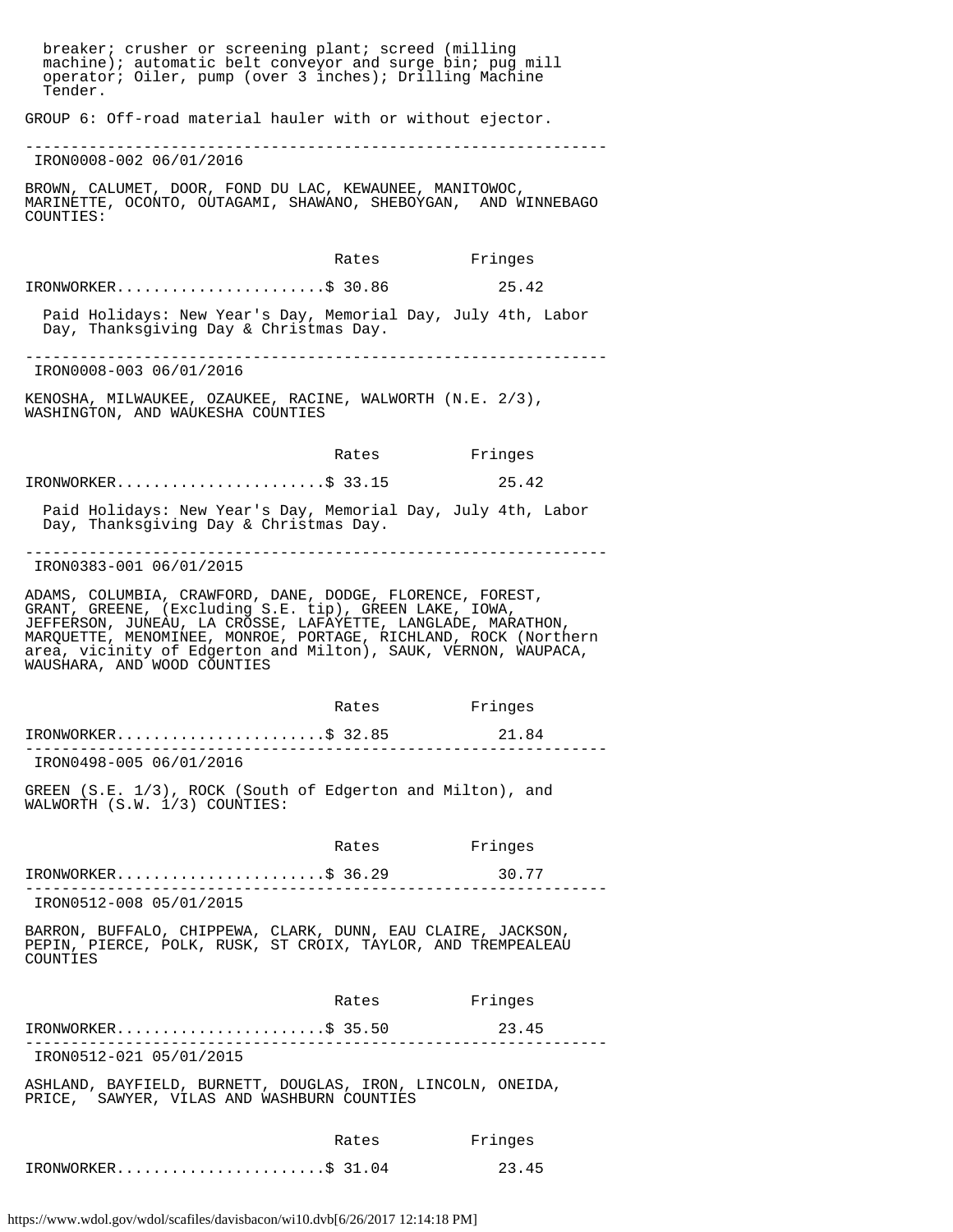#### ---------------------------------------------------------------- LABO0113-002 06/01/2016

#### MILWAUKEE AND WAUKESHA COUNTIES

|         |                                                                    | Rates | Fringes |
|---------|--------------------------------------------------------------------|-------|---------|
| LABORER |                                                                    |       |         |
|         | Group $1, \ldots, \ldots, \ldots, \ldots, \$ 27.51                 |       | 20.35   |
|         | Group $2$ \$ 27.66                                                 |       | 20.35   |
|         | Group $3$ \$ 27.86                                                 |       | 20.35   |
|         | Group $4 \ldots \ldots \ldots \ldots \ldots \ldots \$ 28.01        |       | 20.35   |
|         | Group $5 \ldots \ldots \ldots \ldots \ldots \ldots \$ 28.16        |       | 20.35   |
|         | Group $6 \ldots \ldots \ldots \ldots \ldots \ldots \text{S}$ 24.00 |       | 20.35   |

#### LABORERS CLASSIFICATIONS

 GROUP 1: General Laborer; Tree Trimmer; Conduit Layer; Demolition and Wrecking Laborer; Guard Rail, Fence, and Bridge Builder; Landscaper; Multiplate Culvert Assembler; Stone Handler; Bituminous Worker (Shoveler, Loader, and Utility Man); Batch Truck Dumper or Cement Handler; Bituminous Worker (Dumper, Ironer, Smoother, and Tamper); Concrete Handler

 GROUP 2: Air Tool Operator; Joint Sawer and Filler (Pavement); Vibrator or Tamper Operator (Mechanical Hand Operated); Chain Saw Operator; Demolition Burning Torch Laborer

 GROUP 3: Bituminous Worker (Raker and Luteman); Formsetter (Curb, Sidewalk, and Pavement); Strike Off Man

GROUP 4: Line and Grade Specialist

GROUP 5: Blaster and Powderman

GROUP 6: Flagperson; traffic control person

----------------------------------------------------------------

LABO0113-003 06/01/2016

OZAUKEE AND WASHINGTON COUNTIES

Rates Fringes

| Group $1, \ldots, \ldots, \ldots, \ldots, \$ 26.76                 | 20.35 |
|--------------------------------------------------------------------|-------|
| Group $2$ \$ 26.86                                                 | 20.35 |
| Group $3$                                                          | 2035  |
| Group $4 \ldots \ldots \ldots \ldots \ldots \ldots \text{ } 27.11$ | 2035  |
| Group $5$                                                          | 2035  |
| Group $6 \ldots \ldots \ldots \ldots \ldots \ldots \text{S}$ 23.85 | 2035  |

LABORERS CLASSIFICATIONS

 GROUP 1: General Laborer; Tree Trimmer; Conduit Layer; Demolition and Wrecking Laborer; Guard Rail, Fence, and Bridge Builder; Landscaper; Multiplate Culvert Assembler; Stone Handler; Bituminous Worker (Shoveler, Loader, and Utility Man); Batch Truck Dumper or Cement Handler; Bituminous Worker (Dumper, Ironer, Smoother, and Tamper); Concrete Handler

 GROUP 2: Air Tool Operator; Joint Sawer and Filler (Pavement); Vibrator or Tamper Operator (Mechanical Hand Operated);

 GROUP 3: Bituminous Worker (Raker and Luteman); Formsetter (Curb, Sidewalk, and Pavement); Strike Off Man

GROUP 4: Line and Grade Specialist

GROUP 5: Blaster; powderman

GROUP 6: Flagperson and Traffic Control Person

----------------------------------------------------------------

LABO0113-011 06/01/2016

KENOSHA AND RACINE COUNTIES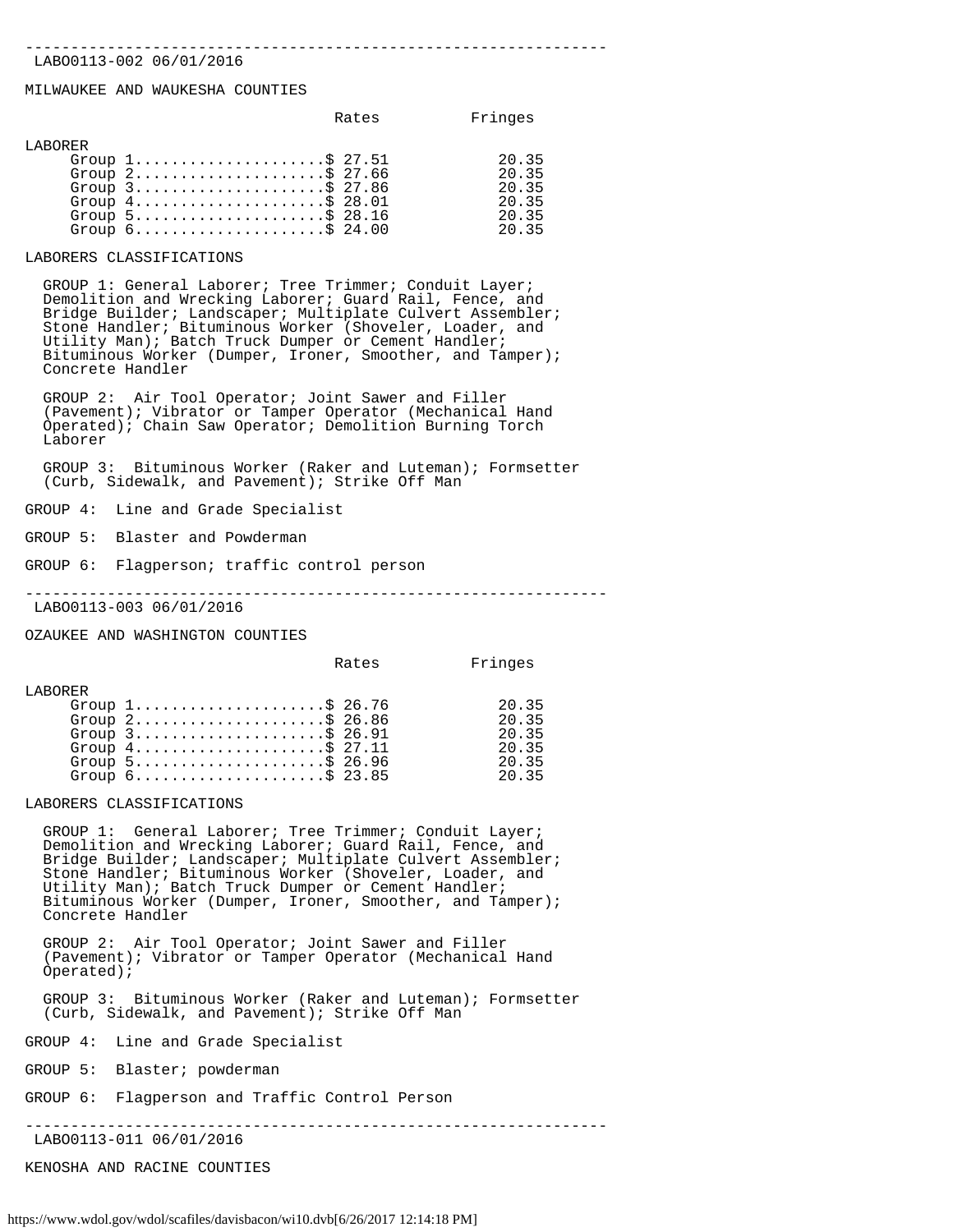| ------ |                                                                    |       |
|--------|--------------------------------------------------------------------|-------|
|        | Group $1, \ldots, \ldots, \ldots, \ldots, \$ 26.57                 | 20.35 |
|        | Group $2 \ldots \ldots \ldots \ldots \ldots \ldots \$ 26.72        | 20.35 |
|        | Group $3$                                                          | 20.35 |
|        | Group $4 \ldots \ldots \ldots \ldots \ldots \ldots \text{S}$ 26.89 | 2035  |
|        | Group $5 \ldots \ldots \ldots \ldots \ldots \ldots \$ 27.22        | 20.35 |
|        | Group $6 \ldots \ldots \ldots \ldots \ldots \ldots \text{S}$ 23.71 | 2035  |
|        |                                                                    |       |

#### LABORERS CLASSIFICATIONS:

LABORER

 GROUP 1: General laborer; Tree Trimmer; Conduit Layer; Demolition and Wrecking Laborer; Guard Rail, Fence, and Bridge Builder; Landscaper; Multiplate Culvert Assembler; Stone Handler; Bituminous Worker (Shoveler, Loader, and Utility Man); Batch Truck Dumper or Cement Handler; Bituminous worker (Dumper, Ironer, Smoother, and Tamper); Concrete Handler

 GROUP 2: Air Tool Operator; Joint Sawer and Filler (Pavement); Vibrator or Tamper Operator (Mechanical Hand Operated); Chain Saw Operator; Demolition Burning Torch Laborer

 GROUP 3: Bituminous Worker (Raker and Luteman); Formsetter (Curb, Sidewalk, and Pavement); Strike Off Man

GROUP 4: Line and Grade Specialist

GROUP 5: Blaster and Powderman

GROUP 6: Flagman; traffic control person

----------------------------------------------------------------

LABO0140-002 06/01/2016

ADAMS, ASHLAND, BARRON, BAYFIELD, BROWN, BUFFALO, BURNETT, CALUMET, CHIPPEWA, CLARK, COLUMBIA, CRAWFORD, DODGE, DOOR, DOUGLAS, DUNN, EAU CLAIRE, FLORENCE, FOND DU LAC, FOREST, GRANT, GREEN, GREEN LAKE, IRON, JACKSON, JUNEAU, IOWA, JEFFERSON, KEWAUNEE, LA CROSSE, LAFAYETTE, LANGLADE, LINCOLN, MANITOWOC, MARATHON, MARINETTE, MARQUETTE, MENOMINEE, MONROE, OCONTO, ONEIDA, OUTAGAMIE, PEPIN, PIERCE, POLK, PORTAGE, PRICE, RICHLAND, ROCK, RUSK, SAUK, SAWYER, SHAWANO, SHEBOYGAN, ST. CROIX, TAYLOR, TREMPEALEAU, VERNON, VILLAS, WALWORTH, WASHBURN, WAUPACA, WAUSHARA, WINNEBAGO, AND WOOD COUNTIES

|          |                                                                                                                                                                                                                                                    | Rates | Fringes                                            |
|----------|----------------------------------------------------------------------------------------------------------------------------------------------------------------------------------------------------------------------------------------------------|-------|----------------------------------------------------|
| T.ARORER | Group $1, \ldots, \ldots, \ldots, \ldots, \$ 30.67<br>Group $2$ \$ 30.77<br>Group $3$ ; $30.82$<br>Group $4 \ldots \ldots \ldots \ldots \ldots \ldots$ \$ 31.02<br>Group $5$<br>Group $6 \ldots \ldots \ldots \ldots \ldots \ldots \text{S}$ 27.30 |       | 16.55<br>16.55<br>16.55<br>16.55<br>16.55<br>16.55 |
|          |                                                                                                                                                                                                                                                    |       |                                                    |

LABORER CLASSIFICATIONS

 GROUP 1: General Laborer; Tree Trimmer; Conduit Layer; Demolition and Wrecking Laborer; Guard Rail, Fence, and Bridge Builder; Landscaper; Multiplate Culvert Assembler; Stone Handler; Bitminous Worker (Shoveler, Loader, and Utility Man); Batch Truck Dumper or Cement Handler; Bituminous Worker (Dumper, Ironer, Smoother and Tamper); Concrete Handler

 GROUP 2: Air Tool Operator; Joint Sawer and Filler (Pavement); Vibrator or Tamper Operator (Mechanical Hand Operated); Chain Saw Operator, Demolition Burning Torch Laborer

 GROUP 3: Bituminous Worker (Raker and Luteman); Formsetter (Curb, Sidewalk and Pavement); Strike Off Man

GROUP 4: Line and Grade Secialist

GROUP 5: Blaster; powderman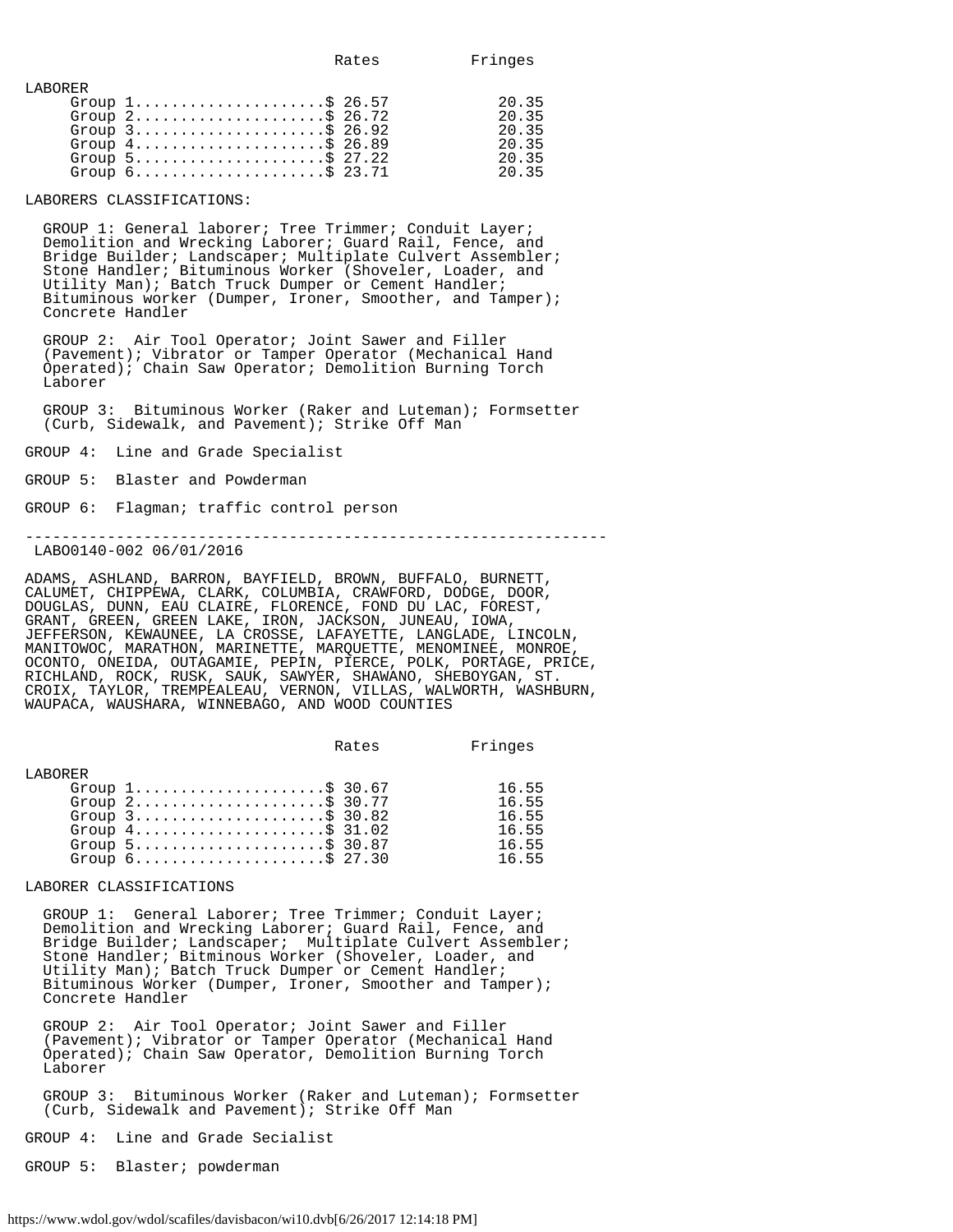----------------------------------------------------------------

## LABO0464-003 06/01/2016

#### DANE COUNTY

|          |                                                                    | Rates | Fringes |
|----------|--------------------------------------------------------------------|-------|---------|
| T.ARORER |                                                                    |       |         |
|          | Group $1, \ldots, \ldots, \ldots, \ldots, \$ 30.95                 |       | 16.41   |
|          | Group $2, \ldots, \ldots, \ldots, \ldots, \dot{S}$ 31.05           |       | 16.41   |
|          | Group $3$ \$ 31.10                                                 |       | 16.41   |
|          | Group $4 \ldots \ldots \ldots \ldots \ldots \ldots \text{S}$ 31.30 |       | 16.41   |
|          | Group $5$                                                          |       | 16.41   |
|          | Group $6 \ldots \ldots \ldots \ldots \ldots \ldots \$ 27.30        |       | 16.41   |

## LABORERS CLASSIFICATIONS:

 GROUP 1: General Laborer; Tree Trimmer; Conduit Layer; Demolition and Wrecking Laborer; Guard Rail, Fence, and Bridge Builder; Landscaper; Multiplate Culvert Assembler; Stone Handler; Bituminous Worker (Shoveler, Loader, and Utility Man); Batch Truck Dumper or Cement Handler; Bituminious Worker (Dumper, Ironer, Smoother, and Tamper); Concrete Handler

 GROUP 2: Air Tool Operator; Joint Sawer and Filler (Pavement); Vibrator or Tamper Operator (Mechanical Hand Operated); Chain Saw Operator; Demolition Burning Torch Laborer

 GROUP 3: Bituminous Worker (Raker and Luteman); Formsetter (Curb, Sidewalk, and Pavement); Strike Off Man

GROUP 4: Line and Grade Specialist

GROUP 5: Blaster; Powderman

GROUP 6: Flagperson and Traffic Control Person

----------------------------------------------------------------

PAIN0106-008 05/02/2016

ASHLAND, BAYFIELD, BURNETT, AND DOUGLAS COUNTIES

|           |                                 | Rates | Fringes |
|-----------|---------------------------------|-------|---------|
| Painters: |                                 |       |         |
| New:      |                                 |       |         |
|           | Brush, Roller\$ 29.86           |       | 16.35   |
|           | Spray, Sandblast, Steel\$ 30.46 |       | 16.35   |
| Repaint:  |                                 |       |         |
|           | Brush, $Roller$ \$ 28.36        |       | 16.35   |
|           | Spray, Sandblast, Steel\$ 28.96 |       | 16.35   |
|           |                                 |       |         |

PAIN0108-002 06/01/2016

RACINE COUNTY

|                                                                    | Rates | Fringes        |  |
|--------------------------------------------------------------------|-------|----------------|--|
| Painters:<br>Brush, $Roller$ \$ 32.74<br>Spray & Sandblast\$ 33.74 |       | 18.70<br>18.70 |  |
| PAIN0259-002 05/01/2008                                            |       |                |  |

BARRON, CHIPPEWA, DUNN, EAU CLAIRE, PEPIN, PIERCE, POLK, RUSK, SAWYER, ST. CROIX, AND WASHBURN COUNTIES

|                         | Rates | Fringes |  |
|-------------------------|-------|---------|--|
| PAINTER\$ $24.11$       |       | 12.15   |  |
| PAIN0259-004 05/01/2015 |       |         |  |

BUFFALO, CRAWFORD, JACKSON, LA CROSSE, MONROE, TREMPEALEAU, AND VERNON COUNTIES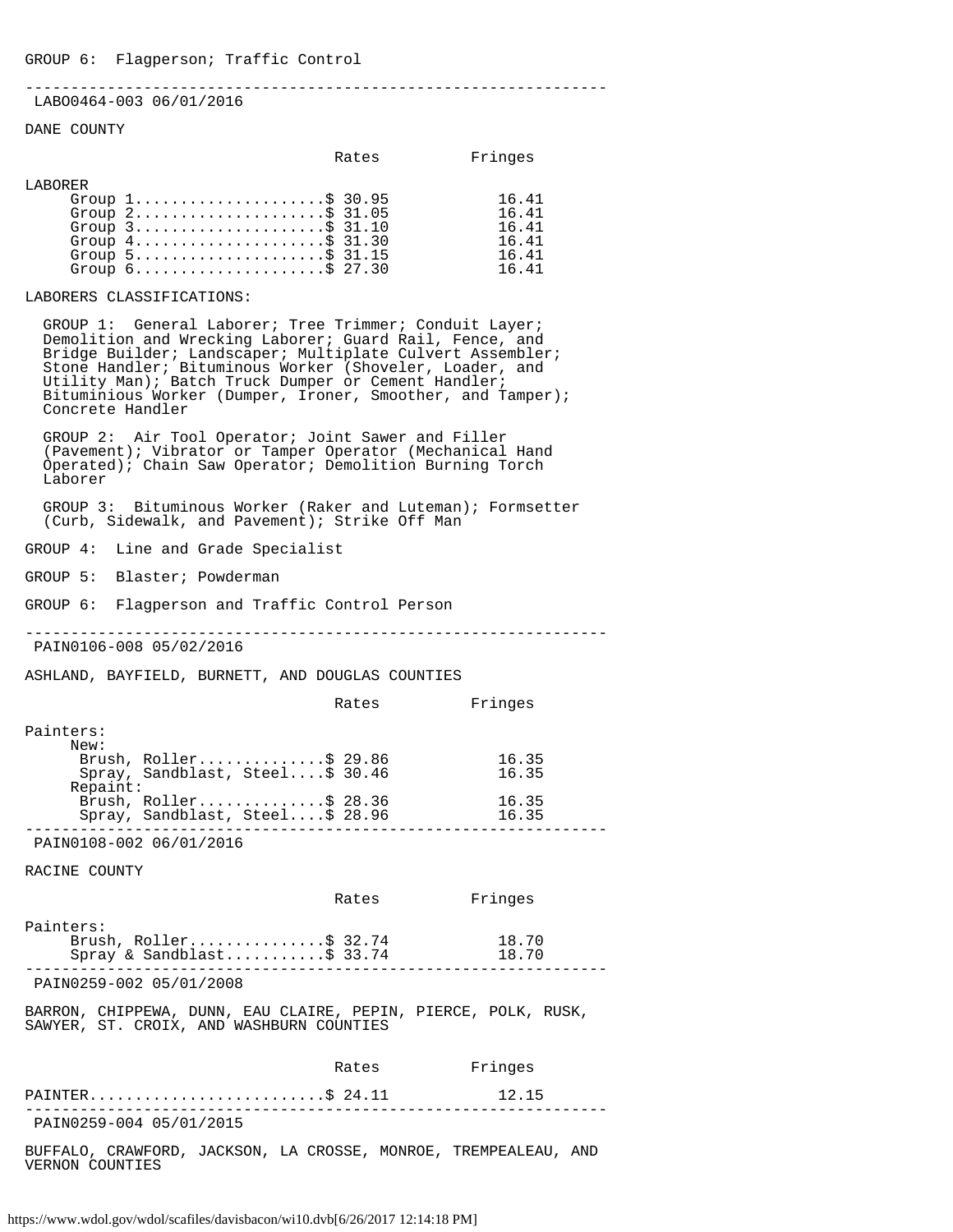|                                                                                                                                                                                                                                                                                                                 | Rates         | Fringes        |
|-----------------------------------------------------------------------------------------------------------------------------------------------------------------------------------------------------------------------------------------------------------------------------------------------------------------|---------------|----------------|
| PAINTER\$ 22.03                                                                                                                                                                                                                                                                                                 |               | 12.45          |
| PAIN0781-002 06/01/2016                                                                                                                                                                                                                                                                                         |               |                |
| JEFFERSON, MILWAUKEE, OZAUKEE, WASHINGTON, AND WAUKESHA COUNTIES                                                                                                                                                                                                                                                |               |                |
|                                                                                                                                                                                                                                                                                                                 | Rates         | Fringes        |
| Painters:                                                                                                                                                                                                                                                                                                       |               |                |
| Bridge\$ 30.42<br>Brush\$ 30.07                                                                                                                                                                                                                                                                                 |               | 22.19          |
| Spray & Sandblast\$ 30.82                                                                                                                                                                                                                                                                                       |               | 22.19<br>22.19 |
| PAIN0802-002 06/01/2016                                                                                                                                                                                                                                                                                         |               |                |
| COLUMBIA, DANE, DODGE, GRANT, GREEN, IOWA, LAFAYETTE, RICHLAND,<br>ROCK, AND SAUK COUNTIES                                                                                                                                                                                                                      |               |                |
|                                                                                                                                                                                                                                                                                                                 | Rates         | Fringes        |
| PAINTER<br>Brush\$ 27.50                                                                                                                                                                                                                                                                                        |               | 17.72          |
| PREMIUM PAY:<br>Structural Steel, Spray, Bridges = \$1.00 additional per<br>hour.                                                                                                                                                                                                                               |               |                |
| PAIN0802-003 06/01/2016                                                                                                                                                                                                                                                                                         |               |                |
| ADAMS, BROWN, CALUMET, CLARK, DOOR, FOND DU LAC, FOREST, GREEN<br>LAKE, IRON, JUNEAU, KEWAUNEE, LANGLADE, LINCOLN, MANITOWOC,<br>MARATHON, MARINETTE, MARQUETTE, MENOMINEE, OCONTO, ONEIDA,<br>OUTAGAMIE, PORTAGE, PRICE, SHAWANO, SHEBOYGAN, TAYLOR, VILAS,<br>WAUSHARA, WAUPACA, WINNEBAGO, AND WOOD COUNTIES |               |                |
|                                                                                                                                                                                                                                                                                                                 | Rates Fringes |                |
| PAINTER\$ 24.39                                                                                                                                                                                                                                                                                                 |               | 11.72          |
| PAIN0934-001 06/01/2016                                                                                                                                                                                                                                                                                         |               |                |
| KENOSHA AND WALWORTH COUNTIES                                                                                                                                                                                                                                                                                   |               |                |
|                                                                                                                                                                                                                                                                                                                 | Rates         | Fringes        |
| Painters:                                                                                                                                                                                                                                                                                                       |               |                |
| Brush\$ 32.74<br>$Spray$ \$ 33.74                                                                                                                                                                                                                                                                               |               | 18.70<br>18.70 |
| Structural Steel\$ 32.89                                                                                                                                                                                                                                                                                        |               | 18.70          |
| PAIN1011-002 06/01/2016                                                                                                                                                                                                                                                                                         |               |                |
| FLORENCE COUNTY                                                                                                                                                                                                                                                                                                 |               |                |
|                                                                                                                                                                                                                                                                                                                 | Rates         | Fringes        |
| Painters:\$ 24.56                                                                                                                                                                                                                                                                                               |               | 11.93          |
| ________________________<br>PLAS0599-010 06/01/2016                                                                                                                                                                                                                                                             |               |                |
|                                                                                                                                                                                                                                                                                                                 | Rates         | Fringes        |
| CEMENT MASON/CONCRETE FINISHER                                                                                                                                                                                                                                                                                  |               |                |
| Area 1\$ 39.46<br>Area 2 (BAC)\$ 35.07                                                                                                                                                                                                                                                                          |               | 17.17<br>19.75 |
| Area 3\$ 35.61                                                                                                                                                                                                                                                                                                  |               | 19.40          |
| Area 4\$ 34.70<br>Area 5\$ 36.27                                                                                                                                                                                                                                                                                |               | 20.51<br>18.73 |
| Area 6\$ 32.02                                                                                                                                                                                                                                                                                                  |               | 22.99          |
| AREA DESCRIPTIONS                                                                                                                                                                                                                                                                                               |               |                |

 AREA 1: BAYFIELD, DOUGLAS, PRICE, SAWYER, AND WASHBURN COUNTIES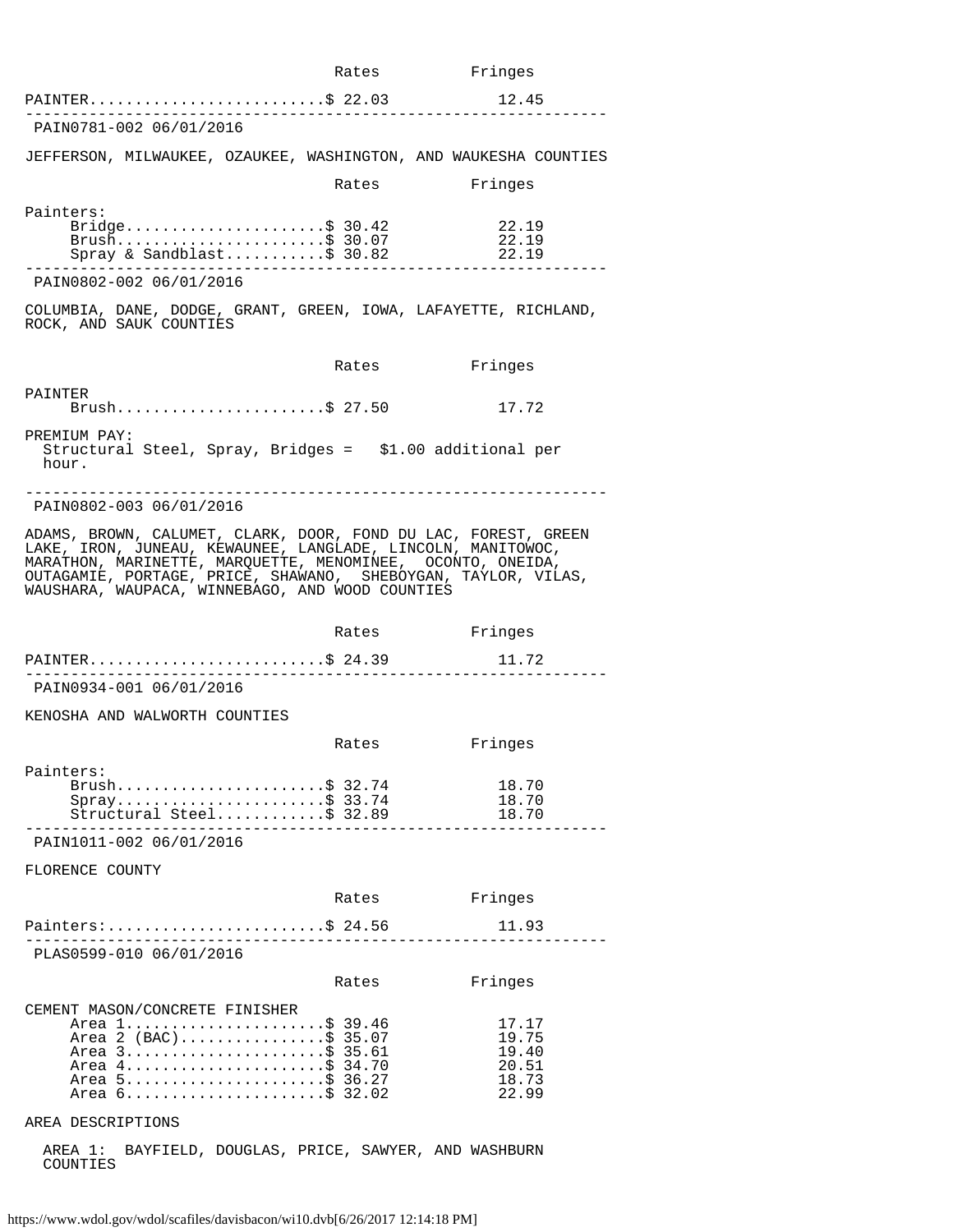AREA 2: ADAMS, ASHLAND, BARRON, BROWN, BURNETT, CALUMET, CHIPPEWA, CLARK, COLUMBIA, DODGE, DOOR, DUNN, FLORENCE, FOND DU LAC, FOREST, GREEN LAKE, IRON, JEFFERSON, KEWAUNEE, LANGLADE, LINCOLN, MANITOWOC, MARATHON, MARINETTE, MARQUETTE, MENOMINEE, OCONTO, ONEIDA, OUTAGAMIE, POLK, PORTAGE, RUSK, ST CROIX, SAUK, SHAWANO, SHEBOYGAN, TAYLOR, VILAS, WALWORTH, WAUPACA, WAUSHARA, WINNEBAGO, AND WOOD COUNTIES AREA 3: BUFFALO, CRAWFORD, EAU CLAIRE, JACKSON, JUNEAU, LA CROSSE MONROE, PEPIN, PIERCE, RICHLAND, TREMPEALEAU, AND VERNON COUNTIES AREA 4: MILWAUKEE, OZAUKEE, WASHINGTON, AND WAUKESHA COUNTIES AREA 5: DANE, GRANT, GREEN, IOWA, LAFAYETTE, AND ROCK COUNTIES AREA 6: KENOSHA AND RACINE COUNTIES ---------------------------------------------------------------- \* TEAM0039-001 06/01/2017 Rates Fringes TRUCK DRIVER 1 & 2 Axles.................\$ 27.40 20.48 3 or more Axles; Euclids Dumptor & Articulated, Truck Mechanic...............\$ 27.55 20.48 ------------------------------------------------------------ WELL DRILLER.....................\$ 16.52 3.70 ----------------------------------------------------------------

WELDERS - Receive rate prescribed for craft performing operation to which welding is incidental.

#### ================================================================

Note: Executive Order (EO) 13706, Establishing Paid Sick Leave for Federal Contractors applies to all contracts subject to the Davis-Bacon Act for which the contract is awarded (and any solicitation was issued) on or after January 1, 2017. If this contract is covered by the EO, the contractor must provide employees with 1 hour of paid sick leave for every 30 hours they work, up to 56 hours of paid sick leave each year. Employees must be permitted to use paid sick leave for their own illness, injury or other health-related needs, including preventive care; to assist a family member (or person who is like family to the employee) who is ill, injured, or has other health-related needs, including preventive care; or for reasons resulting from, or to assist a family member (or person who is like family to the employee) who is a victim of, domestic violence, sexual assault, or stalking. Additional information on contractor requirements and worker protections under the EO is available at www.dol.gov/whd/govcontracts.

Unlisted classifications needed for work not included within the scope of the classifications listed may be added after award only as provided in the labor standards contract clauses (29CFR 5.5 (a) (1) (ii)).

----------------------------------------------------------------

The body of each wage determination lists the classification and wage rates that have been found to be prevailing for the cited type(s) of construction in the area covered by the wage determination. The classifications are listed in alphabetical order of "identifiers" that indicate whether the particular rate is a union rate (current union negotiated rate for local), a survey rate (weighted average rate) or a union average rate (weighted union average rate).

Union Rate Identifiers

A four letter classification abbreviation identifier enclosed in dotted lines beginning with characters other than "SU" or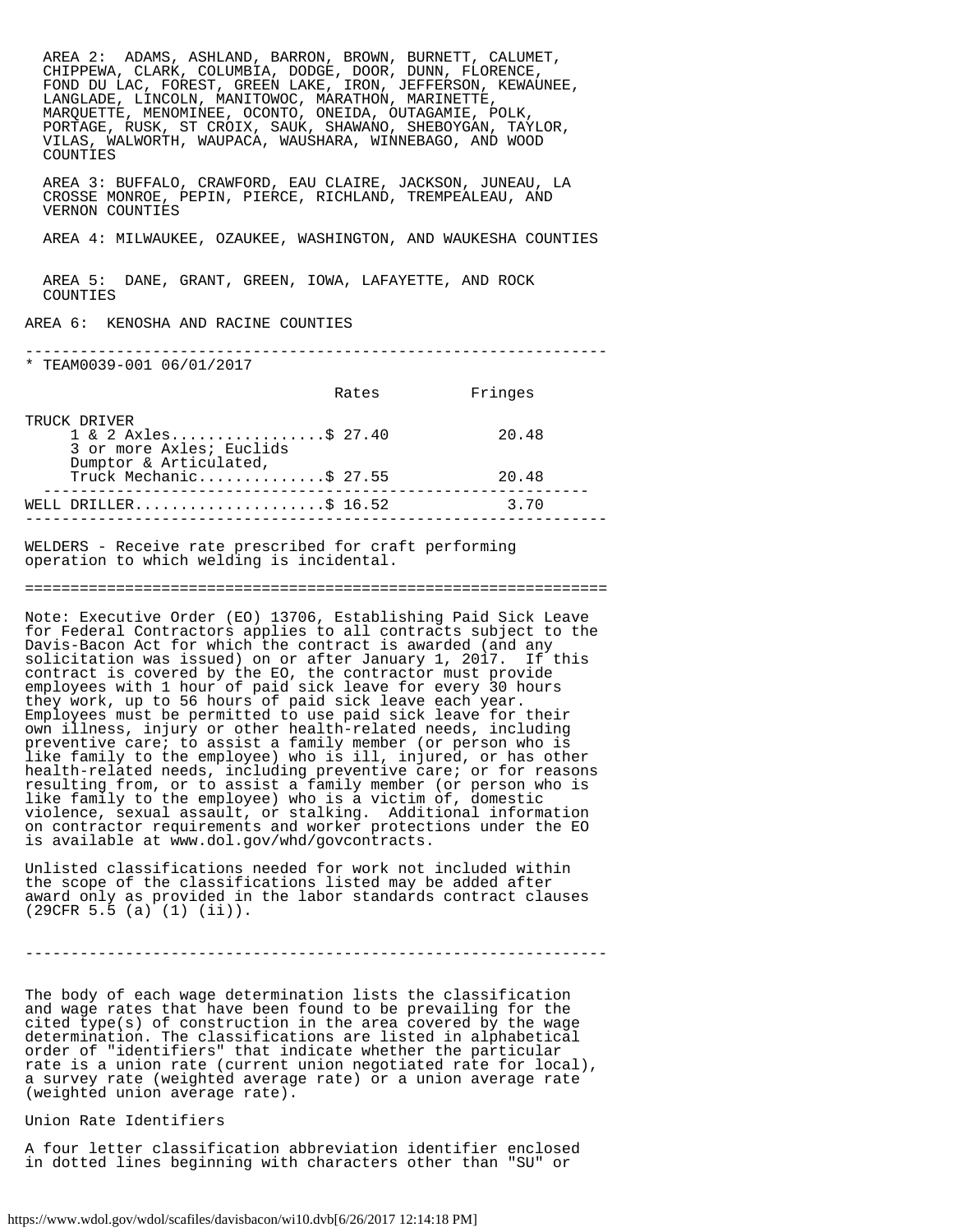"UAVG" denotes that the union classification and rate were prevailing for that classification in the survey. Example: PLUM0198-005 07/01/2014. PLUM is an abbreviation identifier of the union which prevailed in the survey for this classification, which in this example would be Plumbers. 0198 indicates the local union number or district council number where applicable, i.e., Plumbers Local 0198. The next number, 005 in the example, is an internal number used in processing the wage determination. 07/01/2014 is the effective date of the most current negotiated rate, which in this example is July 1, 2014.

Union prevailing wage rates are updated to reflect all rate changes in the collective bargaining agreement (CBA) governing this classification and rate.

#### Survey Rate Identifiers

Classifications listed under the "SU" identifier indicate that no one rate prevailed for this classification in the survey and the published rate is derived by computing a weighted average rate based on all the rates reported in the survey for that classification. As this weighted average rate includes all rates reported in the survey, it may include both union and non-union rates. Example: SULA2012-007 5/13/2014. SU indicates the rates are survey rates based on a weighted average calculation of rates and are not majority rates. LA indicates the State of Louisiana. 2012 is the year of survey on which these classifications and rates are based. The next number, 007 in the example, is an internal number used in producing the wage determination. 5/13/2014 indicates the survey completion date for the classifications and rates under that identifier.

Survey wage rates are not updated and remain in effect until a new survey is conducted.

#### Union Average Rate Identifiers

Classification(s) listed under the UAVG identifier indicate that no single majority rate prevailed for those classifications; however, 100% of the data reported for the classifications was union data. EXAMPLE: UAVG-OH-0010 08/29/2014. UAVG indicates that the rate is a weighted union average rate. OH indicates the state. The next number, 0010 in the example, is an internal number used in producing the wage determination. 08/29/2014 indicates the survey completion date for the classifications and rates under that identifier.

A UAVG rate will be updated once a year, usually in January of each year, to reflect a weighted average of the current negotiated/CBA rate of the union locals from which the rate is based.

----------------------------------------------------------------

## WAGE DETERMINATION APPEALS PROCESS

1.) Has there been an initial decision in the matter? This can  $ha:$ 

- an existing published wage determination
- \* a survey underlying a wage determination<br>\* a Wage and Hour Division letter setting
- a Wage and Hour Division letter setting forth a position on a wage determination matter
- a conformance (additional classification and rate) ruling

On survey related matters, initial contact, including requests for summaries of surveys, should be with the Wage and Hour Regional Office for the area in which the survey was conducted because those Regional Offices have responsibility for the Davis-Bacon survey program. If the response from this initial contact is not satisfactory, then the process described in 2.) and 3.) should be followed.

With regard to any other matter not yet ripe for the formal process described here, initial contact should be with the Branch of Construction Wage Determinations. Write to:

Branch of Construction Wage Determinations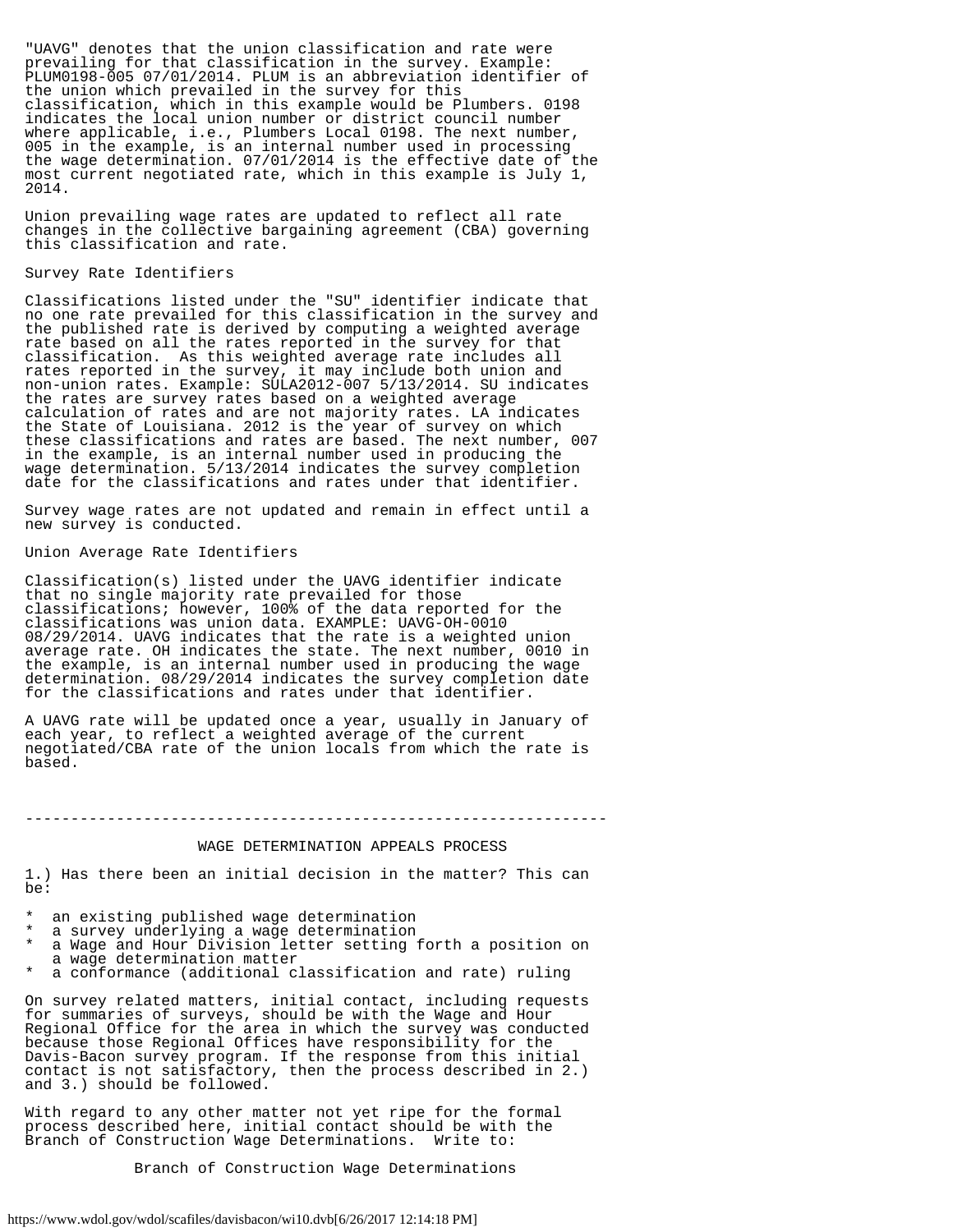Wage and Hour Division U.S. Department of Labor 200 Constitution Avenue, N.W. Washington, DC 20210

2.) If the answer to the question in 1.) is yes, then an interested party (those affected by the action) can request review and reconsideration from the Wage and Hour Administrator (See 29 CFR Part 1.8 and 29 CFR Part 7). Write to:

> Wage and Hour Administrator U.S. Department of Labor 200 Constitution Avenue, N.W. Washington, DC 20210

The request should be accompanied by a full statement of the interested party's position and by any information (wage payment data, project description, area practice material, etc.) that the requestor considers relevant to the issue.

3.) If the decision of the Administrator is not favorable, an interested party may appeal directly to the Administrative Review Board (formerly the Wage Appeals Board). Write to:

> Administrative Review Board U.S. Department of Labor 200 Constitution Avenue, N.W. Washington, DC 20210

4.) All decisions by the Administrative Review Board are final.

================================================================

END OF GENERAL DECISION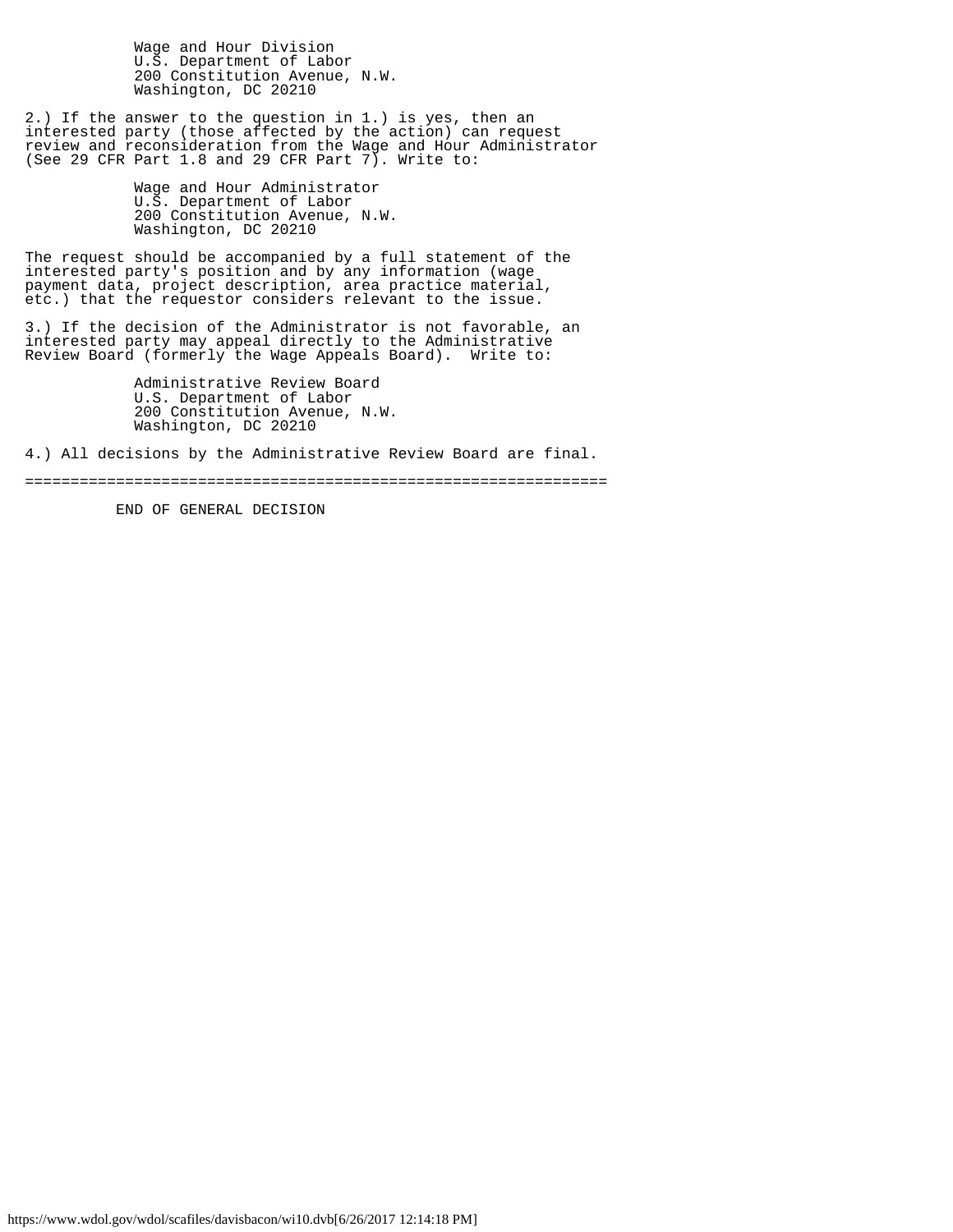General Decision Number: WI170015 06/23/2017 WI15

Superseded General Decision Number: WI20160015

State: Wisconsin

Construction Type: Heavy

Counties: Wisconsin Statewide.

HEAVY CONSTRUCTION PROJECTS (Excluding Tunnel, Sewer, and Water Lines).

Note: Under Executive Order (EO) 13658, an hourly minimum wage of \$10.20 for calendar year 2017 applies to all contracts subject to the Davis-Bacon Act for which the contract is awarded (and any solicitation was issued) on or after January 1, 2015. If this contract is covered by the EO, the contractor must pay all workers in any classification listed on this wage determination at least \$10.20 (or the applicable wage rate listed on this wage determination, if it is higher) for all hours spent performing on the contract in calendar year 2017. The EO minimum wage rate will be adjusted annually. Additional information on contractor requirements and worker protections under the EO is available at www.dol.gov/whd/govcontracts.

| Modification Number | Publication Date |
|---------------------|------------------|
|                     | 01/06/2017       |
|                     | 02/03/2017       |
| 2                   | 02/10/2017       |
| 3                   | 02/24/2017       |
|                     | 03/17/2017       |
| 5                   | 03/31/2017       |
| 6                   | 04/14/2017       |
|                     | 04/28/2017       |
|                     | 06/02/2017       |
|                     | 06/23/2017       |
|                     |                  |

BOIL0107-001 01/01/2017

|                            | Rates | Fringes |  |
|----------------------------|-------|---------|--|
| <b>BOILERMAKER</b>         |       |         |  |
| Boilermaker\$ 35.65        |       | 29.89   |  |
| Small Boiler Repair (under |       |         |  |
| $25,000$ lbs/hr)\$ 26.91   |       | 16.00   |  |
|                            |       |         |  |

BRWI0001-002 06/01/2016

CRAWFORD, JACKSON, JUNEAU, LA CROSSE, MONROE, TREMPEALEAU, AND VERNON COUNTIES

 Rates Fringes BRICKLAYER...........................\$ 31.84 20.95 ---------------------------------------------------------------- BRWI0002-002 06/01/2016 ASHLAND, BAYFIELD, DOUGLAS, AND IRON COUNTIES Rates Fringes

| BRWI0002-005 06/01/2016 |  |  |
|-------------------------|--|--|

ADAMS, ASHLAND, BARRON, BROWN, BURNETT, CALUMET, CHIPPEWA, CLARK, COLUMBIA, DODGE, DOOR, DUNN, FLORENCE, FOND DU LAC, FOREST, GREEN LAKE, IRON, JEFFERSON, KEWAUNEE, LANGLADE, LINCOLN, MANITOWOC, MARATHON, MARINETTE, MARQUETTE, MENOMINEE, OCONTO, ONEIDA, OUTAGAMIE, POLK, PORTAGE, RUSK, ST CROIX, SAUK, SHAWANO, SHEBOYGAN, TAYLOR, VILAS, WALWORTH, WAUPACA, WAUSHARA, WINNEBAGO, AND WOOD COUNTIES

|                                        | Rates | Fringes |
|----------------------------------------|-------|---------|
| CEMENT MASON/CONCRETE FINISHER\$ 35.07 |       | 20.51   |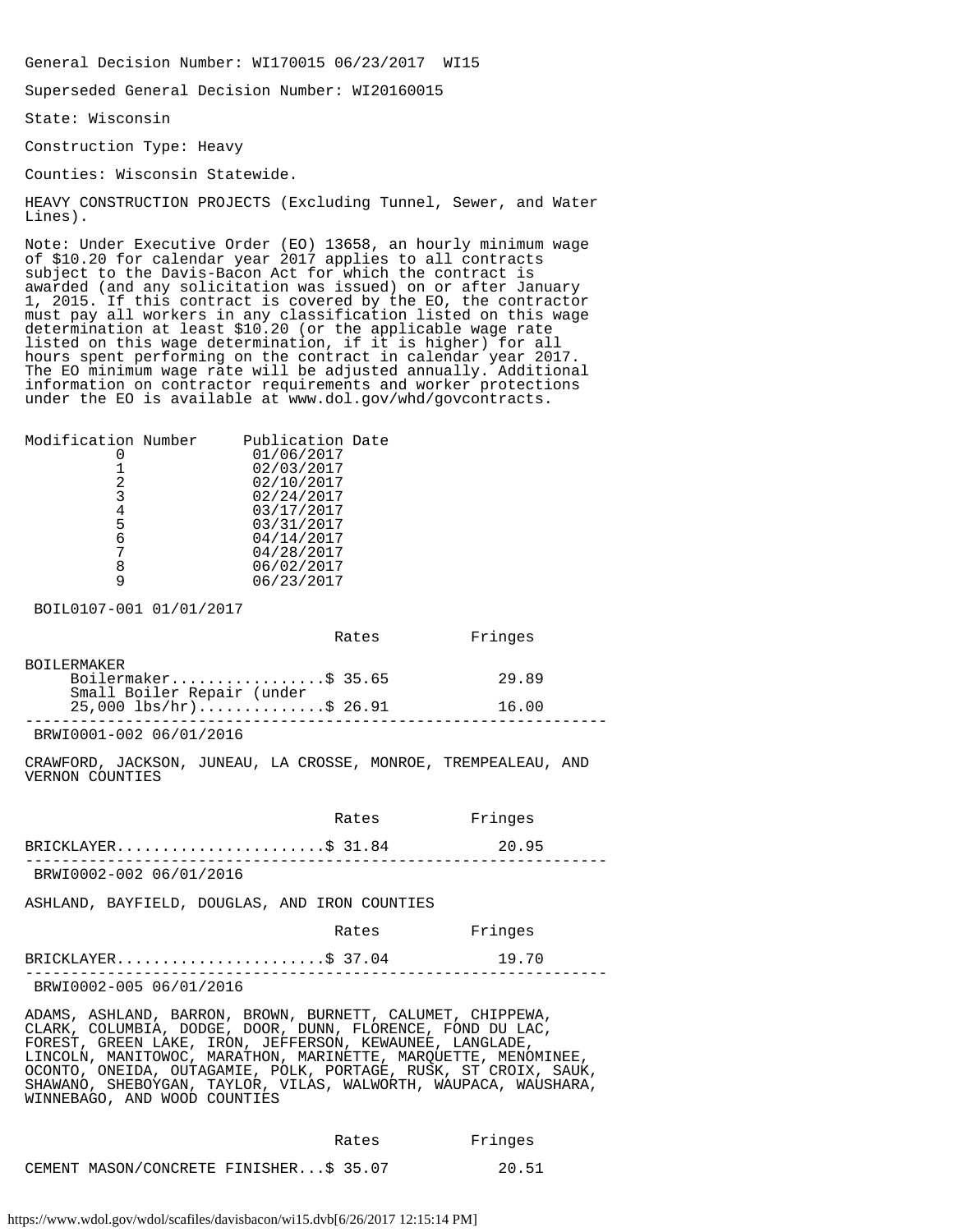| BRWI0003-002 06/01/2016                                                                                                                     |                           |         |
|---------------------------------------------------------------------------------------------------------------------------------------------|---------------------------|---------|
| BROWN, DOOR, FLORENCE, KEWAUNEE, MARINETTE, AND OCONTO COUNTIES                                                                             |                           |         |
|                                                                                                                                             | Rates                     | Fringes |
| BRICKLAYER\$ 32.22                                                                                                                          |                           | 20.57   |
| BRWI0004-002 06/01/2016                                                                                                                     |                           |         |
| KENOSHA, RACINE, AND WALWORTH COUNTIES                                                                                                      |                           |         |
|                                                                                                                                             | Rates                     | Fringes |
| BRICKLAYER\$ 36.59                                                                                                                          |                           | 21.49   |
| BRWI0006-002 06/01/2016                                                                                                                     |                           |         |
| ADAMS, CLARK, FOREST, LANGLADE, LINCOLN, MARATHON, MENOMINEE,<br>ONEIDA, PORTAGE, PRICE, TAYLOR, VILAS AND WOOD COUNTIES                    |                           |         |
|                                                                                                                                             | Rates                     | Fringes |
| BRICKLAYER\$ 33.04<br>________________                                                                                                      |                           | 19.75   |
| BRWI0007-002 06/01/2016                                                                                                                     |                           |         |
| GREEN, LAFAYETTE, AND ROCK COUNTIES                                                                                                         |                           |         |
|                                                                                                                                             | Rates                     | Fringes |
| $BRICKLAYER$ \$ 33.53                                                                                                                       |                           | 20.95   |
| BRWI0008-002 06/01/2016                                                                                                                     |                           |         |
| MILWAUKEE, OZAUKEE, WASHINGTON, AND WAUKESHA COUNTIES                                                                                       |                           |         |
|                                                                                                                                             | Rates                     | Fringes |
| BRICKLAYER\$ 36.98 20.62                                                                                                                    |                           |         |
| BRWI0009-001 06/01/2016                                                                                                                     |                           |         |
| GREEN LAKE, MARQUETTE, OUTAGAMIE, SHAWANO, WAUPACA, WASHARA,<br>AND WINNEBAGO COUNTIES                                                      |                           |         |
|                                                                                                                                             | Rates                     | Fringes |
| BRICKLAYER\$ 32.22                                                                                                                          | . _ _ _ _ _ _ _ _ _ _ _ . | 20.57   |
| BRWI0011-002 06/01/2016                                                                                                                     |                           |         |
| CALUMET, FOND DU LAC, MANITOWOC, AND SHEBOYGAN COUNTIES                                                                                     |                           |         |
|                                                                                                                                             | Rates                     | Fringes |
| BRICKLAYER\$ 32.22<br><u> 1999 - Alexandr Alexandr III et al. 1999 - al. 1999 - al. 1999 - al. 1999 - al. 1999 - al. 1999 - al. 1999 - </u> |                           | 20.57   |
| BRWI0013-002 06/01/2016                                                                                                                     |                           |         |
| DANE, GRANT, IOWA, AND RICHLAND COUNTIES                                                                                                    |                           |         |
|                                                                                                                                             | Rates Fringes             |         |
| BRICKLAYER\$ 33.49 20.99<br>___________________                                                                                             |                           |         |
| BRWI0019-002 06/01/2016                                                                                                                     |                           |         |
| BARRON, BUFFALO, BURNETT, CHIPPEWA, DUNN, EAU CLAIRE, PEPIN,<br>PIERCE, POLK, RUSK, ST. CROIX, SAWYER AND WASHBURN COUNTIES                 |                           |         |
|                                                                                                                                             | Rates                     | Fringes |
| $BRICKLAYER$ \$ 31.98                                                                                                                       |                           | 20.81   |
| BRWI0021-002 06/01/2015                                                                                                                     |                           |         |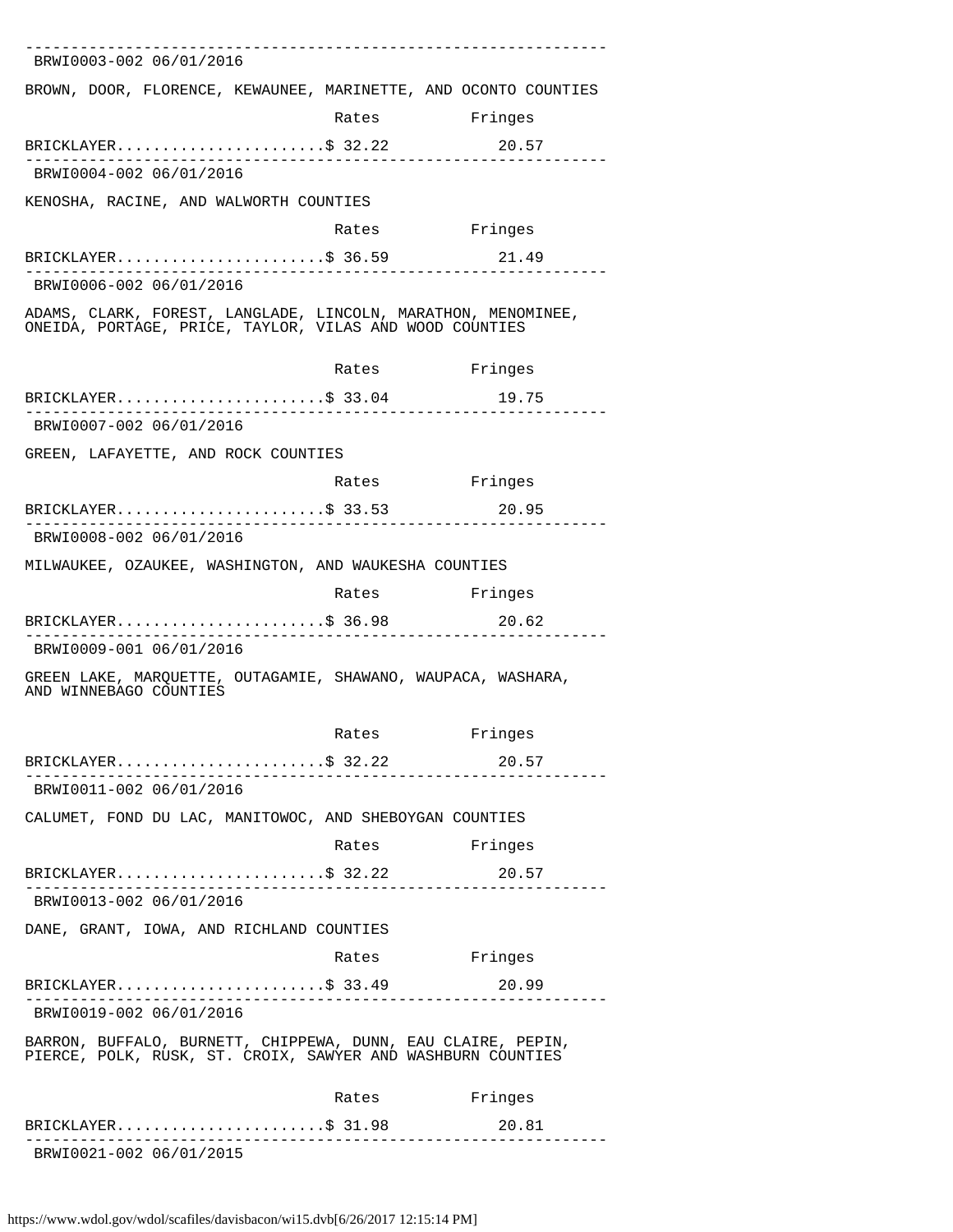|                                                                                                                                                                                                                                                                                                                                                                                                                                                                                                                                                                                                                                                                                                                                                                                                 | Rates | Fringes                 |
|-------------------------------------------------------------------------------------------------------------------------------------------------------------------------------------------------------------------------------------------------------------------------------------------------------------------------------------------------------------------------------------------------------------------------------------------------------------------------------------------------------------------------------------------------------------------------------------------------------------------------------------------------------------------------------------------------------------------------------------------------------------------------------------------------|-------|-------------------------|
| BRICKLAYER\$ 33.58                                                                                                                                                                                                                                                                                                                                                                                                                                                                                                                                                                                                                                                                                                                                                                              |       | 16.65                   |
| BRWI0034-002 06/01/2015                                                                                                                                                                                                                                                                                                                                                                                                                                                                                                                                                                                                                                                                                                                                                                         |       |                         |
| COLUMBIA AND SAUK COUNTIES                                                                                                                                                                                                                                                                                                                                                                                                                                                                                                                                                                                                                                                                                                                                                                      |       |                         |
|                                                                                                                                                                                                                                                                                                                                                                                                                                                                                                                                                                                                                                                                                                                                                                                                 | Rates | Fringes                 |
| $BRICKLAYER.$ \$ 32.86                                                                                                                                                                                                                                                                                                                                                                                                                                                                                                                                                                                                                                                                                                                                                                          |       | 17.22                   |
| CARP0087-001 05/01/2016                                                                                                                                                                                                                                                                                                                                                                                                                                                                                                                                                                                                                                                                                                                                                                         |       |                         |
| BURNETT (W. of Hwy 48), PIERCE (W. of Hwy 29), POLK (W. of Hwys<br>35, 48 & 65), AND ST. CROIX (W. of Hwy 65) COUNTIES                                                                                                                                                                                                                                                                                                                                                                                                                                                                                                                                                                                                                                                                          |       |                         |
|                                                                                                                                                                                                                                                                                                                                                                                                                                                                                                                                                                                                                                                                                                                                                                                                 | Rates | Fringes                 |
| Carpenter & Piledrivermen\$ 36.85                                                                                                                                                                                                                                                                                                                                                                                                                                                                                                                                                                                                                                                                                                                                                               |       | 18.39                   |
| CARP0252-002 06/01/2016                                                                                                                                                                                                                                                                                                                                                                                                                                                                                                                                                                                                                                                                                                                                                                         |       |                         |
| ADAMS, BARRON, BAYFIELD (Eastern 2/3), BROWN, BUFFALO,<br>BURNETT (E. of Hwy 48), CALUMET, CHIPPEWA, CLARK, COLUMBIA,<br>CRAWFORD, DANE, DODGE, DOOR, DUNN, EAU CLAIRE, FLORENCE (except<br>area bordering Michigan State Line), FOND DU LAC, FOREST,<br>GRANT, GREEN, GREEN LAKE, IOWA, IRON, JACKSON, JEFFERSON,<br>JUNEAU, KEWAUNEE, LA CROSSE, LAFAYETTE, LANGLADE, LINCOLN,<br>MANITOWOC, MARATHON, MARINETTE (except N.E. corner), MARQUETTE,<br>MENOMINEE, MONROE, OCONTO, ONEIDA, OUTAGAMIE, PEPIN, PIERCE (E.<br>of Hwys 29 & 65), POLK (E. of Hwys 35, 48 & 65), PORTAGE,<br>PRICE, RICHLAND, ROCK, RUSK, SAUK, SAWYER, SHAWANO, SHEBOYGAN,<br>ST CROIX (E. of Hwy 65), TAYLOR, TREMPEALEAU, VERNON, VILAS,<br>WALWORTH, WASHBURN, WAUPACA, WAUSHARA, WINNEBAGO, AND WOOD<br>COUNTIES |       |                         |
|                                                                                                                                                                                                                                                                                                                                                                                                                                                                                                                                                                                                                                                                                                                                                                                                 | Rates | Fringes                 |
| CARPENTER<br>CARPENTER\$ 33.56<br>MILLWRIGHT\$ 35.08<br>PILEDRIVER\$ $34.12$                                                                                                                                                                                                                                                                                                                                                                                                                                                                                                                                                                                                                                                                                                                    |       | 18.00<br>18.35<br>18.00 |
| CARP0252-010 06/01/2016                                                                                                                                                                                                                                                                                                                                                                                                                                                                                                                                                                                                                                                                                                                                                                         |       |                         |
| ASHLAND COUNTY                                                                                                                                                                                                                                                                                                                                                                                                                                                                                                                                                                                                                                                                                                                                                                                  |       |                         |
|                                                                                                                                                                                                                                                                                                                                                                                                                                                                                                                                                                                                                                                                                                                                                                                                 | Rates | Fringes                 |
| Carpenters<br>$Carpenter$ \$ 33.56<br>Millwright\$ 35.08<br>Pile Driver\$ 34.12                                                                                                                                                                                                                                                                                                                                                                                                                                                                                                                                                                                                                                                                                                                 |       | 18.00<br>18.35<br>18.00 |
| CARP0264-003 06/01/2016                                                                                                                                                                                                                                                                                                                                                                                                                                                                                                                                                                                                                                                                                                                                                                         |       |                         |
| KENOSHA, MILWAUKEE, OZAUKEE, RACINE, WAUKESHA, AND WASHINGTON<br>COUNTIES                                                                                                                                                                                                                                                                                                                                                                                                                                                                                                                                                                                                                                                                                                                       |       |                         |
|                                                                                                                                                                                                                                                                                                                                                                                                                                                                                                                                                                                                                                                                                                                                                                                                 | Rates | Fringes                 |
| CARPENTER\$ 35.78                                                                                                                                                                                                                                                                                                                                                                                                                                                                                                                                                                                                                                                                                                                                                                               |       | 22.11                   |
| ______________________________<br>CARP0361-004 05/01/2016                                                                                                                                                                                                                                                                                                                                                                                                                                                                                                                                                                                                                                                                                                                                       |       |                         |
| BAYFIELD (West of Hwy 63) AND DOUGLAS COUNTIES                                                                                                                                                                                                                                                                                                                                                                                                                                                                                                                                                                                                                                                                                                                                                  |       |                         |
|                                                                                                                                                                                                                                                                                                                                                                                                                                                                                                                                                                                                                                                                                                                                                                                                 | Rates | Fringes                 |
| $CARPENTER.$ \$ 34.57                                                                                                                                                                                                                                                                                                                                                                                                                                                                                                                                                                                                                                                                                                                                                                           |       | 18.16                   |
| CARP2337-001 06/01/2016                                                                                                                                                                                                                                                                                                                                                                                                                                                                                                                                                                                                                                                                                                                                                                         |       |                         |

ZONE A: MILWAUKEE, OZAUKEE, WAUKESHA AND WASHINGTON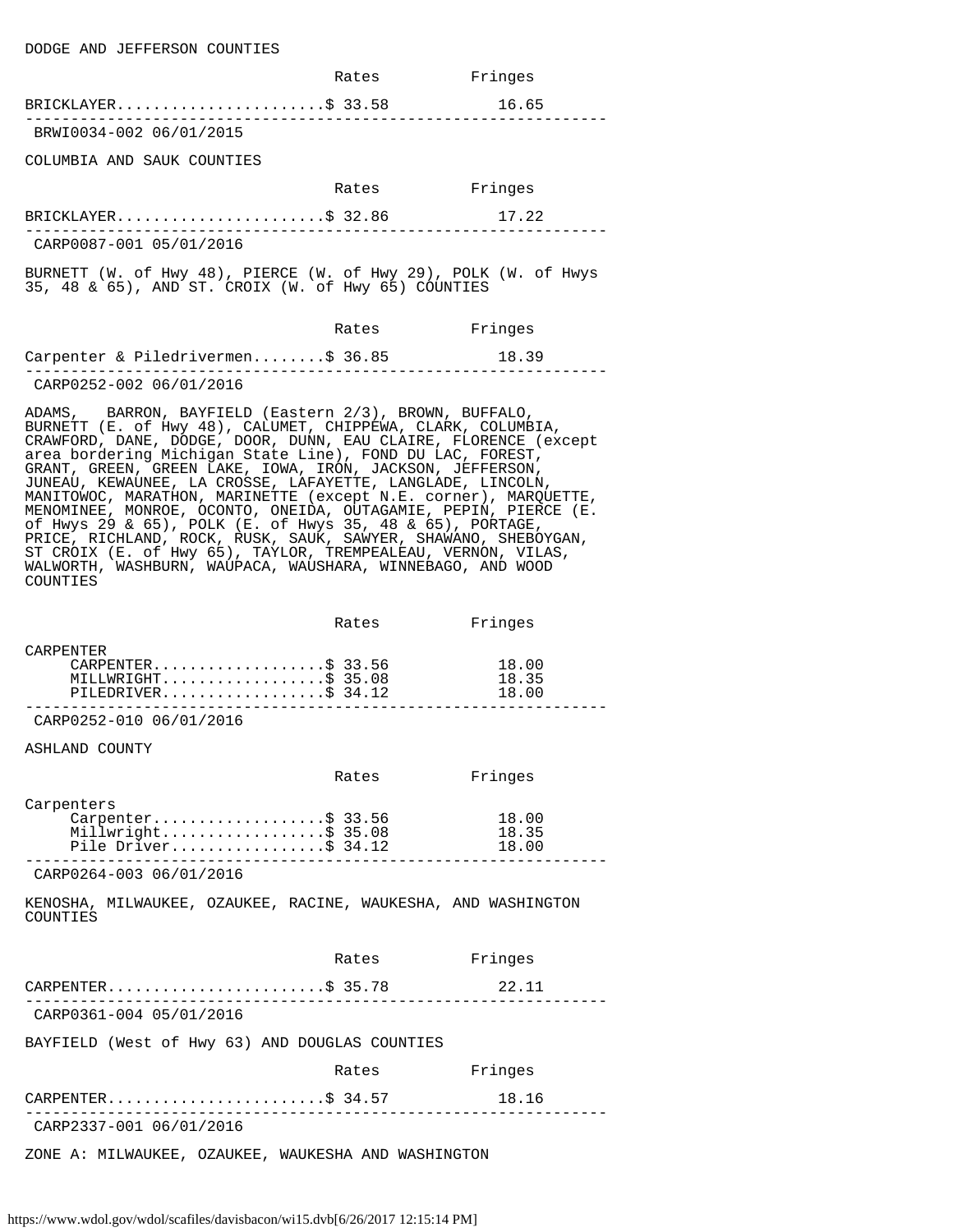|                                                                                                                                                                                                                                                                                                                                                                                                                            | Rates                     | Fringes                                  |
|----------------------------------------------------------------------------------------------------------------------------------------------------------------------------------------------------------------------------------------------------------------------------------------------------------------------------------------------------------------------------------------------------------------------------|---------------------------|------------------------------------------|
| PILEDRIVERMAN<br>Zone A\$ 31.03                                                                                                                                                                                                                                                                                                                                                                                            |                           | 22.69<br>22.69                           |
| CARP2337-003 06/01/2016                                                                                                                                                                                                                                                                                                                                                                                                    |                           |                                          |
|                                                                                                                                                                                                                                                                                                                                                                                                                            | Rates                     | Fringes                                  |
| MILLWRIGHT<br>Zone A\$ 29.98<br>Zone B\$ 29.98                                                                                                                                                                                                                                                                                                                                                                             |                           | 21.53<br>21.53                           |
| ZONE DEFINITIONS                                                                                                                                                                                                                                                                                                                                                                                                           |                           |                                          |
| ZONE A: MILWAUKEE, OZAUKEE, WAUKESHA AND WASHINGTON COUNTIES                                                                                                                                                                                                                                                                                                                                                               |                           |                                          |
| ZONE B: KENOSHA & RACINE COUNTIES                                                                                                                                                                                                                                                                                                                                                                                          |                           |                                          |
| ELEC0014-002 05/30/2016                                                                                                                                                                                                                                                                                                                                                                                                    |                           | ________________________________         |
| ASHLAND, BARRON, BAYFIELD, BUFFALO, BURNETT, CHIPPEWA, CLARK<br>(except Maryville, Colby, Unity, Sherman, Fremont, Lynn &<br>Sherwood), CRAWFORD, DUNN, EAU CLAIRE, GRANT, IRON, JACKSON, LA<br>CROSSE, MONROE, PEPIN, PIERCE, POLK, PRICE, RICHLAND, RUSK, ST<br>CROIX, SAWYER, TAYLOR, TREMPEALEAU, VERNON, AND WASHBURN<br>COUNTIES                                                                                     |                           |                                          |
|                                                                                                                                                                                                                                                                                                                                                                                                                            |                           | Rates Fringes                            |
| Electricians:\$ 32.00                                                                                                                                                                                                                                                                                                                                                                                                      |                           | 19.28<br>. _ _ _ _ _ _ _ _ _ _ _ _ _ _ _ |
| ELEC0014-007 05/30/2016                                                                                                                                                                                                                                                                                                                                                                                                    |                           |                                          |
| REMAINING COUNTIES                                                                                                                                                                                                                                                                                                                                                                                                         |                           |                                          |
|                                                                                                                                                                                                                                                                                                                                                                                                                            |                           | Rates Fringes                            |
| Teledata System Installer<br>Installer/Technician\$ 24.35                                                                                                                                                                                                                                                                                                                                                                  |                           | 13.15                                    |
| Low voltage construction, installation, maintenance and<br>removal of teledata facilities (voice, data, and video)<br>including outside plant, telephone and data inside wire,<br>interconnect, terminal equipment, central offices, PABX,<br>fiber optic cable and equipment, micro waves, V-SAT,<br>bypass, CATV, WAN (wide area networks), LAN (local area<br>networks), and ISDN (integrated systems digital network). |                           |                                          |
| ELEC0127-002 06/01/2016                                                                                                                                                                                                                                                                                                                                                                                                    |                           |                                          |
| KENOSHA COUNTY                                                                                                                                                                                                                                                                                                                                                                                                             |                           |                                          |
|                                                                                                                                                                                                                                                                                                                                                                                                                            |                           | Rates Fringes                            |
| Electricians: \$ 37.71 30%+10.02                                                                                                                                                                                                                                                                                                                                                                                           | . _ _ _ _ _ _ _ _ _ _ _ _ |                                          |
| ELEC0158-002 05/30/2016                                                                                                                                                                                                                                                                                                                                                                                                    |                           |                                          |
| BROWN, DOOR, KEWAUNEE, MANITOWOC (except Schleswig),<br>MARINETTE(Wausuakee and area South thereof), OCONTO, MENOMINEE<br>(East of a ine 6 miles West of the West boundary of Oconto<br>County), SHAWANO (Except Area North of Townships of Aniwa and<br>Hutchins) COUNTIES                                                                                                                                                |                           |                                          |
|                                                                                                                                                                                                                                                                                                                                                                                                                            | Rates                     | Fringes                                  |
| Electricians:\$ 30.50 29.50% + 9.57                                                                                                                                                                                                                                                                                                                                                                                        |                           |                                          |
| ELEC0159-003 05/30/2016                                                                                                                                                                                                                                                                                                                                                                                                    |                           |                                          |
| COLUMBIA, DANE, DODGE (Area West of Hwy 26, except Chester and                                                                                                                                                                                                                                                                                                                                                             |                           |                                          |

Emmet Townships), GREEN, LAKE (except Townships of Berlin,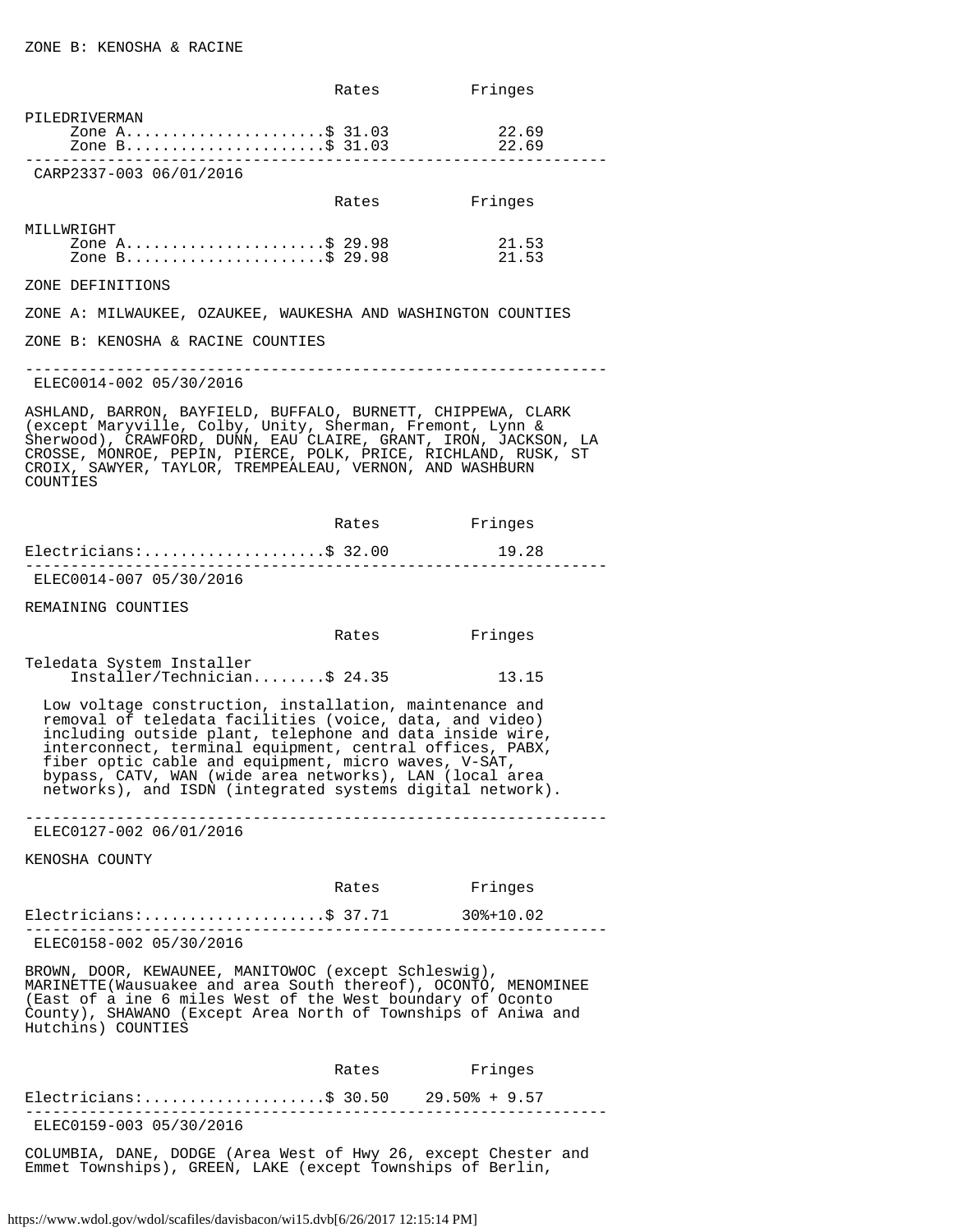Seneca, and St. Marie), IOWA, MARQUETTE (except Townships of Neshkoka, Crystal Lake, Newton, and Springfield), and SAUK COUNTIES

|                                                                                                                                                                                                                                                                                                                                                  | Rates | Fringes        |
|--------------------------------------------------------------------------------------------------------------------------------------------------------------------------------------------------------------------------------------------------------------------------------------------------------------------------------------------------|-------|----------------|
| $Electricians:$ \$ 36.50<br><u>. A A A A A A A</u> Mill                                                                                                                                                                                                                                                                                          |       | 20.39          |
| ELEC0219-004 06/01/2016                                                                                                                                                                                                                                                                                                                          |       |                |
| FLORENCE COUNTY (Townships of Aurora, Commonwealth, Fern,<br>Florence and Homestead) AND MARINETTE COUNTY (Township of<br>Niagara)                                                                                                                                                                                                               |       |                |
|                                                                                                                                                                                                                                                                                                                                                  | Rates | Fringes        |
| Electricians:<br>Electrical contracts over<br>$$180,000$ \$ 32.38<br>Electrical contracts under<br>$$180,000$ \$ 30.18                                                                                                                                                                                                                           |       | 18.63<br>18.42 |
| ________________<br>* ELEC0242-005 06/04/2017                                                                                                                                                                                                                                                                                                    |       |                |
| DOUGLAS COUNTY                                                                                                                                                                                                                                                                                                                                   |       |                |
|                                                                                                                                                                                                                                                                                                                                                  | Rates | Fringes        |
| Electricians:\$ 35.90                                                                                                                                                                                                                                                                                                                            |       | 25.64          |
| ELEC0388-002 05/30/2016                                                                                                                                                                                                                                                                                                                          |       |                |
| ADAMS, CLARK (Colby, Freemont, Lynn, Mayville, Sherman,<br>Sherwood, Unity), FOREST, JUNEAU, LANGLADE, LINCOLN, MARATHON,<br>MARINETTE (Beecher, Dunbar, Goodman & Pembine), MENOMINEE (Area<br>West of a line 6 miles West of the West boundary of Oconto<br>County), ONEIDA, PORTAGE, SHAWANO (Aniwa and Hutchins), VILAS<br>AND WOOD COUNTIES |       |                |
|                                                                                                                                                                                                                                                                                                                                                  |       | Rates Fringes  |
| Electricians:\$ 30.69 26.00% +10.05                                                                                                                                                                                                                                                                                                              |       |                |
| ELEC0430-002 06/01/2016                                                                                                                                                                                                                                                                                                                          |       |                |
| RACINE COUNTY (Except Burlington Township)                                                                                                                                                                                                                                                                                                       |       |                |
|                                                                                                                                                                                                                                                                                                                                                  | Rates | Fringes        |
| Electricians:\$ 36.07                                                                                                                                                                                                                                                                                                                            |       | 21.84          |
| .<br>ELEC0494-005 06/01/2016                                                                                                                                                                                                                                                                                                                     |       |                |
| MILWAUKEE, OZAUKEE, WASHINGTON, AND WAUKESHA COUNTIES                                                                                                                                                                                                                                                                                            |       |                |
|                                                                                                                                                                                                                                                                                                                                                  | Rates | Fringes        |
| $Electrical as:$ \$ 36.01                                                                                                                                                                                                                                                                                                                        |       | 24.00          |
| ELEC0494-006 06/01/2017                                                                                                                                                                                                                                                                                                                          |       |                |
| CALUMET (Township of New Holstein), DODGE (East of Hwy 26<br>including Chester Township), FOND DU LAC, MANITOWOC<br>(Schleswig), and SHEBOYGAN COUNTIES                                                                                                                                                                                          |       |                |
|                                                                                                                                                                                                                                                                                                                                                  | Rates | Fringes        |
| $Electrical as:$ \$ 32.06<br>.                                                                                                                                                                                                                                                                                                                   |       | 21.88          |
| ELEC0494-013 06/01/2015                                                                                                                                                                                                                                                                                                                          |       |                |
| DODGE (East of Hwy 26 including Chester Twp, excluding Emmet<br>Twp), FOND DU LAC (Except Waupuin), MILWAUKEE, OZAUKEE,<br>MANITOWOC (Schleswig), WASHINGTON, AND WAUKESHA COUNTIES                                                                                                                                                              |       |                |

Rates Fringes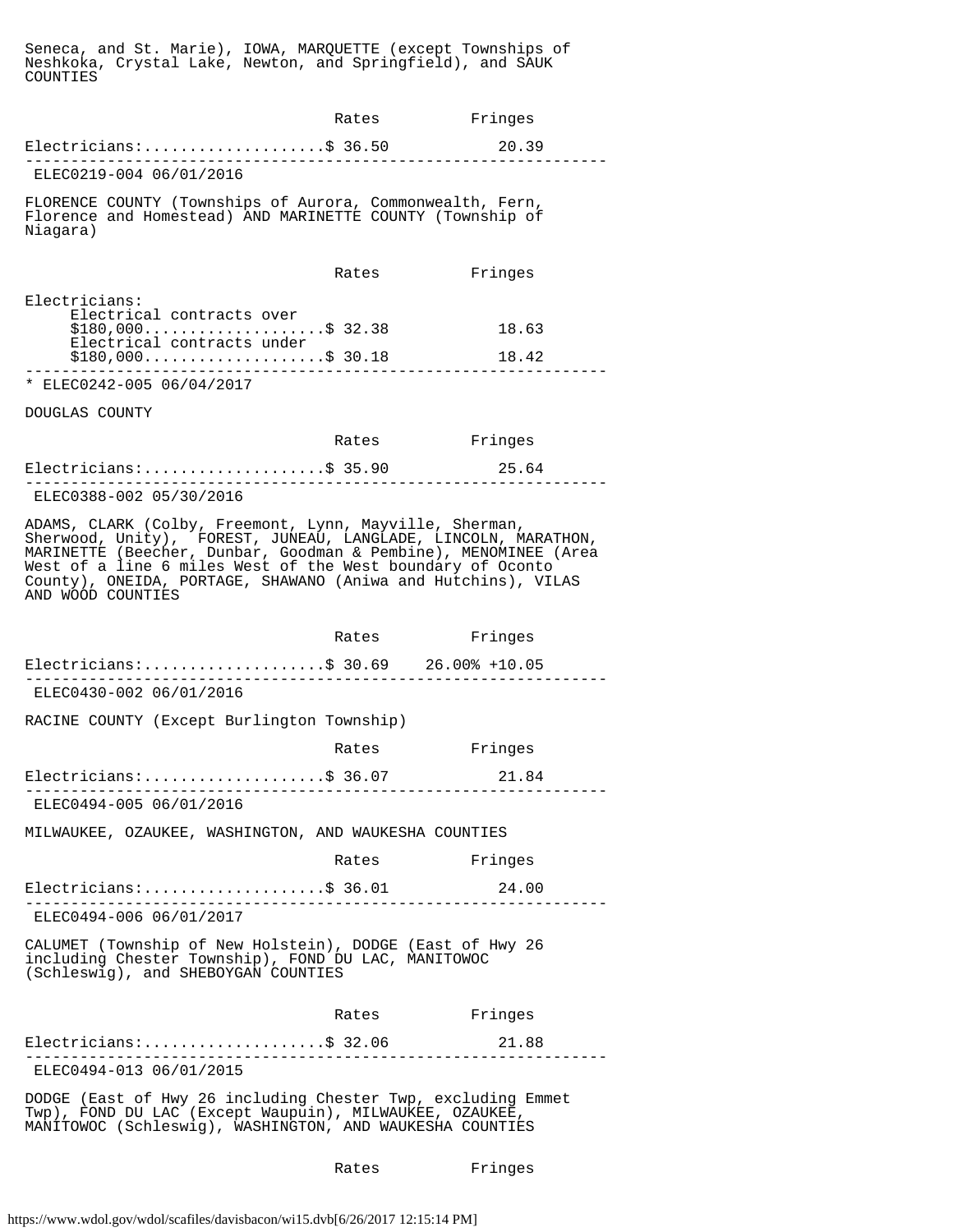| Sound & Communications                       |                |
|----------------------------------------------|----------------|
| Installer\$ $16.47$<br>$Technician$ \$ 26.00 | 14.84<br>17.70 |

 Installation, testing, maintenance, operation and servicing of all sound, intercom, telephone interconnect, closed circuit TV systems, radio systems, background music systems, language laboratories, electronic carillion, antenna distribution systems, clock and program systems and low-voltage systems such as visual nurse call, audio/visual nurse call systems, doctors entrance register systems. Includes all wire and cable carrying audio, visual, data, light and radio frequency signals. Includes the installation of conduit, wiremold, or raceways in existing structures that have been occupied for six months or more where required for the protection of the wire or cable, but does not mean a complete conduit or raceway system. work covered does not include the installation of conduit, wiremold or any raceways in any new construction, or the installation of power supply outlets by means of which external electric power is supplied to any of the foregoing equipment or products

## ELEC0577-003 05/30/2016

CALUMET (except Township of New Holstein), GREEN LAKE (N. part including Townships of Berlin, St Marie, and Seneca), MARQUETTE (N. part including Townships of Crystal Lake, Neshkoro, Newton, and Springfield), OUTAGAMIE, WAUPACA, WAUSHARA, AND WINNEBAGO COUNTIES

----------------------------------------------------------------

|                                                                                                                                                                                                                                                                                                       | Rates         | Fringes                                            |
|-------------------------------------------------------------------------------------------------------------------------------------------------------------------------------------------------------------------------------------------------------------------------------------------------------|---------------|----------------------------------------------------|
| $Electrical as:$ \$ 30.68                                                                                                                                                                                                                                                                             |               | 17.28                                              |
| ELEC0890-003 06/01/2016                                                                                                                                                                                                                                                                               |               |                                                    |
| DODGE (Emmet Township only), GREEN, JEFFERSON, LAFAYETTE,<br>RACINE (Burlington Township), ROCK AND WALWORTH COUNTIES                                                                                                                                                                                 |               |                                                    |
|                                                                                                                                                                                                                                                                                                       | Rates Fringes |                                                    |
| Electricians:\$ 32.45 26.10% + \$10.56                                                                                                                                                                                                                                                                |               |                                                    |
| ELEC0953-001 07/01/2015                                                                                                                                                                                                                                                                               |               |                                                    |
|                                                                                                                                                                                                                                                                                                       | Rates         | Fringes                                            |
| Line Construction:<br>(1) Lineman\$ 42.14 32% + 5.00<br>(2) Heavy Equipment<br>Operator\$ 40.03 32% + 5.00<br>(3) Equipment Operator\$ 33.71 32% + 5.00<br>(4) Heavy Groundman Driver\$ 26.78<br>(5) Light Groundman Driver\$ 24.86<br>$(6)$ Groundsman\$ 23.18 32% + 5.00<br>ENGI0139-001 06/01/2016 |               | 14.11<br>13.45                                     |
| KENOSHA, MILWAUKEE, OZAUKEE, RACINE, WASHINGTON, AND WAUKESHA<br>COUNTIES                                                                                                                                                                                                                             |               |                                                    |
|                                                                                                                                                                                                                                                                                                       | Rates         | Fringes                                            |
| Power Equipment Operator<br>Group $1, \ldots, \ldots, \ldots, \ldots, \$ 43.21<br>Group $2$ \$ 42.71<br>Group $3$ \$ 42.21<br>Group $4 \ldots \ldots \ldots \ldots \ldots \ldots \$ 41.52<br>Group 5\$ 39.34<br>Group 6\$ 34.19                                                                       |               | 20.40<br>20.40<br>20.40<br>20.40<br>20.40<br>20.40 |

HAZARDOUS WASTE PREMIUMS: EPA Level "A" Protection: \$3.00 per hour EPA Level "B" Protection: \$2.00 per hour EPA Level "C" Protection: \$1.00 per hour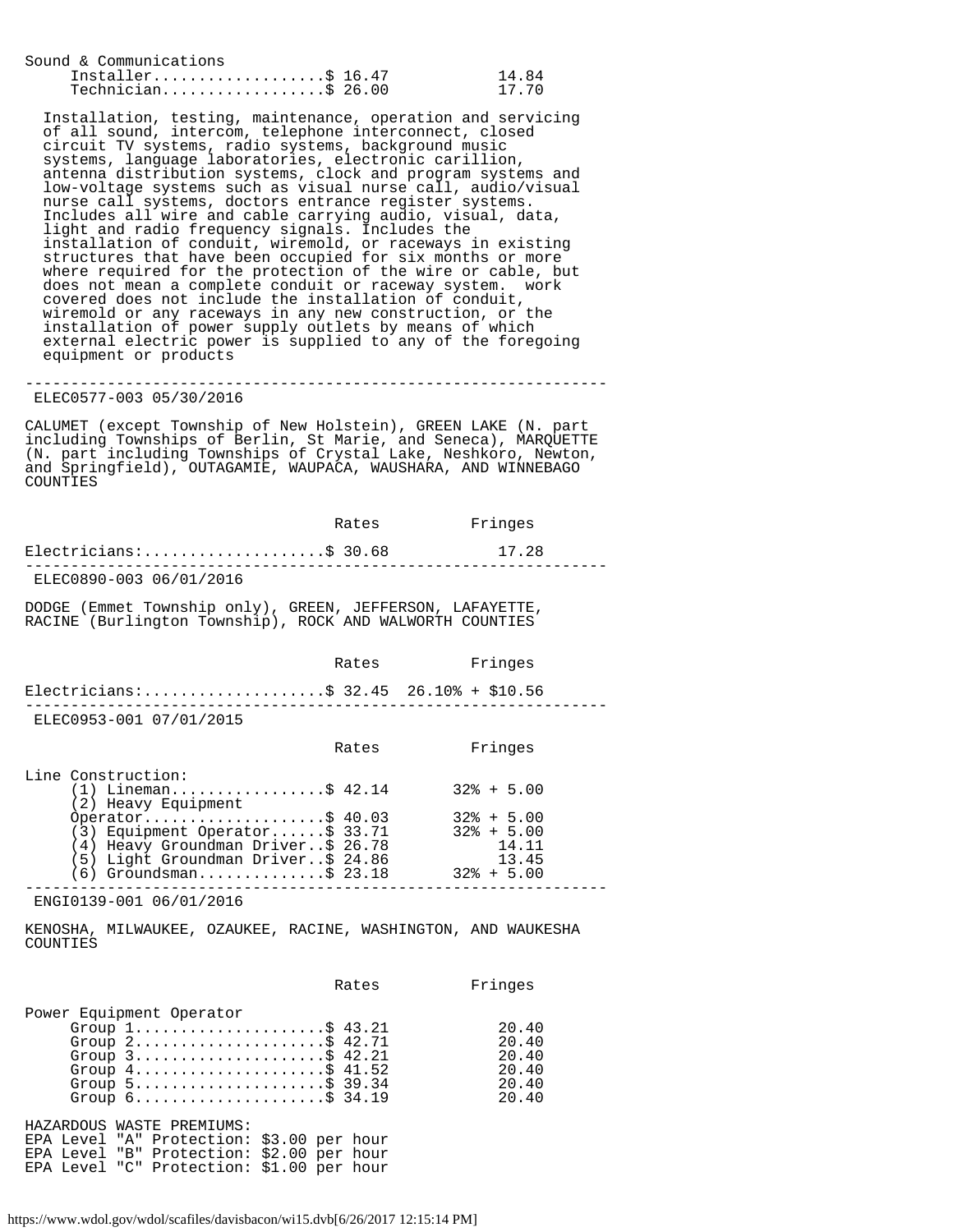#### POWER EQUIPMENT OPERATORS CLASSIFICATIONS

 GROUP 1: Cranes, Tower Cranes, Pedestal Tower Cranes and Derricks with or w/o attachments with a lifting capacity of over 100 tons; or Cranes, Tower Cranes, Pedestal Tower Cranes and Derricks with boom, leads, and/or jib lengths measuring 176 feet or longer; Self-Erecting Tower Cranes over 4000 lbs lifting capacity; All Cranes with Boom Dollies; Boring Machines (directional); Master Mechanic. \$0.50 additional per hour per 100 tons or 100 ft of boom over 200 ft or lifting capacity of crane over 200 tons to a maximum of 300 tons or 300 ft. Thereafter an increase of \$0.01 per ft or ton, whichever is greater.

 GROUP 2: Cranes, Tower Cranes, Pedestal Tower Cranes and Derricks with or without attachments with a lifting<br>capacity of 100 tons or less; or Cranes, Tower Cranes capacity of 100 tons or less; or Cranes, Tower Cranes Portable Tower Cranes, Pedestal Tower Cranes and Derricks with boom, leadsand/or jib lengths measuring 175 feet or less; Backhoes (excavators) 130,000 lbs and over; Caisson Rigs; Pile Drivers; Boring Machines (vertical or horizontal), Versi-Lift, Tri-Lift, Gantry 20,000 lbs & over.

 GROUP 3: Backhoe (excavator) under 130,000 lbs;Self-erecting Tower Crane 4000 lbs & under lifting capacity;Traveling Crane (bridge type); Skid Rigs; Dredge Operator; Mechanic; Concrete Paver (over 27E); Concrete Spreader and Distributor; Forklift/ Telehandler (machinery- moving / steel erection); Hydro Blaster, 10,000 psi and over

 GROUP 4: Material Hoists; Stack Hoists; Hydraulic Backhoe (tractor or truck mounted); Hydraulic Crane, 5 tons or under (tractor or truck mounted); Hoist (tuggers 5 tons & over); Hydro-Excavators/Daylighters; Concrete Pumps Rotec type Conveyors; Tractor/Bulldozer/End Loader (over 40 hp); Motor Patrol; Scraper Operator; Sideboom; Straddle Carrier; Welder; Bituminous Plant and Paver Operator; Roller over 5 tons; Rail Leveling Machine (Railroad); Tie Placer; Tie Extractor; Tie Tamper; Stone Leveler; Rotary Drill Operator and Blaster; Percussion Drill Operator; Air Track Drill and/or Hammers; Gantrys (under 20,000 lbs); Tencher (wheel type or chain type having 8 inch or larger bucket); Milling Machine; Off-Road Material Haulers.

 GROUP 5: Backfiller; Concrete Auto Breaker (large); Concrete Finishing Machines (road type); Rubber Tired Roller; Concrete Batch Hopper; Concrete Conveyor Systems; Grout Pumps; Concrete Mixers (14S or over); Screw Type Pumps and Gypsum Pumps; Tractor, Bulldozer, End Loader (under 40 hp); Trencher (chain type, bucket under 8 inch); Industrial Locomotives; Rollers under 5 tons; Stump Grinder/Chipper (Large); Timber Equipment; Firemen (pile drivers and derricks); Personnel Hoist, Telehandler over 8000 lbs; Robotic Tool Carrier with or without attachments

 GROUP 6: Tampers - Compactors (riding type); Assistant Engineer; A-Frames and Winch Trucks; Concrete Auto Breaker; Hydrohammers (small); Brooms and Sweepers; Hoist (tuggers under 5 tons); Boats (Tug, Safety, Work Barges, Launch); Shouldering Machine Operator; Prestress Machines; Screed Operator; Stone Crushers and Screening Plants; Screed Operators (milling machine), Farm or Industrial Tractor Mounted Equipment; Post Hole Digger; Fireman (asphalt plants); Air Compressors over 400 CFM; Generators, over 150 KW; Augers (vertical and horizontal); Air, Electric, Hydraulic Jacks (slipform); Skid Steer Loaders (with or without attachments); Boiler Operators (temporary heat); Refrigeration Plant/Freeze Machines; Power Pack Vibratory/Ultra Sound Drivers and Extractors; Welding Machines; Heaters (mechanical); Pumps; Winches (small electric); Oiler and Greaser; Rotary Drill Tender; Conveyor; Forklifts/Telehandler 8000 lbs & under; Elevators: Automatic Hoists; Pumps (well points); Combination Small Equipment Operators

----------------------------------------------------------------

ENGI0139-003 06/01/2016

REMAINING COUNTIES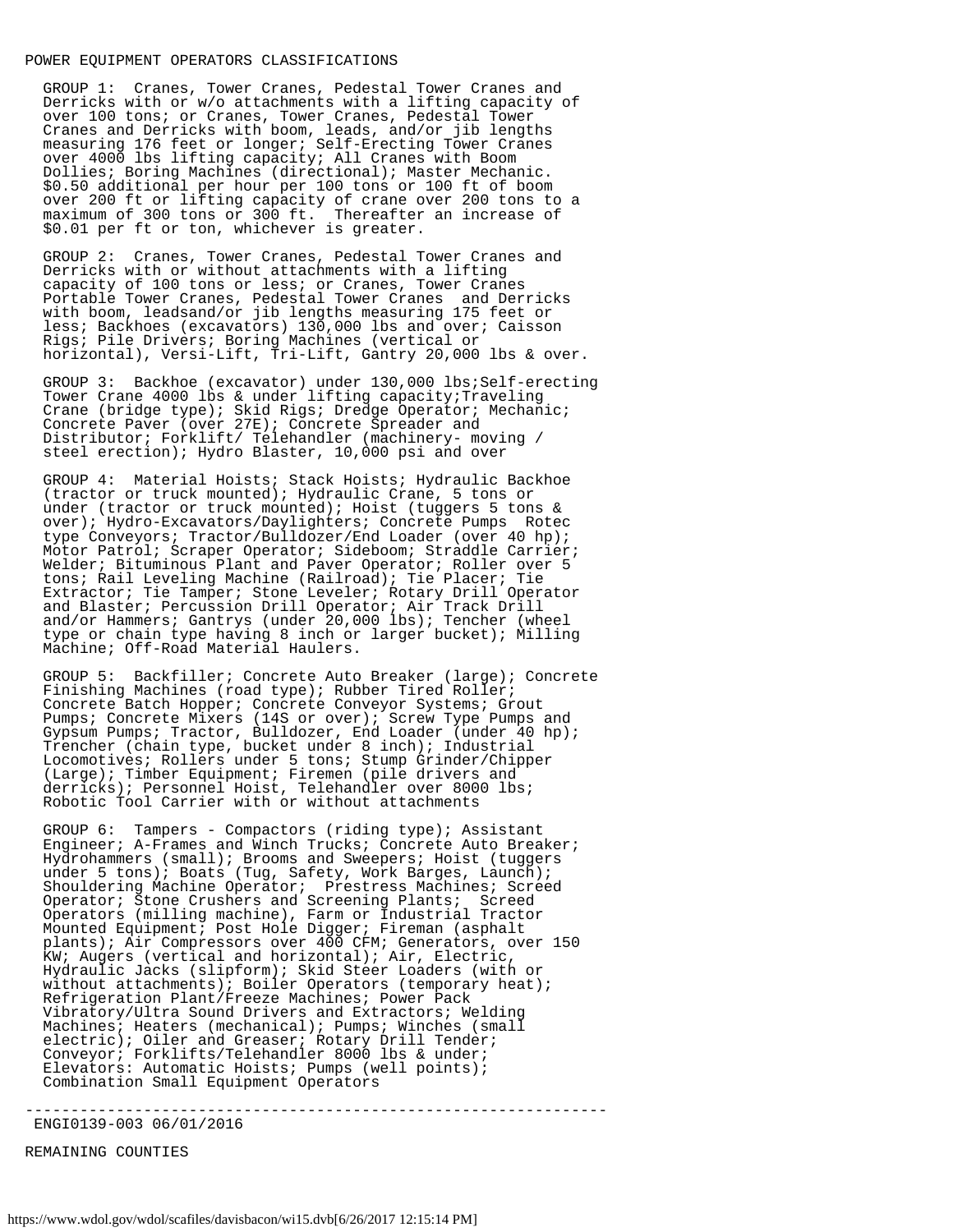| Power Equipment Operator                                            |       |
|---------------------------------------------------------------------|-------|
| Group $1, \ldots, \ldots, \ldots, \ldots, \$$ 38.72                 | 20.60 |
| Group $2$ \$ 37.47                                                  | 20.60 |
| Group $3$                                                           | 20.60 |
| Group $4 \ldots \ldots \ldots \ldots \ldots \ldots \text{ } 35.74$  | 20.60 |
| Group $5$ ; $33.67$                                                 | 20.60 |
| Group $6 \ldots \ldots \ldots \ldots \ldots \ldots \ldots$ \$ 33.04 | 20.60 |

HAZARDOUS WASTE PREMIUMS: EPA Level "A" Protection: \$3.00 per hour EPA Level "B" Protection: \$2.00 per hour EPA Level "C" Protection: \$1.00 per hour

## POWER EQUIPMENT OPERATORS CLASSIFICATIONS

 GROUP 1: Cranes, Tower Cranes and Derricks with or without attachments with a lifting capacity of over 100 tons; Cranes, Tower Cranes, and Derricks with boom, leads and/or jib lengths 176 ft or longer.

 GROUP 2: Backhoes (Excavators) weighing 130,00 lbs and over; Cranes, Tower Cranes and Derricks with or without attachments with a lifting capacity of 100 tons or less; Cranes, Tower Cranes, and Derricks with boom, leads, and/or jib lengths 175 ft or less; Caisson Rigs; Pile Driver

 GROUP 3: Backhoes (Excavators) weighing under 130,000 lbs; Travelling Crane (bridge type); Milling Machine; Concrete Paver over 27 E; Concrete Spreader and Distributor; Concrete Laser Screed; Concrete Grinder and Planing Machine; Slipform Curb and Gutter Machine; Boring Machine (Directional); Dredge Operator; Skid Rigs; over 46 meter Concrete Pump.

 GROUP 4: Hydraulic Backhoe (tractor or truck mounted); Hydraulic Crane, 10 tons or less; Tractor, Bulldozer, or End Loader (over 40 hp); Motor Patrol; Scraper Operator; Bituminous Plant and Paver Operator; Screed-Milling Machine; Roller over 5 tons; Concrete pumps 46 meter and under; Grout Pumps; Rotec type machine; Hydro Blaster, 10,000 psi and over; Rotary Drill Operator; Percussion Drilling Machine; Air Track Drill with or without integral hammer; Blaster; Boring Machine (vertical or horizontal); Side Boom; Trencher, wheel type or chain type having 8 inch or larger bucket; Rail Leveling Machine (Railroad); Tie Placer; Tie Extractor; Tie Tamper; Stone Leveler; Straddle Carrier; Material Hoists; Stack Hoist; Man Hoists; Mechanic and Welder; Off Road Material Haulers.

 GROUP 5: Tractor, Bulldozer, or Endloader (under 40 hp); Tampers -Compactors, riding type; Stump Chipper, large; Roller, Rubber Tire; Backfiller; Trencher, chain type (bucket under 8 inch); Concrete Auto Breaker, large; Concrete Finishing Machine (road type); Concrete Batch Hopper; Concrete Conveyor Systems; Concrete Mixers, 14S or over; Pumps, Screw Type and Gypsum); Hydrohammers, small; Brooms and Sweeeprs; Lift Slab Machine; Roller under 5 tons; Industrial Locomotives; Fireman (Pile Drivers and Derricks); Pumps (well points); Hoists, automatic; A-Frames and Winch Trucks; Hoists (tuggers); Boats (Tug, Safety, Work Barges and Launches); Assistant Engineer

 GROUP 6: Shouldering Machine Operator; Farm or Industrial Tractor mounted equipment; Post Hole Digger; Auger (vertical and horizontal); Skid Steer Loader with or without attachments; Robotic Tool Carrier with or without attachments; Power Pack Vibratory/Ultra Sound Driver and Extractor; Fireman (Asphalt Plants); Screed Operator; Stone Crushers and Screening Plants; Air, Electric, Hydraulic Jacks (Slip Form); Prestress Machines; Air Compressor, 400 CFM or over; Refrigeration Plant/Freese Machine; Boiler Operators (temporary heat); Forklifts; Welding Machines; Generators; Pumps over 3"; Heaters, Mechanical; Combination small equipment operator; Winches, small electric; Oiler; Greaser; Rotary Drill Tender; Conveyor; Elevator Operator

----------------------------------------------------------------

IRON0008-002 06/01/2016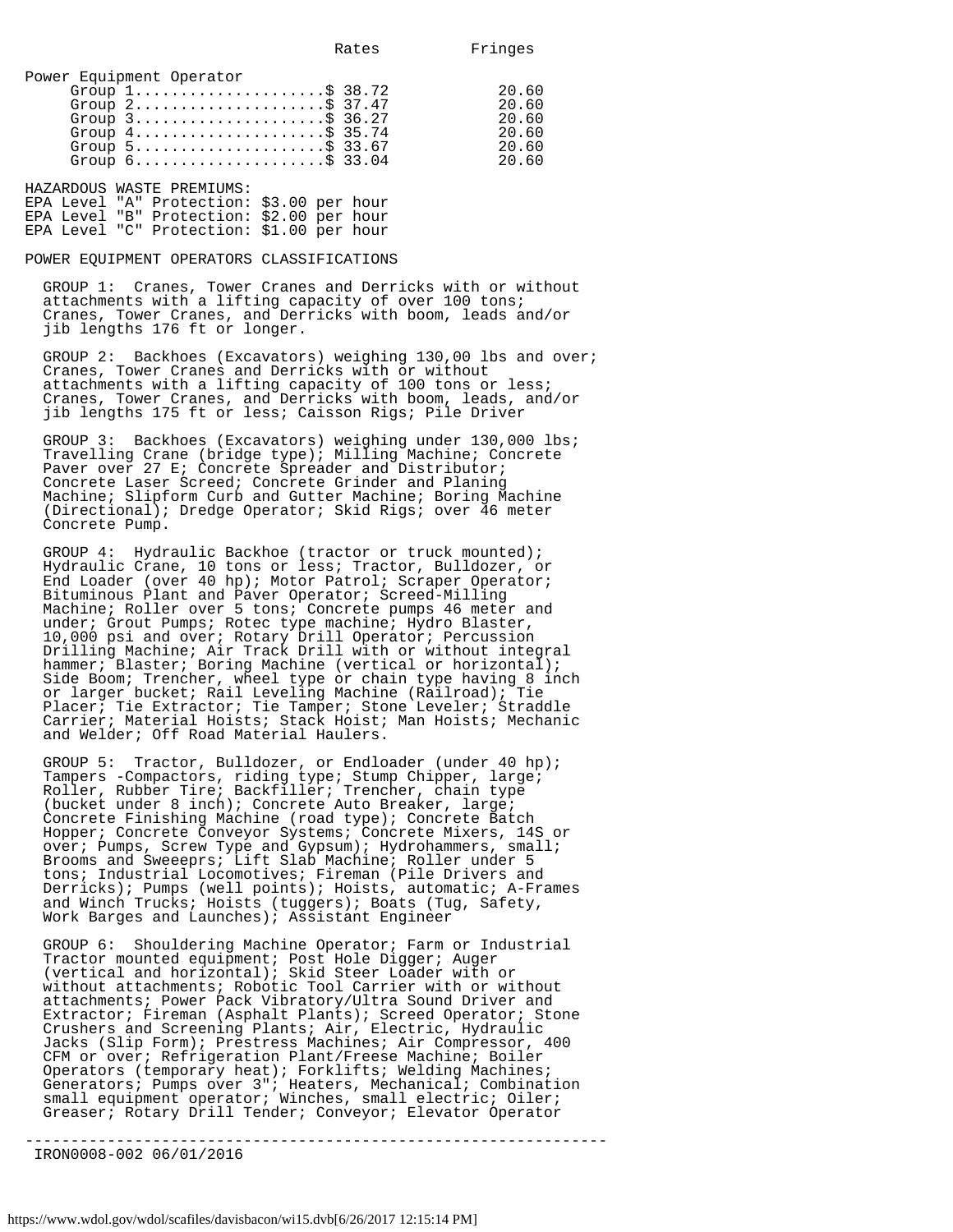BROWN, CALUMET, DOOR, FOND DU LAC, KEWAUNEE, MANITOWOC, MARINETTE, OCONTO, OUTAGAMI, SHAWANO, SHEBOYGAN, AND WINNEBAGO COUNTIES:

|                                                                                                                                                                                                                                                                                                                                                         | Rates                     | Fringes                                            |
|---------------------------------------------------------------------------------------------------------------------------------------------------------------------------------------------------------------------------------------------------------------------------------------------------------------------------------------------------------|---------------------------|----------------------------------------------------|
| $IRONWORKER.$ \$ 30.86                                                                                                                                                                                                                                                                                                                                  |                           | 25.42                                              |
| Paid Holidays: New Year's Day, Memorial Day, July 4th, Labor<br>Day, Thanksgiving Day & Christmas Day.                                                                                                                                                                                                                                                  |                           |                                                    |
| IRON0008-003 06/01/2016                                                                                                                                                                                                                                                                                                                                 |                           |                                                    |
| KENOSHA, MILWAUKEE, OZAUKEE, RACINE, WALWORTH (N.E. 2/3),<br>WASHINGTON, AND WAUKESHA COUNTIES                                                                                                                                                                                                                                                          |                           |                                                    |
|                                                                                                                                                                                                                                                                                                                                                         | Rates Fringes             |                                                    |
| IRONWORKER\$ 33.15                                                                                                                                                                                                                                                                                                                                      |                           | 25.42                                              |
| Paid Holidays: New Year's Day, Memorial Day, July 4th, Labor<br>Day, Thanksgiving Day & Christmas Day.                                                                                                                                                                                                                                                  |                           |                                                    |
| IRON0383-001 06/01/2015                                                                                                                                                                                                                                                                                                                                 |                           |                                                    |
| ADAMS, COLUMBIA, CRAWFORD, DANE, DODGE, FLORENCE, FOREST,<br>GRANT, GREENE, (Excluding S.E. tip), GREEN LAKE, IOWA,<br>JEFFERSON, JUNEAU, LA CROSSE, LAFAYETTE, LANGLADE, MARATHON,<br>MARQUETTE, MENOMINEE, MONROE, PORTAGE, RICHLAND, ROCK (Northern<br>area, vicinity of Edgerton and Milton), SAUK, VERNON, WAUPACA,<br>WAUSHARA, AND WOOD COUNTIES |                           |                                                    |
|                                                                                                                                                                                                                                                                                                                                                         | Rates                     | Fringes                                            |
| $IRONWORKER$ \$ 32.85                                                                                                                                                                                                                                                                                                                                   |                           | 21.84                                              |
| IRON0512-008 05/01/2015                                                                                                                                                                                                                                                                                                                                 |                           |                                                    |
| BARRON, BUFFALO, CHIPPEWA, CLARK, DUNN, EAU CLAIRE, JACKSON,<br>PEPIN, PIERCE, POLK, RUSK, ST CROIX, TAYLOR, AND TREMPEALEAU<br>COUNTIES                                                                                                                                                                                                                |                           |                                                    |
|                                                                                                                                                                                                                                                                                                                                                         | Rates                     | Fringes                                            |
| IRONWORKER\$ 35.50                                                                                                                                                                                                                                                                                                                                      |                           | 23.45                                              |
| IRON0512-021 05/01/2015                                                                                                                                                                                                                                                                                                                                 |                           |                                                    |
| ASHLAND, BAYFIELD, BURNETT, DOUGLAS, IRON, LINCOLN, ONEIDA,<br>PRICE, SAWYER, VILAS AND WASHBURN COUNTIES                                                                                                                                                                                                                                               |                           |                                                    |
|                                                                                                                                                                                                                                                                                                                                                         | Rates                     | Fringes                                            |
| $IRONWORKER$ \$ 31.04                                                                                                                                                                                                                                                                                                                                   | . _ _ _ _ _ _ _ _ _ _ _ _ | 23.45                                              |
| LAB00113-002 06/01/2016                                                                                                                                                                                                                                                                                                                                 |                           |                                                    |
| MILWAUKEE AND WAUKESHA COUNTIES                                                                                                                                                                                                                                                                                                                         |                           |                                                    |
|                                                                                                                                                                                                                                                                                                                                                         | Rates                     | Fringes                                            |
| LABORER<br>Group 1\$ 27.51<br>Group $2 \ldots \ldots \ldots \ldots \ldots \ldots$ \$ 27.66<br>Group 3\$ 27.86<br>Group $4 \ldots \ldots \ldots \ldots \ldots \ldots$ \$ 28.01<br>Group $5 \ldots \ldots \ldots \ldots \ldots \ldots \dot{5}$ 28.16<br>Group $6 \ldots \ldots \ldots \ldots \ldots \ldots$ \$ 24.00                                      |                           | 20.35<br>20.35<br>20.35<br>20.35<br>20.35<br>20.35 |

LABORERS CLASSIFICATIONS

 GROUP 1: General Laborer; Tree Trimmer; Conduit Layer; Demolition and Wrecking Laborer; Guard Rail, Fence, and Bridge Builder; Landscaper; Multiplate Culvert Assembler;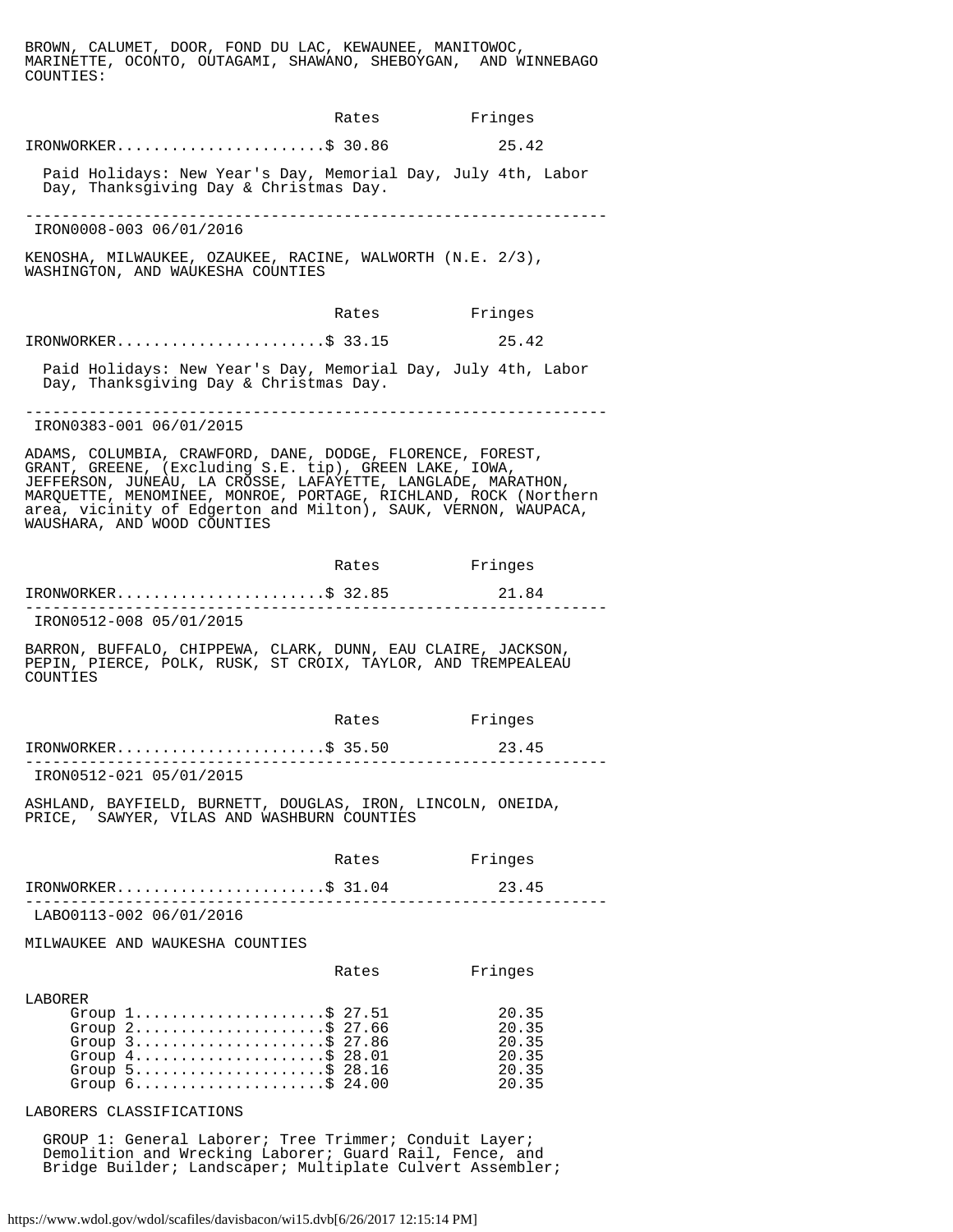Stone Handler; Bituminous Worker (Shoveler, Loader, and Utility Man); Batch Truck Dumper or Cement Handler; Bituminous Worker (Dumper, Ironer, Smoother, and Tamper); Concrete Handler

 GROUP 2: Air Tool Operator; Joint Sawer and Filler (Pavement); Vibrator or Tamper Operator (Mechanical Hand Operated); Chain Saw Operator; Demolition Burning Torch Laborer

 GROUP 3: Bituminous Worker (Raker and Luteman); Formsetter (Curb, Sidewalk, and Pavement); Strike Off Man

GROUP 4: Line and Grade Specialist

GROUP 5: Blaster and Powderman

GROUP 6: Flagperson; traffic control person

----------------------------------------------------------------

LABO0113-003 06/01/2016

OZAUKEE AND WASHINGTON COUNTIES

|          |                                                                                                                                                                                                                                             | Rates | Fringes                                   |
|----------|---------------------------------------------------------------------------------------------------------------------------------------------------------------------------------------------------------------------------------------------|-------|-------------------------------------------|
| T.ARORER | Group $1, \ldots, \ldots, \ldots, \ldots, \$ 26.76<br>Group $2$ ; $36.86$<br>Group $3$ \$ 26.91<br>Group $4 \ldots \ldots \ldots \ldots \ldots \ldots \text{S}$ 27.11<br>Group $5 \ldots \ldots \ldots \ldots \ldots \ldots \text{S}$ 26.96 |       | 20.35<br>20.35<br>20.35<br>20.35<br>20.35 |
|          | Group $6 \ldots \ldots \ldots \ldots \ldots \ldots \text{S}$ 23.85                                                                                                                                                                          |       | 20.35                                     |

LABORERS CLASSIFICATIONS

 GROUP 1: General Laborer; Tree Trimmer; Conduit Layer; Demolition and Wrecking Laborer; Guard Rail, Fence, and Bridge Builder; Landscaper; Multiplate Culvert Assembler; Stone Handler; Bituminous Worker (Shoveler, Loader, and Utility Man); Batch Truck Dumper or Cement Handler; Bituminous Worker (Dumper, Ironer, Smoother, and Tamper); Concrete Handler

 GROUP 2: Air Tool Operator; Joint Sawer and Filler (Pavement); Vibrator or Tamper Operator (Mechanical Hand Operated);

 GROUP 3: Bituminous Worker (Raker and Luteman); Formsetter (Curb, Sidewalk, and Pavement); Strike Off Man

GROUP 4: Line and Grade Specialist

GROUP 5: Blaster; powderman

GROUP 6: Flagperson and Traffic Control Person

----------------------------------------------------------------

LABO0113-011 06/01/2016

KENOSHA AND RACINE COUNTIES

|                |                                                                                                                                                                                                                                                                                                                   | Rates | Fringes                                            |
|----------------|-------------------------------------------------------------------------------------------------------------------------------------------------------------------------------------------------------------------------------------------------------------------------------------------------------------------|-------|----------------------------------------------------|
| <b>LABORER</b> | Group $1, \ldots, \ldots, \ldots, \ldots, \$ 26.57<br>Group $2$ \$ 26.72<br>Group $3$ \$ 26.92<br>Group $4 \ldots \ldots \ldots \ldots \ldots \ldots \text{S}$ 26.89<br>Group $5 \ldots \ldots \ldots \ldots \ldots \ldots \text{ } $27.22$<br>Group $6 \ldots \ldots \ldots \ldots \ldots \ldots \text{S}$ 23.71 |       | 20.35<br>20.35<br>20.35<br>20.35<br>20.35<br>20.35 |
|                |                                                                                                                                                                                                                                                                                                                   |       |                                                    |

LABORERS CLASSIFICATIONS:

 GROUP 1: General laborer; Tree Trimmer; Conduit Layer; Demolition and Wrecking Laborer; Guard Rail, Fence, and Bridge Builder; Landscaper; Multiplate Culvert Assembler; Stone Handler; Bituminous Worker (Shoveler, Loader, and Utility Man); Batch Truck Dumper or Cement Handler; Bituminous worker (Dumper, Ironer, Smoother, and Tamper); Concrete Handler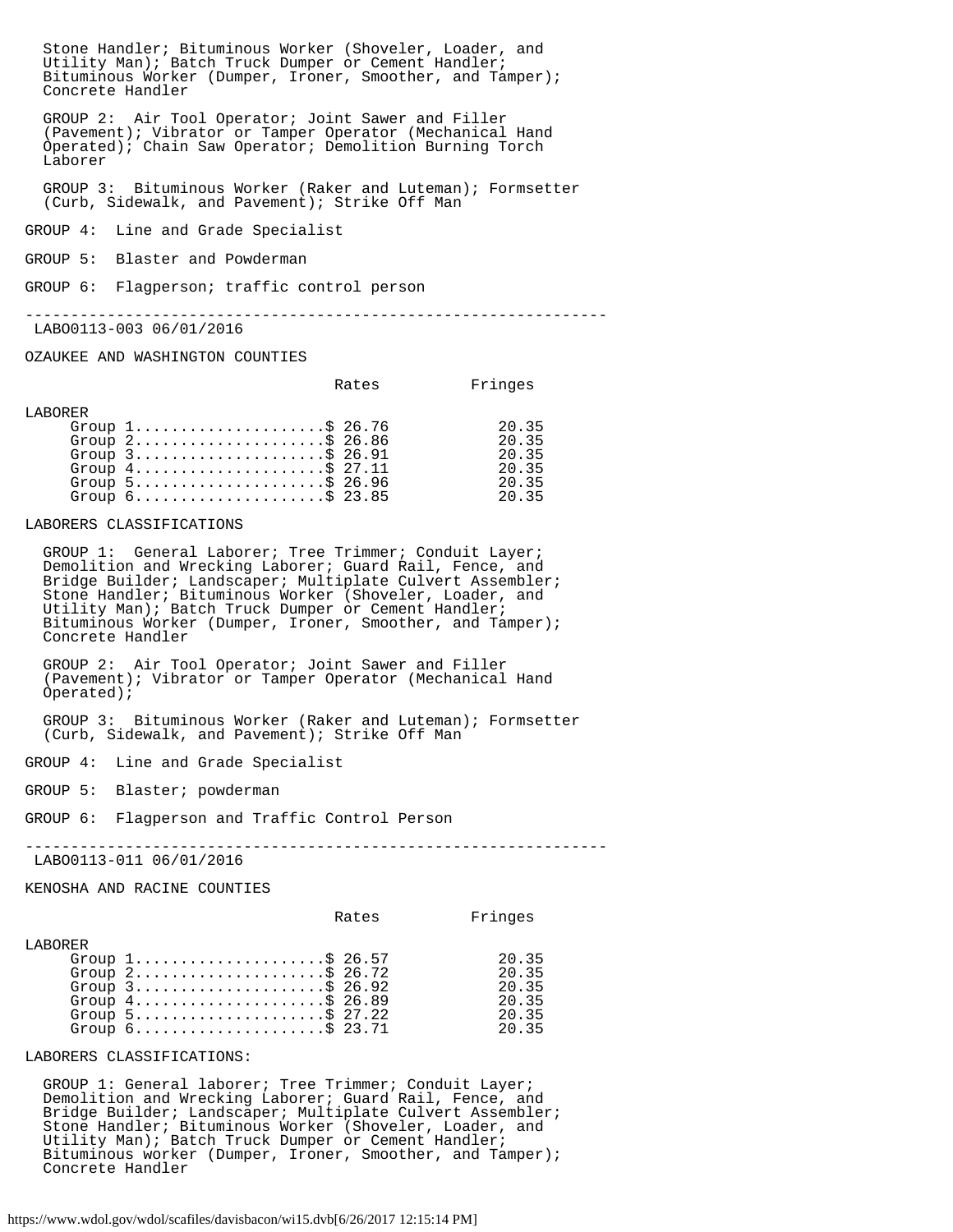GROUP 2: Air Tool Operator; Joint Sawer and Filler (Pavement); Vibrator or Tamper Operator (Mechanical Hand Operated); Chain Saw Operator; Demolition Burning Torch Laborer GROUP 3: Bituminous Worker (Raker and Luteman); Formsetter (Curb, Sidewalk, and Pavement); Strike Off Man GROUP 4: Line and Grade Specialist GROUP 5: Blaster and Powderman GROUP 6: Flagman; traffic control person ---------------------------------------------------------------- LABO0140-002 06/01/2016 ADAMS, ASHLAND, BARRON, BAYFIELD, BROWN, BUFFALO, BURNETT,

CALUMET, CHIPPEWA, CLARK, COLUMBIA, CRAWFORD, DODGE, DOOR, DOUGLAS, DUNN, EAU CLAIRE, FLORENCE, FOND DU LAC, FOREST, GRANT, GREEN, GREEN LAKE, IRON, JACKSON, JUNEAU, IOWA, JEFFERSON, KEWAUNEE, LA CROSSE, LAFAYETTE, LANGLADE, LINCOLN, MANITOWOC, MARATHON, MARINETTE, MARQUETTE, MENOMINEE, MONROE, OCONTO, ONEIDA, OUTAGAMIE, PEPIN, PIERCE, POLK, PORTAGE, PRICE, RICHLAND, ROCK, RUSK, SAUK, SAWYER, SHAWANO, SHEBOYGAN, ST. CROIX, TAYLOR, TREMPEALEAU, VERNON, VILLAS, WALWORTH, WASHBURN, WAUPACA, WAUSHARA, WINNEBAGO, AND WOOD COUNTIES

|          |                                                                    | Rates | Fringes |
|----------|--------------------------------------------------------------------|-------|---------|
| T.ARORER |                                                                    |       |         |
|          | Group $1, \ldots, \ldots, \ldots, \ldots, \$ 30.67                 |       | 16.55   |
|          | Group $2$ \$ 30.77                                                 |       | 16.55   |
|          | Group $3$                                                          |       | 16.55   |
|          | Group $4 \ldots \ldots \ldots \ldots \ldots \ldots \text{S}$ 31.02 |       | 16.55   |
|          | Group $5$                                                          |       | 16.55   |
|          | Group $6 \ldots \ldots \ldots \ldots \ldots \ldots \text{S}$ 27.30 |       | 16.55   |

LABORER CLASSIFICATIONS

 GROUP 1: General Laborer; Tree Trimmer; Conduit Layer; Demolition and Wrecking Laborer; Guard Rail, Fence, and Bridge Builder; Landscaper; Multiplate Culvert Assembler; Stone Handler; Bitminous Worker (Shoveler, Loader, and Utility Man); Batch Truck Dumper or Cement Handler; Bituminous Worker (Dumper, Ironer, Smoother and Tamper); Concrete Handler

 GROUP 2: Air Tool Operator; Joint Sawer and Filler (Pavement); Vibrator or Tamper Operator (Mechanical Hand Operated); Chain Saw Operator, Demolition Burning Torch Laborer

 GROUP 3: Bituminous Worker (Raker and Luteman); Formsetter (Curb, Sidewalk and Pavement); Strike Off Man

GROUP 4: Line and Grade Secialist

GROUP 5: Blaster; powderman

GROUP 6: Flagperson; Traffic Control

----------------------------------------------------------------

LABO0464-003 06/01/2016

DANE COUNTY

|                |                                                                                                                                                                                                                                                 | Rates | Fringes                                            |
|----------------|-------------------------------------------------------------------------------------------------------------------------------------------------------------------------------------------------------------------------------------------------|-------|----------------------------------------------------|
| <b>LABORER</b> | Group $1, \ldots, \ldots, \ldots, \ldots, \$ 30.95<br>Group $2$ \$ 31.05<br>Group $3$<br>Group $4 \ldots \ldots \ldots \ldots \ldots \ldots \text{S}$ 31.30<br>Group $5$<br>Group $6 \ldots \ldots \ldots \ldots \ldots \ldots \ldots$ \$ 27.30 |       | 16.41<br>16.41<br>16.41<br>16.41<br>16.41<br>16.41 |

LABORERS CLASSIFICATIONS: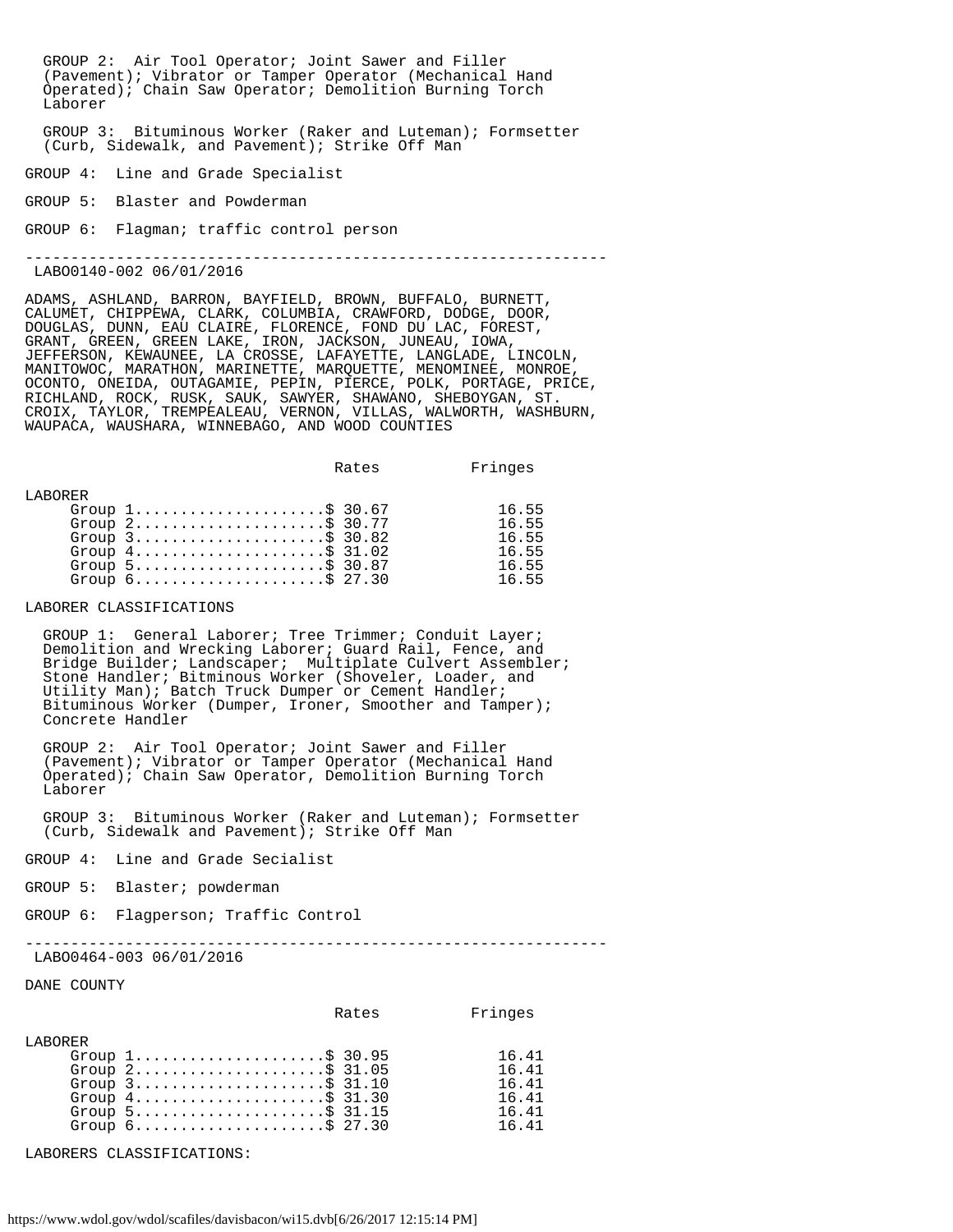| GROUP 1: General Laborer; Tree Trimmer; Conduit Layer;<br>Demolition and Wrecking Laborer; Guard Rail, Fence, and<br>Bridge Builder; Landscaper; Multiplate Culvert Assembler;<br>Stone Handler; Bituminous Worker (Shoveler, Loader, and<br>Utility Man); Batch Truck Dumper or Cement Handler;<br>Bituminious Worker (Dumper, Ironer, Smoother, and Tamper);<br>Concrete Handler |       |                         |  |
|------------------------------------------------------------------------------------------------------------------------------------------------------------------------------------------------------------------------------------------------------------------------------------------------------------------------------------------------------------------------------------|-------|-------------------------|--|
| GROUP 2: Air Tool Operator; Joint Sawer and Filler<br>(Pavement); Vibrator or Tamper Operator (Mechanical Hand<br>Operated); Chain Saw Operator; Demolition Burning Torch<br>Laborer                                                                                                                                                                                               |       |                         |  |
| GROUP 3: Bituminous Worker (Raker and Luteman); Formsetter<br>(Curb, Sidewalk, and Pavement); Strike Off Man                                                                                                                                                                                                                                                                       |       |                         |  |
| GROUP 4: Line and Grade Specialist                                                                                                                                                                                                                                                                                                                                                 |       |                         |  |
| GROUP 5: Blaster; Powderman                                                                                                                                                                                                                                                                                                                                                        |       |                         |  |
| GROUP 6: Flagperson and Traffic Control Person                                                                                                                                                                                                                                                                                                                                     |       |                         |  |
| PAIN0106-008 05/02/2016                                                                                                                                                                                                                                                                                                                                                            |       |                         |  |
| ASHLAND, BAYFIELD, BURNETT, AND DOUGLAS COUNTIES                                                                                                                                                                                                                                                                                                                                   |       |                         |  |
|                                                                                                                                                                                                                                                                                                                                                                                    | Rates | Fringes                 |  |
| Painters:<br>New:<br>Brush, Roller\$ 29.86<br>Spray, Sandblast, Steel\$ 30.46                                                                                                                                                                                                                                                                                                      |       | 16.35<br>16.35          |  |
| Repaint:<br>Brush, Roller\$ 28.36<br>Spray, Sandblast, Steel\$ 28.96                                                                                                                                                                                                                                                                                                               |       | 16.35<br>16.35          |  |
| PAIN0108-002 06/01/2016                                                                                                                                                                                                                                                                                                                                                            |       |                         |  |
| RACINE COUNTY                                                                                                                                                                                                                                                                                                                                                                      |       |                         |  |
|                                                                                                                                                                                                                                                                                                                                                                                    | Rates | Fringes                 |  |
| Painters:<br>Brush, Roller\$ 32.74<br>Spray & Sandblast\$ 33.74                                                                                                                                                                                                                                                                                                                    |       | 18.70<br>18.70          |  |
| PAIN0259-002 05/01/2008                                                                                                                                                                                                                                                                                                                                                            |       |                         |  |
| BARRON, CHIPPEWA, DUNN, EAU CLAIRE, PEPIN, PIERCE, POLK, RUSK,<br>SAWYER, ST. CROIX, AND WASHBURN COUNTIES                                                                                                                                                                                                                                                                         |       |                         |  |
|                                                                                                                                                                                                                                                                                                                                                                                    | Rates | Fringes                 |  |
| PAINTER\$ $24.11$                                                                                                                                                                                                                                                                                                                                                                  |       | 12.15                   |  |
| PAIN0259-004 05/01/2015                                                                                                                                                                                                                                                                                                                                                            |       |                         |  |
| BUFFALO, CRAWFORD, JACKSON, LA CROSSE, MONROE, TREMPEALEAU, AND<br>VERNON COUNTIES                                                                                                                                                                                                                                                                                                 |       |                         |  |
|                                                                                                                                                                                                                                                                                                                                                                                    | Rates | Fringes                 |  |
| PAINTER\$ 22.03<br>PAIN0781-002 06/01/2016                                                                                                                                                                                                                                                                                                                                         |       | 12.45                   |  |
| JEFFERSON, MILWAUKEE, OZAUKEE, WASHINGTON, AND WAUKESHA COUNTIES                                                                                                                                                                                                                                                                                                                   |       |                         |  |
|                                                                                                                                                                                                                                                                                                                                                                                    | Rates | Fringes                 |  |
| Painters:<br>Bridge\$ 30.42<br>Brush\$ 30.07<br>Spray & Sandblast\$ 30.82                                                                                                                                                                                                                                                                                                          |       | 22.19<br>22.19<br>22.19 |  |
| PAIN0802-002 06/01/2016                                                                                                                                                                                                                                                                                                                                                            |       |                         |  |

COLUMBIA, DANE, DODGE, GRANT, GREEN, IOWA, LAFAYETTE, RICHLAND,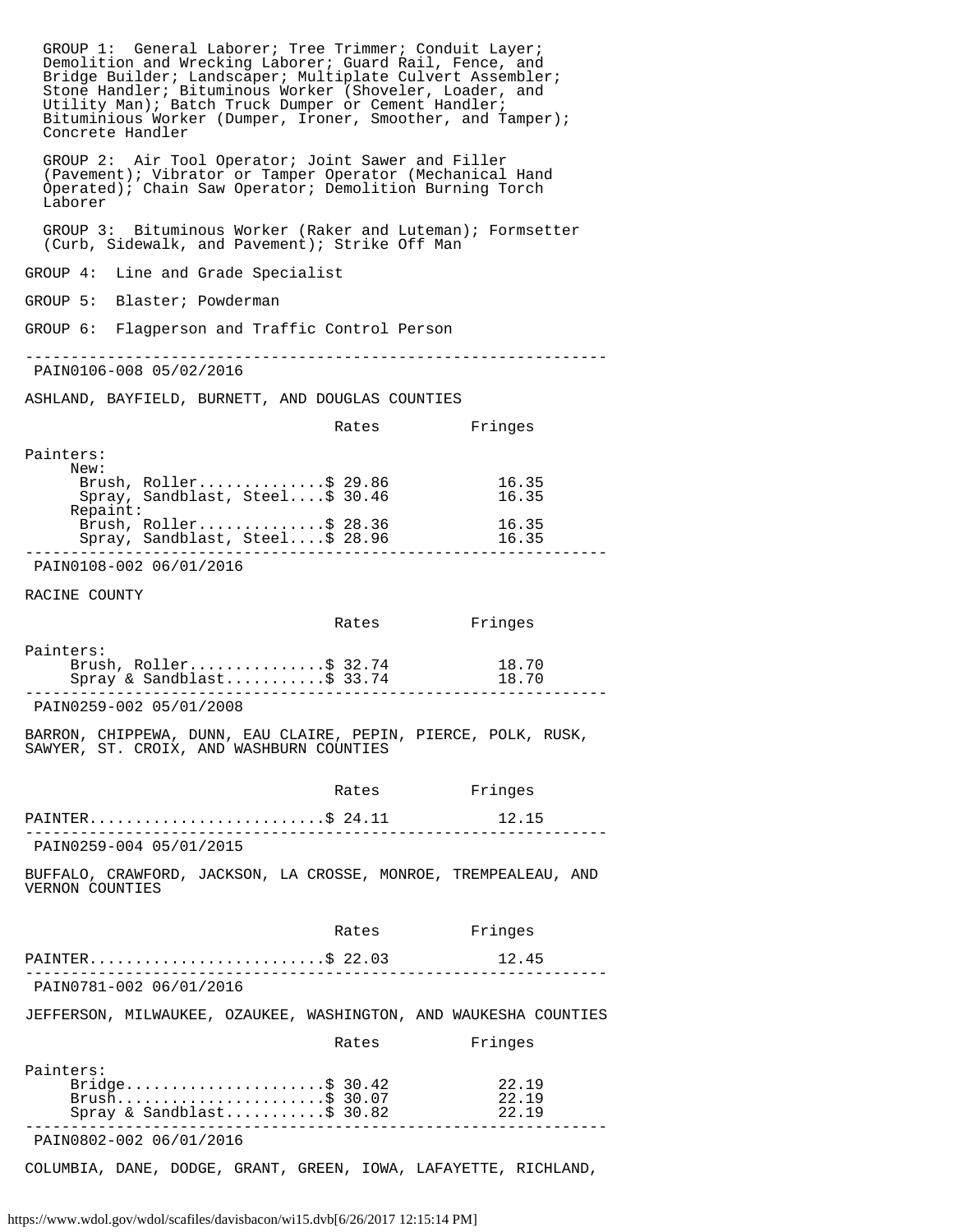|                                                                                                                                                                                                                                                                                                                                                                                                                                         | Rates         | Fringes                                            |
|-----------------------------------------------------------------------------------------------------------------------------------------------------------------------------------------------------------------------------------------------------------------------------------------------------------------------------------------------------------------------------------------------------------------------------------------|---------------|----------------------------------------------------|
| PAINTER<br>Brush\$ 27.50                                                                                                                                                                                                                                                                                                                                                                                                                |               | 17.72                                              |
| PREMIUM PAY:<br>Structural Steel, Spray, Bridges = \$1.00 additional per<br>hour.                                                                                                                                                                                                                                                                                                                                                       |               |                                                    |
| PAIN0802-003 06/01/2016                                                                                                                                                                                                                                                                                                                                                                                                                 |               |                                                    |
| ADAMS, BROWN, CALUMET, CLARK, DOOR, FOND DU LAC, FOREST, GREEN<br>LAKE, IRON, JUNEAU, KEWAUNEE, LANGLADE, LINCOLN, MANITOWOC,<br>MARATHON, MARINETTE, MARQUETTE, MENOMINEE, OCONTO, ONEIDA,<br>OUTAGAMIE, PORTAGE, PRICE, SHAWANO, SHEBOYGAN, TAYLOR, VILAS,<br>WAUSHARA, WAUPACA, WINNEBAGO, AND WOOD COUNTIES                                                                                                                         |               |                                                    |
|                                                                                                                                                                                                                                                                                                                                                                                                                                         | Rates         | Fringes                                            |
| PAINTER\$ 24.39                                                                                                                                                                                                                                                                                                                                                                                                                         |               | 11.72                                              |
| PAIN0934-001 06/01/2016                                                                                                                                                                                                                                                                                                                                                                                                                 |               |                                                    |
| KENOSHA AND WALWORTH COUNTIES                                                                                                                                                                                                                                                                                                                                                                                                           |               |                                                    |
|                                                                                                                                                                                                                                                                                                                                                                                                                                         | Rates         | Fringes                                            |
| Painters:<br>Brush\$ 32.74<br>Spray\$ 33.74<br>Structural Steel\$ 32.89                                                                                                                                                                                                                                                                                                                                                                 |               | 18.70<br>18.70<br>18.70                            |
| PAIN1011-002 06/01/2016                                                                                                                                                                                                                                                                                                                                                                                                                 |               |                                                    |
| FLORENCE COUNTY                                                                                                                                                                                                                                                                                                                                                                                                                         |               |                                                    |
|                                                                                                                                                                                                                                                                                                                                                                                                                                         | Rates Fringes |                                                    |
| Painters:\$ 24.56                                                                                                                                                                                                                                                                                                                                                                                                                       |               | 11.93                                              |
| PLAS0599-010 06/01/2016                                                                                                                                                                                                                                                                                                                                                                                                                 |               |                                                    |
|                                                                                                                                                                                                                                                                                                                                                                                                                                         | Rates         | Fringes                                            |
| CEMENT MASON/CONCRETE FINISHER<br>Area 1\$ 39.46<br>Area 2 (BAC)\$ 35.07<br>Area 3\$ 35.61<br>Area 4\$ 34.70<br>Area 5\$ 36.27<br>Area 6\$ 32.02                                                                                                                                                                                                                                                                                        |               | 17.17<br>19.75<br>19.40<br>20.51<br>18.73<br>22.99 |
| AREA DESCRIPTIONS                                                                                                                                                                                                                                                                                                                                                                                                                       |               |                                                    |
| AREA 1: BAYFIELD, DOUGLAS, PRICE, SAWYER, AND WASHBURN<br>COUNTIES                                                                                                                                                                                                                                                                                                                                                                      |               |                                                    |
| AREA 2: ADAMS, ASHLAND, BARRON, BROWN, BURNETT, CALUMET,<br>CHIPPEWA, CLARK, COLUMBIA, DODGE, DOOR, DUNN, FLORENCE,<br>FOND DU LAC, FOREST, GREEN LAKE, IRON, JEFFERSON, KEWAUNEE,<br>LANGLADE, LINCOLN, MANITOWOC, MARATHON, MARINETTE,<br>MARQUETTE, MENOMINEE, OCONTO, ONEIDA, OUTAGAMIE, POLK,<br>PORTAGE, RUSK, ST CROIX, SAUK, SHAWANO, SHEBOYGAN, TAYLOR,<br>VILAS, WALWORTH, WAUPACA, WAUSHARA, WINNEBAGO, AND WOOD<br>COUNTIES |               |                                                    |
| AREA 3: BUFFALO, CRAWFORD, EAU CLAIRE, JACKSON, JUNEAU, LA<br>CROSSE MONROE, PEPIN, PIERCE, RICHLAND, TREMPEALEAU, AND<br>VERNON COUNTIES                                                                                                                                                                                                                                                                                               |               |                                                    |
| AREA 4: MILWAUKEE, OZAUKEE, WASHINGTON, AND WAUKESHA COUNTIES                                                                                                                                                                                                                                                                                                                                                                           |               |                                                    |
| AREA 5:<br>DANE, GRANT, GREEN, IOWA, LAFAYETTE, AND ROCK<br>COUNTIES                                                                                                                                                                                                                                                                                                                                                                    |               |                                                    |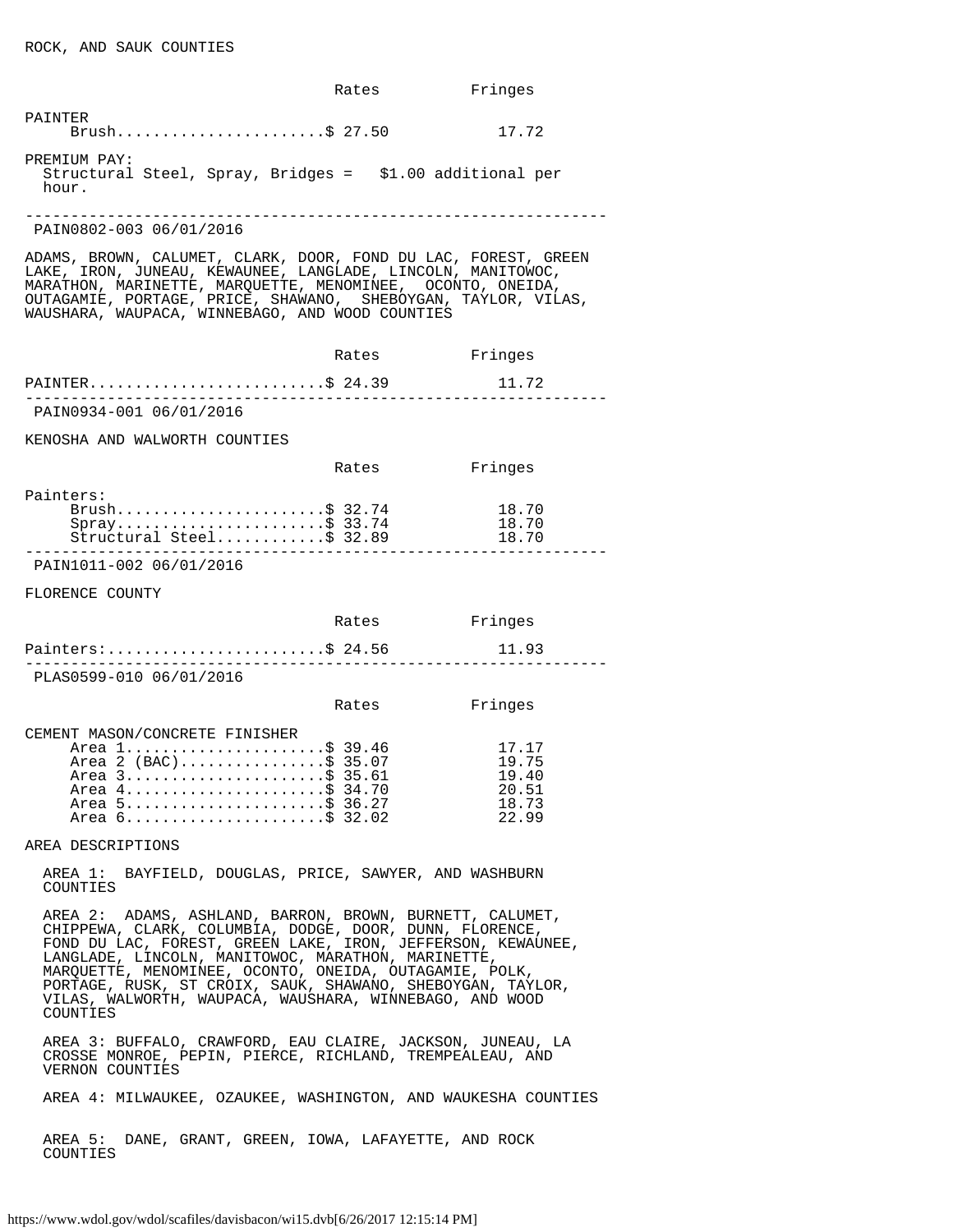| * PLUM0011-003 05/15/2017                                                                                                                                                                                                                                                              |               |         |
|----------------------------------------------------------------------------------------------------------------------------------------------------------------------------------------------------------------------------------------------------------------------------------------|---------------|---------|
| ASHLAND, BAYFIELD, BURNETT, DOUGLAS, IRON, SAWYER, AND WASHBURN<br>COUNTIES                                                                                                                                                                                                            |               |         |
|                                                                                                                                                                                                                                                                                        | Rates Fringes |         |
| PLUMBER\$ 40.02                                                                                                                                                                                                                                                                        |               | 19.53   |
| PLUM0075-002 06/01/2016                                                                                                                                                                                                                                                                |               |         |
| MILWAUKEE, OZAUKEE, WASHINGTON, AND WAUKESHA COUNTIES                                                                                                                                                                                                                                  |               |         |
|                                                                                                                                                                                                                                                                                        | Rates Fringes |         |
| PLUMBER\$ 40.27 21.47                                                                                                                                                                                                                                                                  |               |         |
| PLUM0075-004 06/01/2016                                                                                                                                                                                                                                                                |               |         |
| DODGE (Watertown), GREEN, JEFFERSON, LAFAYETTE, AND ROCK<br>COUNTIES                                                                                                                                                                                                                   |               |         |
|                                                                                                                                                                                                                                                                                        | Rates Fringes |         |
| PLUMBER\$ 40.52                                                                                                                                                                                                                                                                        |               | 21.47   |
| PLUM0075-009 06/01/2016                                                                                                                                                                                                                                                                |               |         |
| COLUMBIA, DANE, IOWA, MARQUETTE, RICHLAND AND SAUK COUNTIES                                                                                                                                                                                                                            |               |         |
|                                                                                                                                                                                                                                                                                        | Rates         | Fringes |
| PLUMBER\$ 38.82 20.12                                                                                                                                                                                                                                                                  |               |         |
| PLUM0111-007 06/01/2016                                                                                                                                                                                                                                                                |               |         |
| MARINETTE COUNTY (Niagara only)                                                                                                                                                                                                                                                        |               |         |
|                                                                                                                                                                                                                                                                                        | Rates         | Fringes |
| PLUMBER/PIPEFITTER\$ 32.19                                                                                                                                                                                                                                                             |               | 21.28   |
| PLUM0118-002 06/01/2016                                                                                                                                                                                                                                                                |               |         |
| KENOSHA, RACINE, AND WALWORTH COUNTIES                                                                                                                                                                                                                                                 |               |         |
|                                                                                                                                                                                                                                                                                        | Rates         | Fringes |
| Plumber and Steamfitter\$ 40.95 19.95                                                                                                                                                                                                                                                  |               |         |
| PLUM0400-003 05/30/2016                                                                                                                                                                                                                                                                |               |         |
| ADAMS, BROWN, CALUMET, DODGE (except Watertown), DOOR, FOND DU<br>LAC, GREEN LAKE, KEWAUNEE, MANITOWOC, MARINETTE (except<br>Niagara), MENOMINEE, OCONTO, OUTAGAMIE, SHAWANO, SHEBOYGAN,<br>WAUPACA, WAUSHARA, AND WINNEBAGO COUNTIES                                                  |               |         |
|                                                                                                                                                                                                                                                                                        | Rates Fringes |         |
| PLUMBER/PIPEFITTER\$ 34.39 17.65                                                                                                                                                                                                                                                       |               |         |
| PLUM0434-002 05/29/2016                                                                                                                                                                                                                                                                |               |         |
| BARON, BUFFALO, CHIPPEWA, CLARK, CRAWFORD, DUNN, EAU CLAIRE,<br>FLORENCE, FOREST, GRANT, JACKSON, JUNEAU, LA CROSSE, LANGLADE,<br>LINCOLN, MARATHON, MONROE, ONEIDA, PEPIN, PIERCE, POLK,<br>PORTAGE, PRICE, RUSK, ST. CROIX, TAYLOR, TREMPEALEAU, VERNON,<br>VILAS, AND WOOD COUNTIES |               |         |
|                                                                                                                                                                                                                                                                                        | Rates         | Fringes |
| PIPEFITTER\$ 38.20                                                                                                                                                                                                                                                                     |               | 16.72   |
|                                                                                                                                                                                                                                                                                        |               |         |

PLUM0601-003 06/01/2016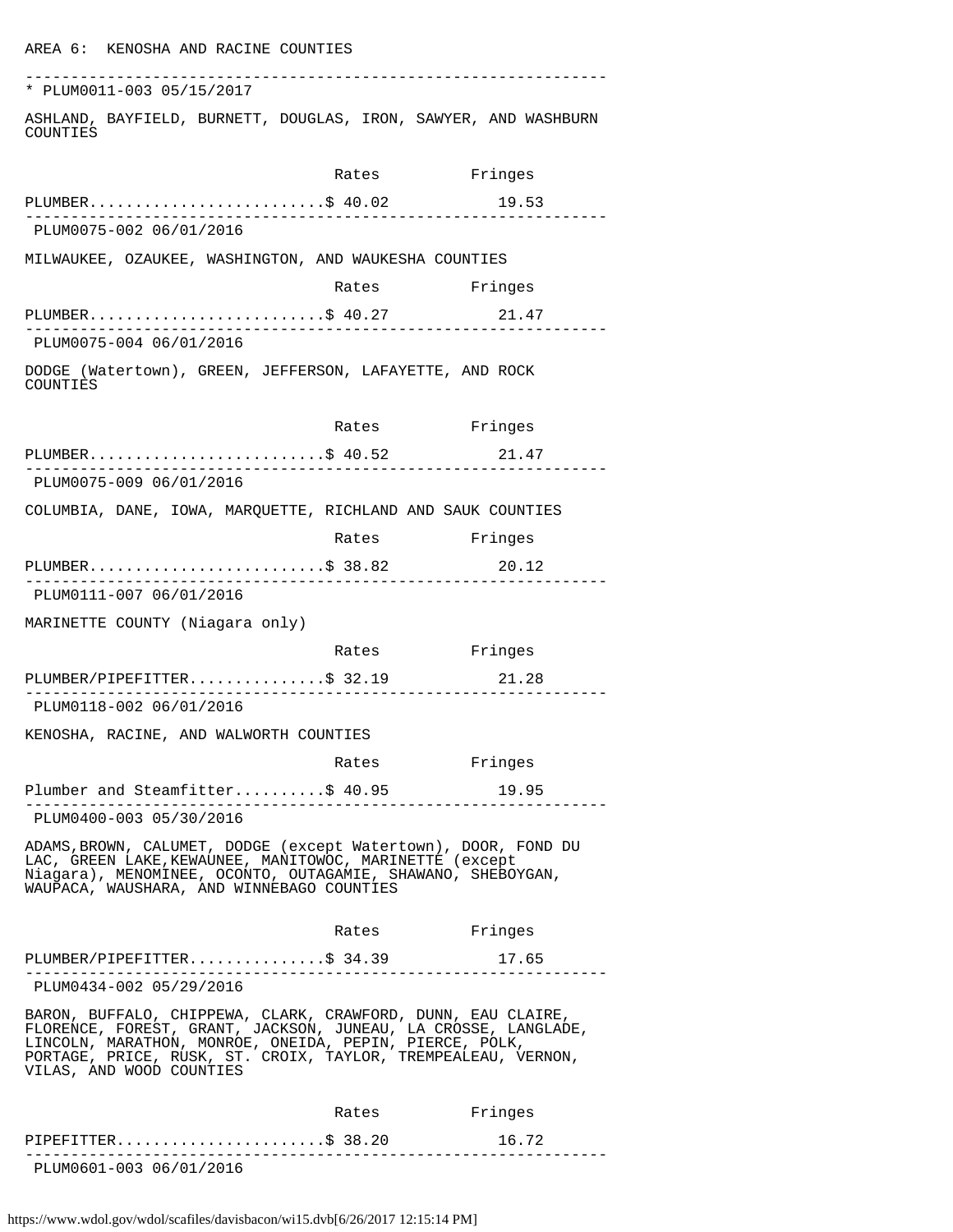#### DODGE (Watertown), GREEN, JEFFERSON, LAFAYETTE, MILWAUKEE, OZAUKEE, ROCK, WASHINGTON AND WAUKESHA COUNTIES

|                                                                                                                                                                                                                                                                                                                                                                                                                                                                                                                                                                                                                                                                                                                                                                                                                                                                                                                                                                                                                                                                                                                                                                                     | Rates         | Fringes |
|-------------------------------------------------------------------------------------------------------------------------------------------------------------------------------------------------------------------------------------------------------------------------------------------------------------------------------------------------------------------------------------------------------------------------------------------------------------------------------------------------------------------------------------------------------------------------------------------------------------------------------------------------------------------------------------------------------------------------------------------------------------------------------------------------------------------------------------------------------------------------------------------------------------------------------------------------------------------------------------------------------------------------------------------------------------------------------------------------------------------------------------------------------------------------------------|---------------|---------|
| PIPEFITTER\$ 43.26                                                                                                                                                                                                                                                                                                                                                                                                                                                                                                                                                                                                                                                                                                                                                                                                                                                                                                                                                                                                                                                                                                                                                                  |               | 22.96   |
| PLUM0601-009 06/01/2016                                                                                                                                                                                                                                                                                                                                                                                                                                                                                                                                                                                                                                                                                                                                                                                                                                                                                                                                                                                                                                                                                                                                                             |               |         |
| COLUMBIA, DANE, IOWA, MARQUETTE, RICHLAND AND SAUK COUNTIES                                                                                                                                                                                                                                                                                                                                                                                                                                                                                                                                                                                                                                                                                                                                                                                                                                                                                                                                                                                                                                                                                                                         |               |         |
|                                                                                                                                                                                                                                                                                                                                                                                                                                                                                                                                                                                                                                                                                                                                                                                                                                                                                                                                                                                                                                                                                                                                                                                     | Rates         | Fringes |
| PIPEFITTER\$ 46.43<br>.                                                                                                                                                                                                                                                                                                                                                                                                                                                                                                                                                                                                                                                                                                                                                                                                                                                                                                                                                                                                                                                                                                                                                             |               | 19.54   |
| TEAM0039-002 06/01/2017                                                                                                                                                                                                                                                                                                                                                                                                                                                                                                                                                                                                                                                                                                                                                                                                                                                                                                                                                                                                                                                                                                                                                             |               |         |
|                                                                                                                                                                                                                                                                                                                                                                                                                                                                                                                                                                                                                                                                                                                                                                                                                                                                                                                                                                                                                                                                                                                                                                                     | Rates         | Fringes |
| TRUCK DRIVER<br>1 & 2 Axle Trucks\$ 27.40<br>3 or more axles; Euclids<br>or Dumptor, Articulated                                                                                                                                                                                                                                                                                                                                                                                                                                                                                                                                                                                                                                                                                                                                                                                                                                                                                                                                                                                                                                                                                    |               | 20.25   |
| Truck, Mechanic\$ 27.55                                                                                                                                                                                                                                                                                                                                                                                                                                                                                                                                                                                                                                                                                                                                                                                                                                                                                                                                                                                                                                                                                                                                                             |               | 20.25   |
| SUWI2011-001 11/16/2011                                                                                                                                                                                                                                                                                                                                                                                                                                                                                                                                                                                                                                                                                                                                                                                                                                                                                                                                                                                                                                                                                                                                                             |               |         |
|                                                                                                                                                                                                                                                                                                                                                                                                                                                                                                                                                                                                                                                                                                                                                                                                                                                                                                                                                                                                                                                                                                                                                                                     | Rates Fringes |         |
| WELL DRILLER\$ $16.52$                                                                                                                                                                                                                                                                                                                                                                                                                                                                                                                                                                                                                                                                                                                                                                                                                                                                                                                                                                                                                                                                                                                                                              |               |         |
| WELDERS - Receive rate prescribed for craft performing<br>operation to which welding is incidental.                                                                                                                                                                                                                                                                                                                                                                                                                                                                                                                                                                                                                                                                                                                                                                                                                                                                                                                                                                                                                                                                                 |               |         |
|                                                                                                                                                                                                                                                                                                                                                                                                                                                                                                                                                                                                                                                                                                                                                                                                                                                                                                                                                                                                                                                                                                                                                                                     |               |         |
| Note: Executive Order (EO) 13706, Establishing Paid Sick Leave<br>for Federal Contractors applies to all contracts subject to the<br>Davis-Bacon Act for which the contract is awarded (and any<br>solicitation was issued) on or after January 1, 2017.<br>If this<br>contract is covered by the EO, the contractor must provide<br>employees with 1 hour of paid sick leave for every 30 hours<br>they work, up to 56 hours of paid sick leave each year.<br>Employees must be permitted to use paid sick leave for their<br>own illness, injury or other health-related needs, including<br>preventive care; to assist a family member (or person who is<br>like family to the employee) who is ill, injured, or has other<br>health-related needs, including preventive care; or for reasons<br>resulting from, or to assist a family member (or person who is<br>like family to the employee) who is a victim of, domestic<br>violence, sexual assault, or stalking. Additional information<br>on contractor requirements and worker protections under the EO<br>is available at www.dol.gov/whd/govcontracts.<br>Unlisted classifications needed for work not included within |               |         |
| the scope of the classifications listed may be added after<br>award only as provided in the labor standards contract clauses                                                                                                                                                                                                                                                                                                                                                                                                                                                                                                                                                                                                                                                                                                                                                                                                                                                                                                                                                                                                                                                        |               |         |

----------------------------------------------------------------

The body of each wage determination lists the classification and wage rates that have been found to be prevailing for the cited type(s) of construction in the area covered by the wage determination. The classifications are listed in alphabetical order of "identifiers" that indicate whether the particular rate is a union rate (current union negotiated rate for local), a survey rate (weighted average rate) or a union average rate (weighted union average rate).

Union Rate Identifiers

(29CFR 5.5 (a) (1) (ii)).

A four letter classification abbreviation identifier enclosed in dotted lines beginning with characters other than "SU" or "UAVG" denotes that the union classification and rate were prevailing for that classification in the survey. Example: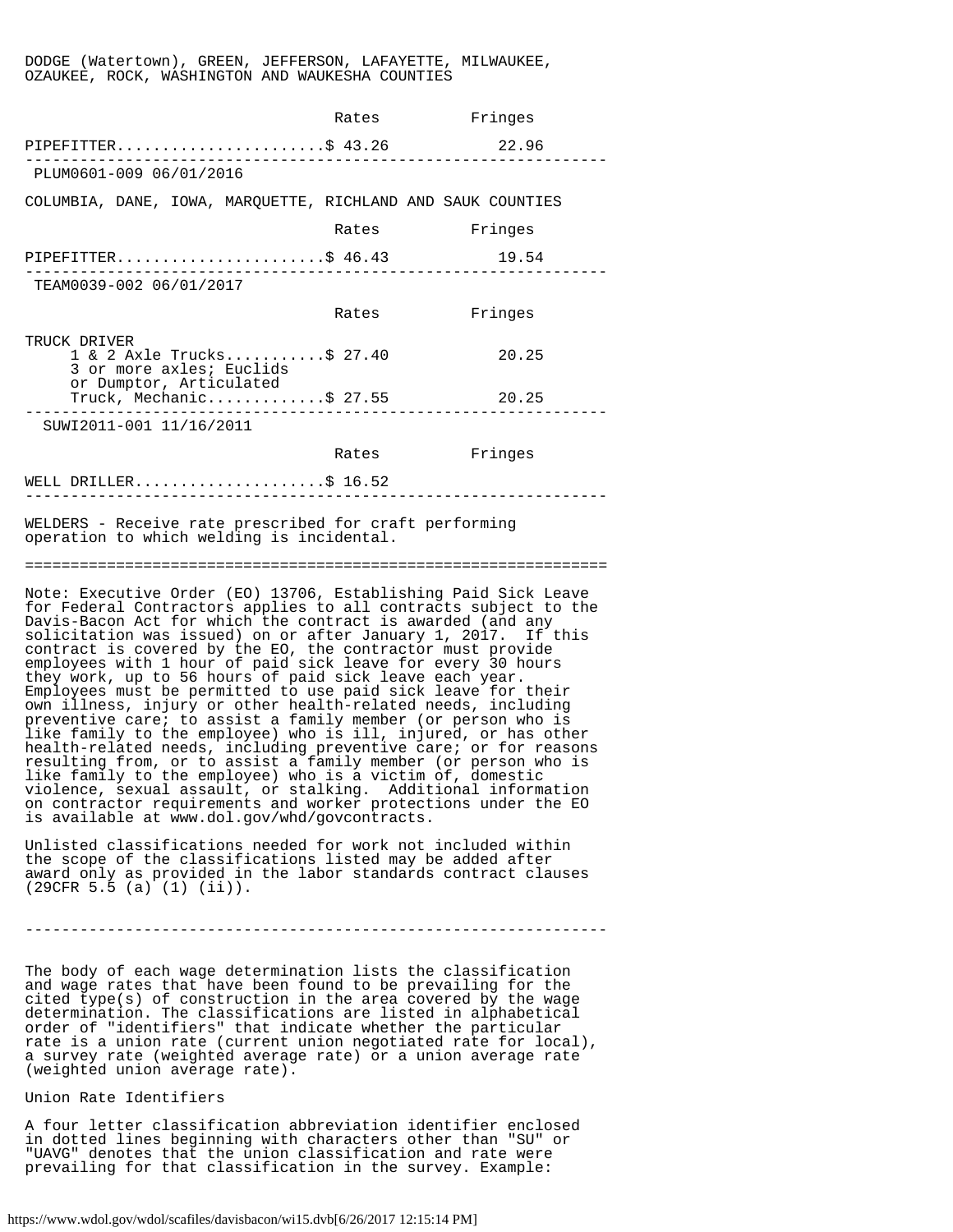PLUM0198-005 07/01/2014. PLUM is an abbreviation identifier of the union which prevailed in the survey for this classification, which in this example would be Plumbers. 0198 indicates the local union number or district council number where applicable, i.e., Plumbers Local 0198. The next number, 005 in the example, is an internal number used in processing the wage determination. 07/01/2014 is the effective date of the most current negotiated rate, which in this example is July 1, 2014.

Union prevailing wage rates are updated to reflect all rate changes in the collective bargaining agreement (CBA) governing this classification and rate.

### Survey Rate Identifiers

Classifications listed under the "SU" identifier indicate that no one rate prevailed for this classification in the survey and the published rate is derived by computing a weighted average rate based on all the rates reported in the survey for that classification. As this weighted average rate includes all rates reported in the survey, it may include both union and non-union rates. Example: SULA2012-007 5/13/2014. SU indicates the rates are survey rates based on a weighted average calculation of rates and are not majority rates. LA indicates the State of Louisiana. 2012 is the year of survey on which these classifications and rates are based. The next number, 007 in the example, is an internal number used in producing the wage determination. 5/13/2014 indicates the survey completion date for the classifications and rates under that identifier.

Survey wage rates are not updated and remain in effect until a new survey is conducted.

Union Average Rate Identifiers

Classification(s) listed under the UAVG identifier indicate that no single majority rate prevailed for those classifications; however, 100% of the data reported for the classifications was union data. EXAMPLE: UAVG-OH-0010 08/29/2014. UAVG indicates that the rate is a weighted union average rate. OH indicates the state. The next number, 0010 in the example, is an internal number used in producing the wage determination. 08/29/2014 indicates the survey completion date for the classifications and rates under that identifier.

A UAVG rate will be updated once a year, usually in January of each year, to reflect a weighted average of the current negotiated/CBA rate of the union locals from which the rate is based.

----------------------------------------------------------------

## WAGE DETERMINATION APPEALS PROCESS

1.) Has there been an initial decision in the matter? This can be:

- an existing published wage determination
- a survey underlying a wage determination
- a Wage and Hour Division letter setting forth a position on a wage determination matter
- a conformance (additional classification and rate) ruling

On survey related matters, initial contact, including requests for summaries of surveys, should be with the Wage and Hour Regional Office for the area in which the survey was conducted because those Regional Offices have responsibility for the Davis-Bacon survey program. If the response from this initial contact is not satisfactory, then the process described in 2.) and 3.) should be followed.

With regard to any other matter not yet ripe for the formal process described here, initial contact should be with the Branch of Construction Wage Determinations. Write to:

> Branch of Construction Wage Determinations Wage and Hour Division U.S. Department of Labor